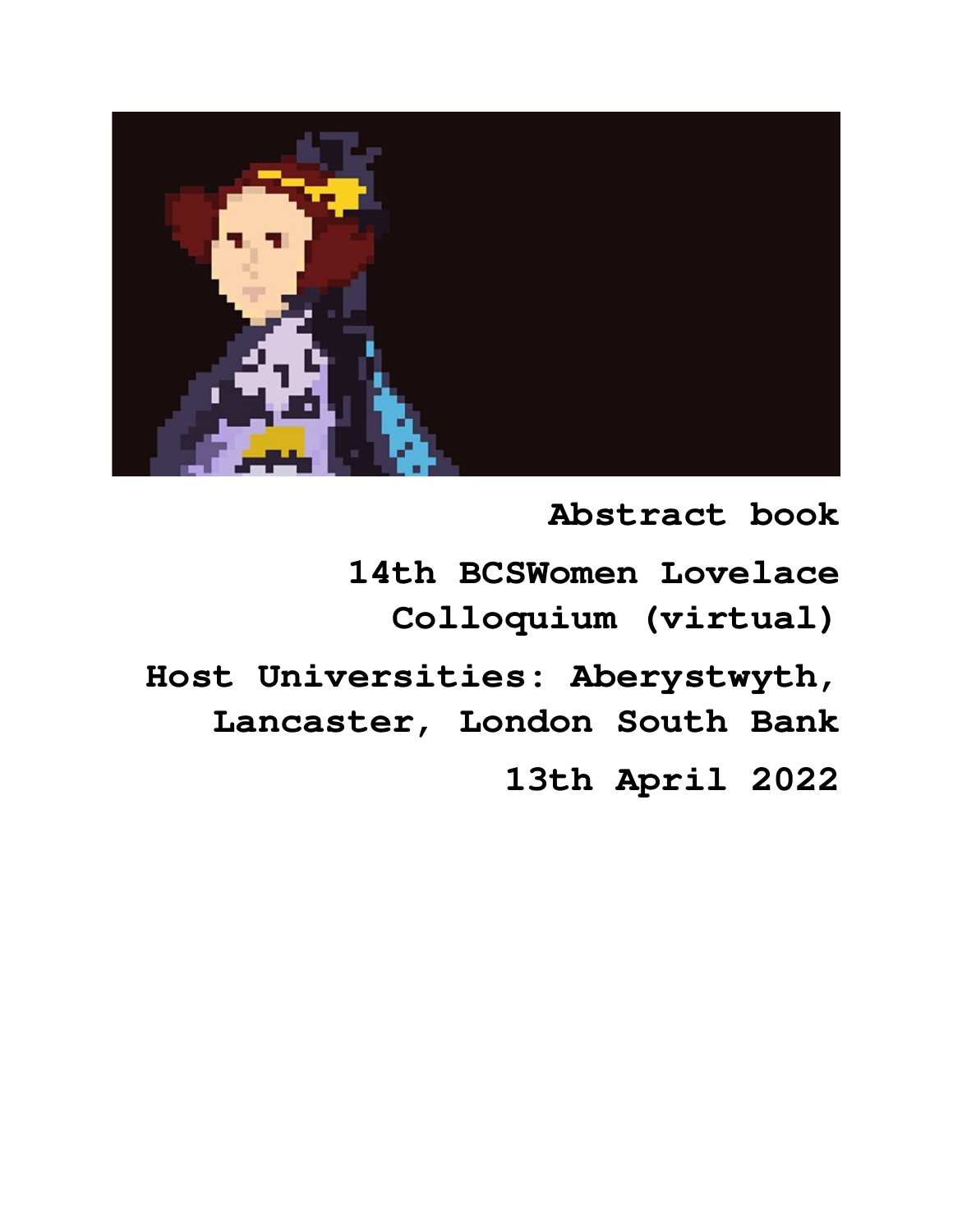#### **Table of contents**

| Final year undergraduate (or third year for integrated masters courses)38 |  |
|---------------------------------------------------------------------------|--|
|                                                                           |  |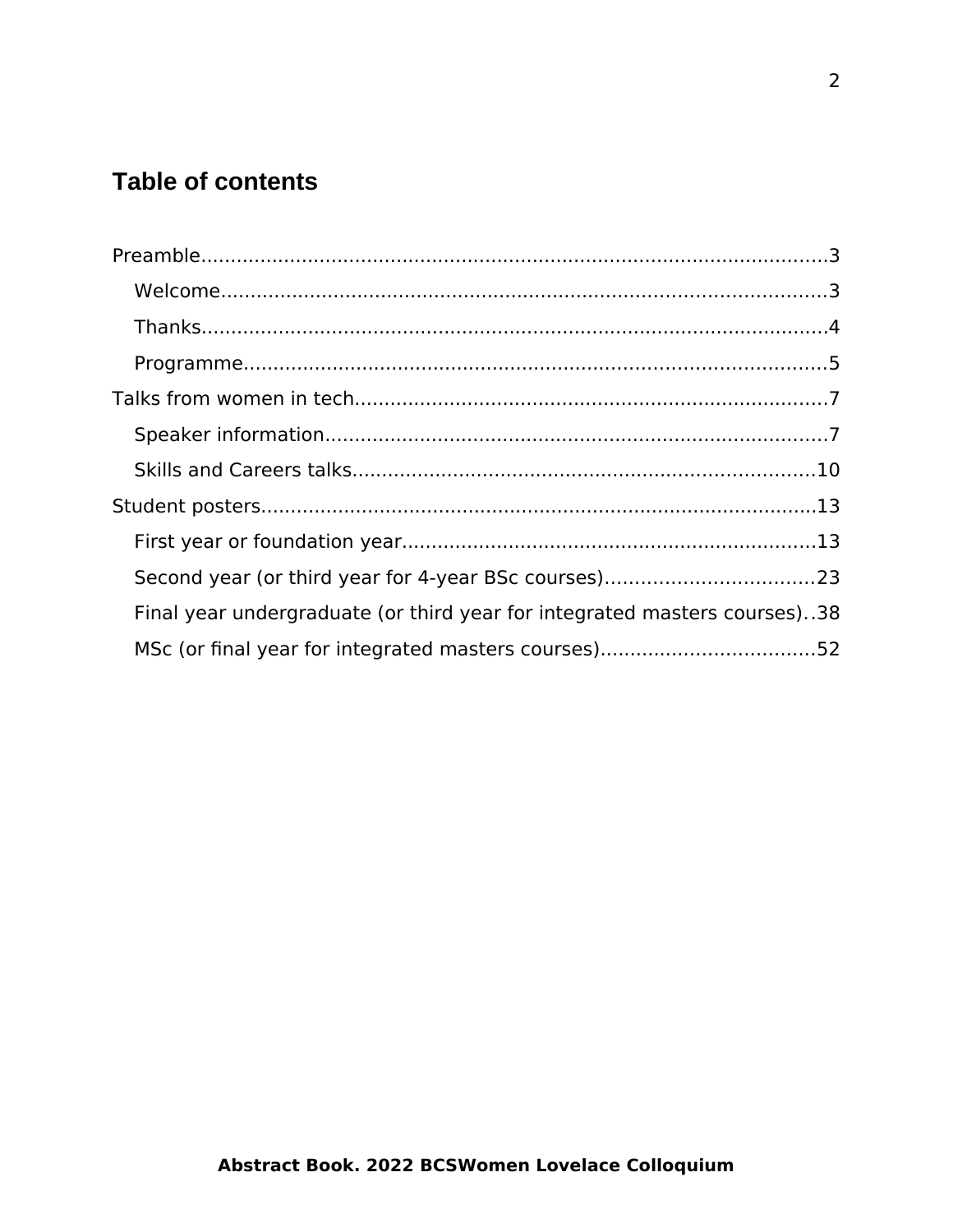## <span id="page-2-1"></span>**Preamble**

## <span id="page-2-0"></span>Welcome

Welcome to the Abstract book for the 15th BCSWomen Lovelace Colloquium. This is the 3rd virtual colloquium, and we were really hoping we could be inperson this year. However we erred on the side of caution and it seems that was the right decision as several members of the organising team currently have COVID…

Anyway - welcome to the conference and welcome to the Abstract book. This contains bios and abstracts for all the speakers, and abstracts for all the student poster contest finalists.

I hope you all have a fantastic day. Enjoy the talks, enjoy talking to other students about your work and their work, and have fun chatting to each other during the event.

In case you're wondering about the pixel animals, they represent the organising universities this year. Aberystwyth is full of seagulls, Lancaster is full of ducks, and London South Bank University is full of … not really. London South Bank University is next to Elephant and Castle in London, which used to have a big pink elephant outside<sup>[1](#page-2-2)</sup>. The little pixel beasties are designed by Lucy Hunt. Next year, we're going to be in Sheffield, who've chosen a peregrine falcon, and Lucy is going to have a challenge on her hands!

Hannah Dee Conference chair

Aberystwyth April 11 2022







<span id="page-2-2"></span>1 [https://www.google.com/search?](https://www.google.com/search?q=elephant+and+castle+pink+elephant&source=lnms&tbm=isch&sa=X&ved=2ahUKEwjm_9uohof3AhX9QEEAHeCbCQYQ_AUoAXoECAEQAw&biw=1920&bih=910&dpr=1) [q=elephant+and+castle+pink+elephant&source=lnms&tbm=isch&sa=X&ved=2ahUKEwjm](https://www.google.com/search?q=elephant+and+castle+pink+elephant&source=lnms&tbm=isch&sa=X&ved=2ahUKEwjm_9uohof3AhX9QEEAHeCbCQYQ_AUoAXoECAEQAw&biw=1920&bih=910&dpr=1) [\\_9uohof3AhX9QEEAHeCbCQYQ\\_AUoAXoECAEQAw&biw=1920&bih=910&dpr=1](https://www.google.com/search?q=elephant+and+castle+pink+elephant&source=lnms&tbm=isch&sa=X&ved=2ahUKEwjm_9uohof3AhX9QEEAHeCbCQYQ_AUoAXoECAEQAw&biw=1920&bih=910&dpr=1)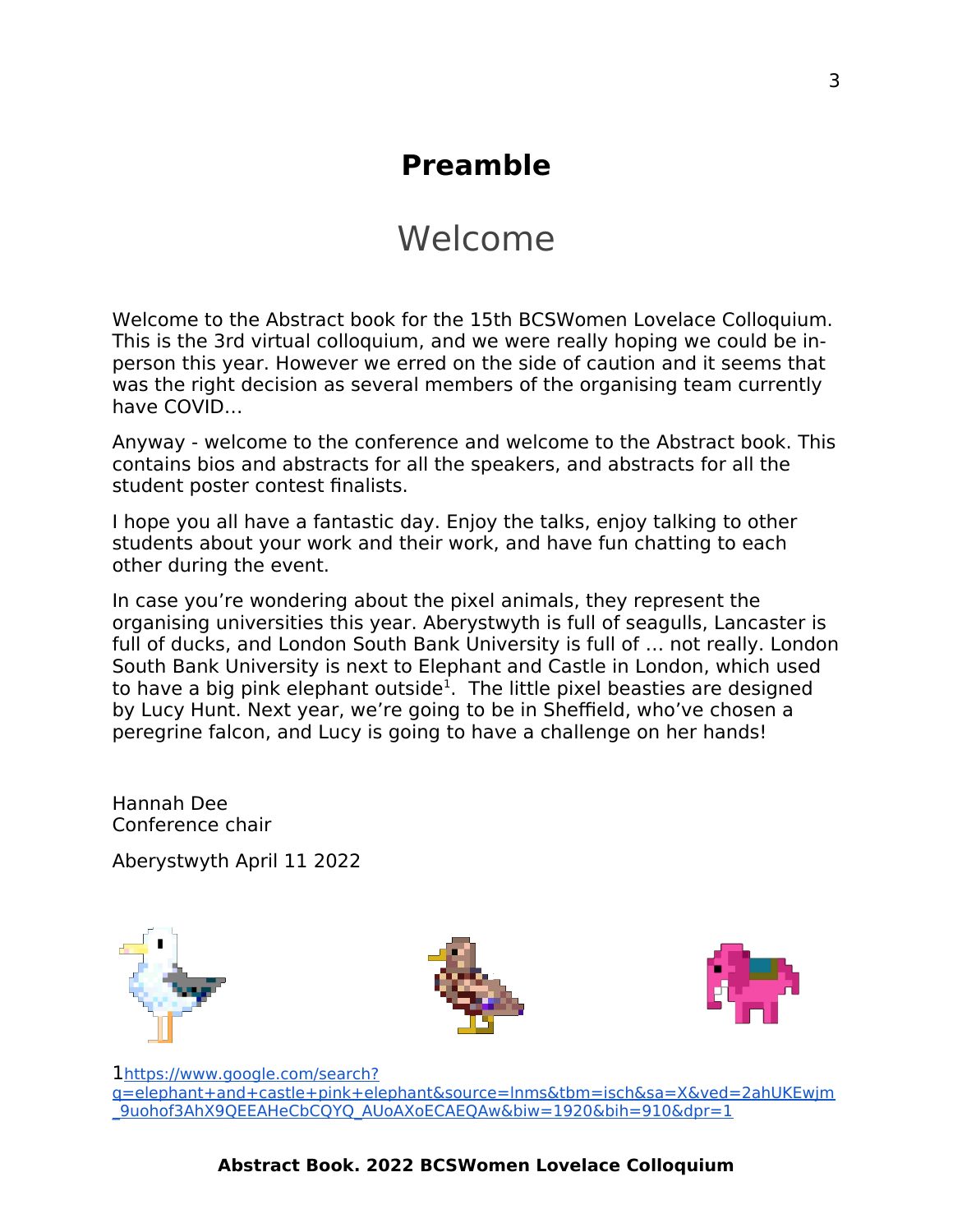# <span id="page-3-0"></span>Thanks

Thanks to all our sponsors:

- Headline sponsor: Ocado Technology
- Lunch sponsor: NMI

Prize sponsors:

- Oxford AIMS CDT (MSc)
- JP Morgan (Final year)
- Amazon (Second year)
- UK Intelligence Services MI5, MI6 & GCHQ (First year and foundation year)
- STFC (People's Choice)

Social sponsors:

- Airbus (Pre-event social)
- AND Digital (Post-event social)

The poster judges:

Andrea Palmer, Chris Price, Denia Katsuda, Fiona Macaulay, Gunshi Gupta, Kelsey Doerksen, Louise Brown, Nnenna Idegwu, Samia Kamal

The abstract reviewers:

Alex Stanhope, Alice Ashcroft, Alice Miller, Annalies Gibson, Carron Shankland, Emily Winter, Heidi Christensen, Helen Miles, Herbert Daly, Jess Friersdorff, Karen Petrie, Kathy New, Lucy Hunt, Matthew Barr, Miriam Sturdee, Neil Walkinshaw, Safia Barikzai

The abstract book construction: Heidi Christensen

All at BCS for their support, particularly Olivia Wolfheart and Mandy Bauer.

All of the students who submitted posters, and all the employers with stands at the event.

The organisers and helpers: Lucy Hunt (University of Lancaster), Safia Barikzai (LSBU), Amanda Clare, (Aberystwyth University).

Miriam Sturdee for helping with Qualtrics and the poster submissions

Edel Sherratt and Christine Zarges for helping with Discord.

All speakers and poster presenters, who can now meet and read about in the rest of this book!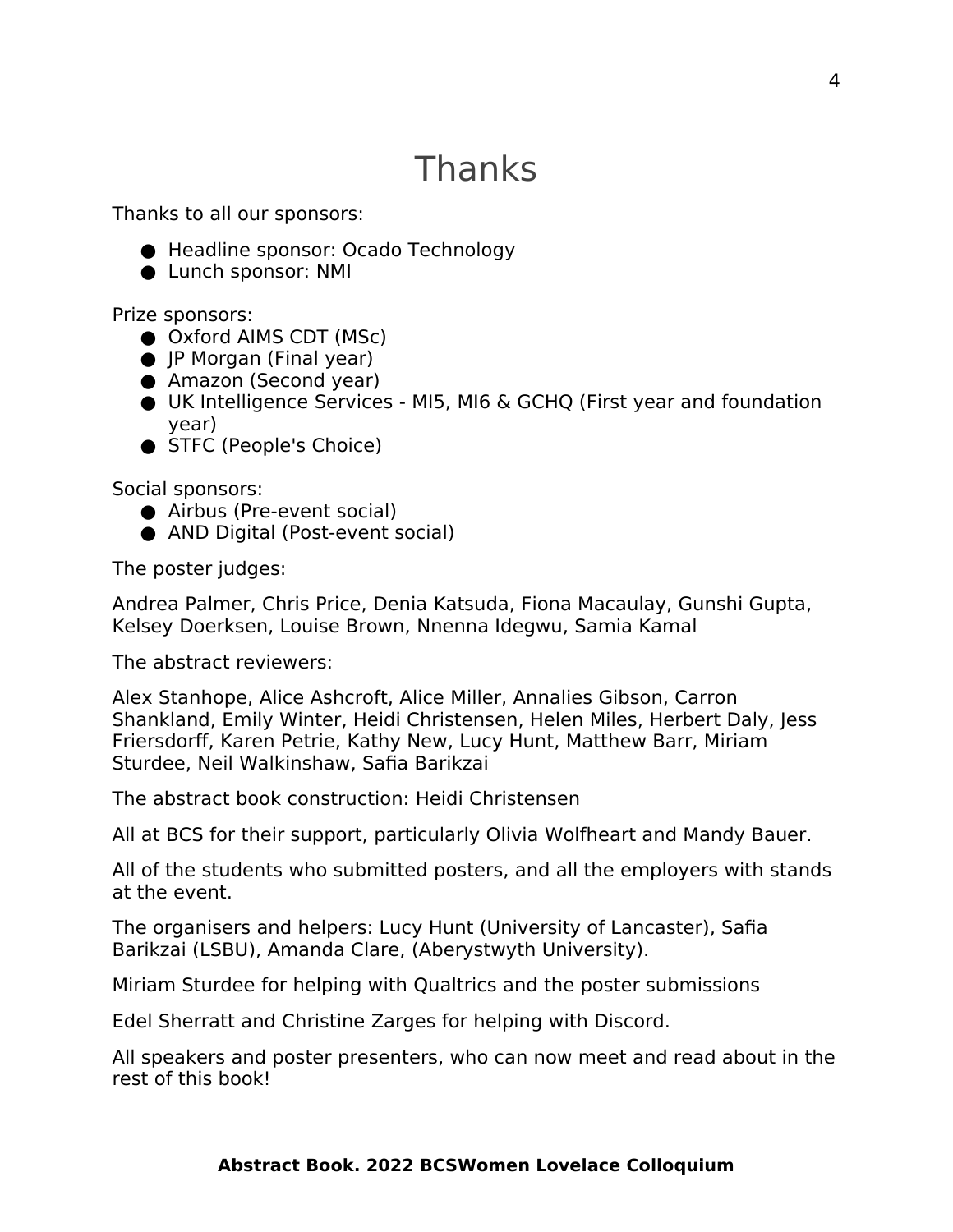## <span id="page-4-0"></span>Programme

Note: The Youtube talks are live (as of Sunday 10th) and so can be watched in advance if you want. The student posters are also up on the Discord server. This allows attendees more flexibility in planning their day.

Speakers will be in their Discord channel ready to answer questions during the talk slot.

| 9.00        | Informal networking and poster preview                                                                                                                                                                                                                                                                                                                                                                                                                                                           |
|-------------|--------------------------------------------------------------------------------------------------------------------------------------------------------------------------------------------------------------------------------------------------------------------------------------------------------------------------------------------------------------------------------------------------------------------------------------------------------------------------------------------------|
| 9.45        | <b>Welcome (live via Teams)</b>                                                                                                                                                                                                                                                                                                                                                                                                                                                                  |
| 10.00-11.00 | Keynote: Rebecca George OBE (live via Teams)                                                                                                                                                                                                                                                                                                                                                                                                                                                     |
| 11.00-11.15 | <b>Break</b>                                                                                                                                                                                                                                                                                                                                                                                                                                                                                     |
| 11.15-11.45 | Talk 1 How to Navigate a Career in QA<br>(Nicola Martin, Adarga) https://www.youtube.com/watch?<br>$v = 8Bft - x3yq/8$                                                                                                                                                                                                                                                                                                                                                                           |
| 11.45-12.15 | Talk 2 Using speech analytics and AI to detect dementia<br>in a person's speech and language (Heidi Christensen,<br>University of Sheffield) https://www.youtube.com/watch?<br>v=O1elwIN5X60                                                                                                                                                                                                                                                                                                     |
| 12.15-12.45 | Skills Buffet (Short talks, speakers online to take<br>questions as a group)<br><b>Communication skills for women (Anna</b><br>Klosowska, NMI)<br>https://www.youtube.com/watch?v=n7_Kll3zwAw<br><b>Consciously Navigate Your Career - Career</b><br>$\bullet$<br>advice I would give to my younger self (Bhavisha<br>Patel, Ocado Technology)<br>How to get the most out of employer stands and<br>careers fairs (Amanda Clare, Aber University)<br>https://www.youtube.com/watch?v=2yppBHLQITq |
| 12.45-2.30  | <b>Posters</b>                                                                                                                                                                                                                                                                                                                                                                                                                                                                                   |
| 2.30-3.00   | Talk 3 A day in the life of a Software Developer (Muna<br>Venning, NMI) https://www.youtube.com/watch?<br>v=1JPdTMmSDxo                                                                                                                                                                                                                                                                                                                                                                          |
| 3.00-3.30   | Talk 4 Robotic Manipulation (Silvia Cruciani, Ocado<br>Technology) https://www.youtube.com/watch?<br>v=pcs8hwNcoMc                                                                                                                                                                                                                                                                                                                                                                               |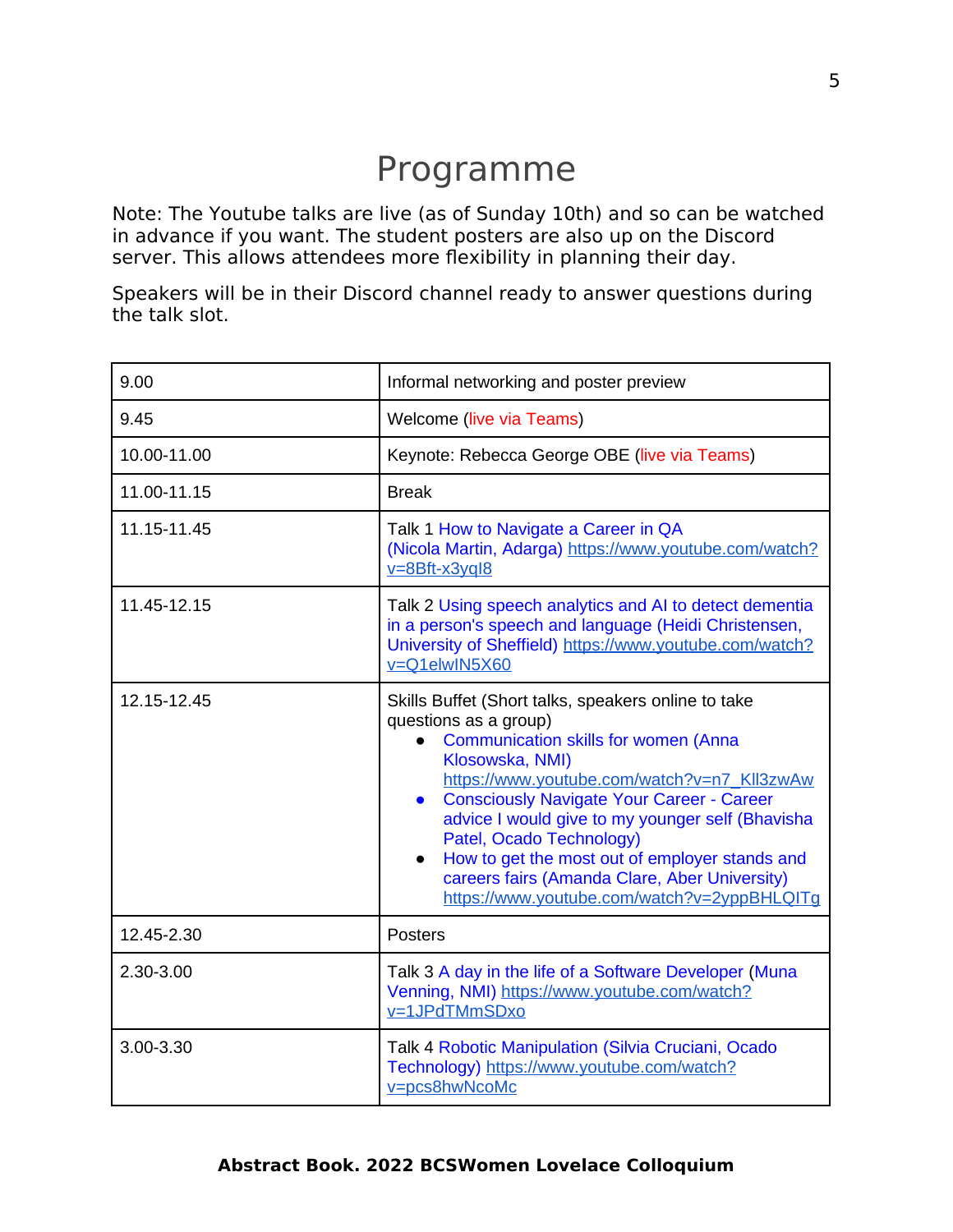| 3.30-4.00 | Skills Buffet 2 (Short talks, speakers online to take<br>questions as a group)<br>How to nail your interview (Fay Benefield, NMI)<br>https://www.youtube.com/watch?v=4zKbmhInJJA<br>Applying for a PhD at a CDT (Benedetta Mussati,<br>University of Oxford)<br>https://www.youtube.com/watch?<br>v=1TYrWHyaGyM<br>How to get the most out of a professional body<br>(Hannah Dee, Aberystwyth University)<br>https://www.youtube.com/watch?v=mFllwc3zVLE<br>Pilates (Rachel Hubbard, Aberystwyth University -<br>but no Q&A, just enjoy the exercise!)<br>https://www.youtube.com/watch?v=ZqOlCjk2B8o |
|-----------|-------------------------------------------------------------------------------------------------------------------------------------------------------------------------------------------------------------------------------------------------------------------------------------------------------------------------------------------------------------------------------------------------------------------------------------------------------------------------------------------------------------------------------------------------------------------------------------------------------|
| 4.00-4.15 | <b>Break</b>                                                                                                                                                                                                                                                                                                                                                                                                                                                                                                                                                                                          |
| 4.15-5.00 | Panel                                                                                                                                                                                                                                                                                                                                                                                                                                                                                                                                                                                                 |
| 5.00-5.15 | Prizes and close                                                                                                                                                                                                                                                                                                                                                                                                                                                                                                                                                                                      |
| 7pm+      | Evening social (in Gather Town): link to follow                                                                                                                                                                                                                                                                                                                                                                                                                                                                                                                                                       |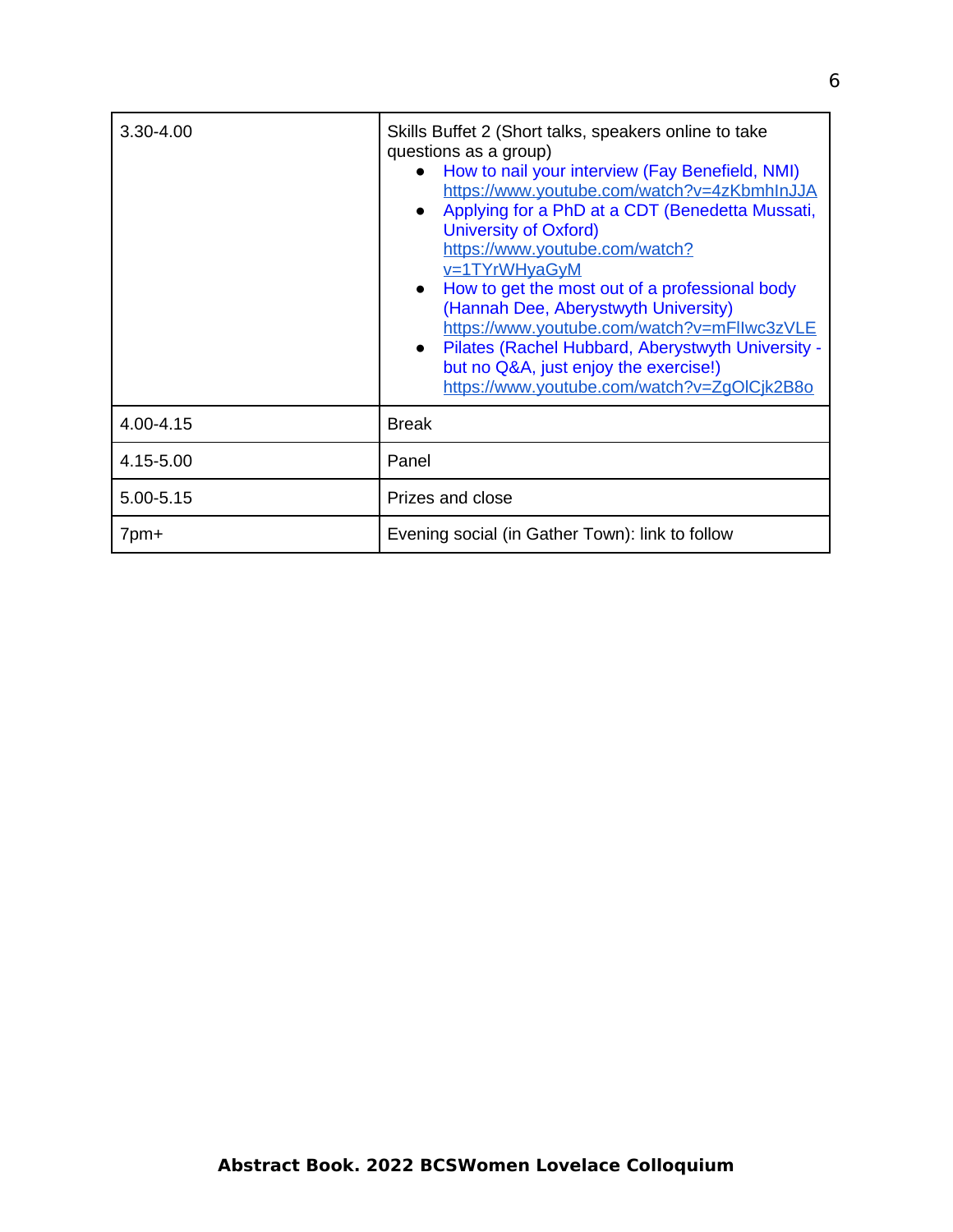## <span id="page-6-1"></span>**Talks from women in tech**

## <span id="page-6-0"></span>Speaker information

### Keynote: Rebecca George OBE (live on Teams)

**Bio**: Rebecca George is the Immediate Past President of the BCS, the Chartered Institute for IT, in 2020. She has worked in IT for over 30 years, including for companies such as IBM and Deloitte. Her career has been defined by digital transformation and leveraging data - and for the last 20 years she has worked with the most amazing Public Sector clients. She has extensive experience of IT enabled change programmes and operational efficiency - improving the way in which people, organisations, processes and systems work together. Rebecca was awarded her OBE for services to IT and for her work supporting the Egan Review of Skills for Sustainable Communities.

The following talks will be available at [https://www.youtube.com/playlist?](https://www.youtube.com/playlist?list=PLqq4UEy_EwMNF_CZxVVLbeeLo5O60hZvI) [list=PLqq4UEy\\_EwMNF\\_CZxVVLbeeLo5O60hZvI](https://www.youtube.com/playlist?list=PLqq4UEy_EwMNF_CZxVVLbeeLo5O60hZvI)

## Nicola Martin, Ardaga: How to Navigate a Career in QA

**Abstract**: If you are starting a tech career, you will have thought about testing and development but do we really talk about quality? This is important across every area of an organisation, and in tech teams 'culture of quality' has become a strong talking point. In this talk 'What is quality?', we look at different aspects of quality from process and standards to culture and how these important elements come together to help tech teams produce better software.

**Bio**: Nicola is currently working in the AI and Data Science field as Head of Quality Engineering at Adarga.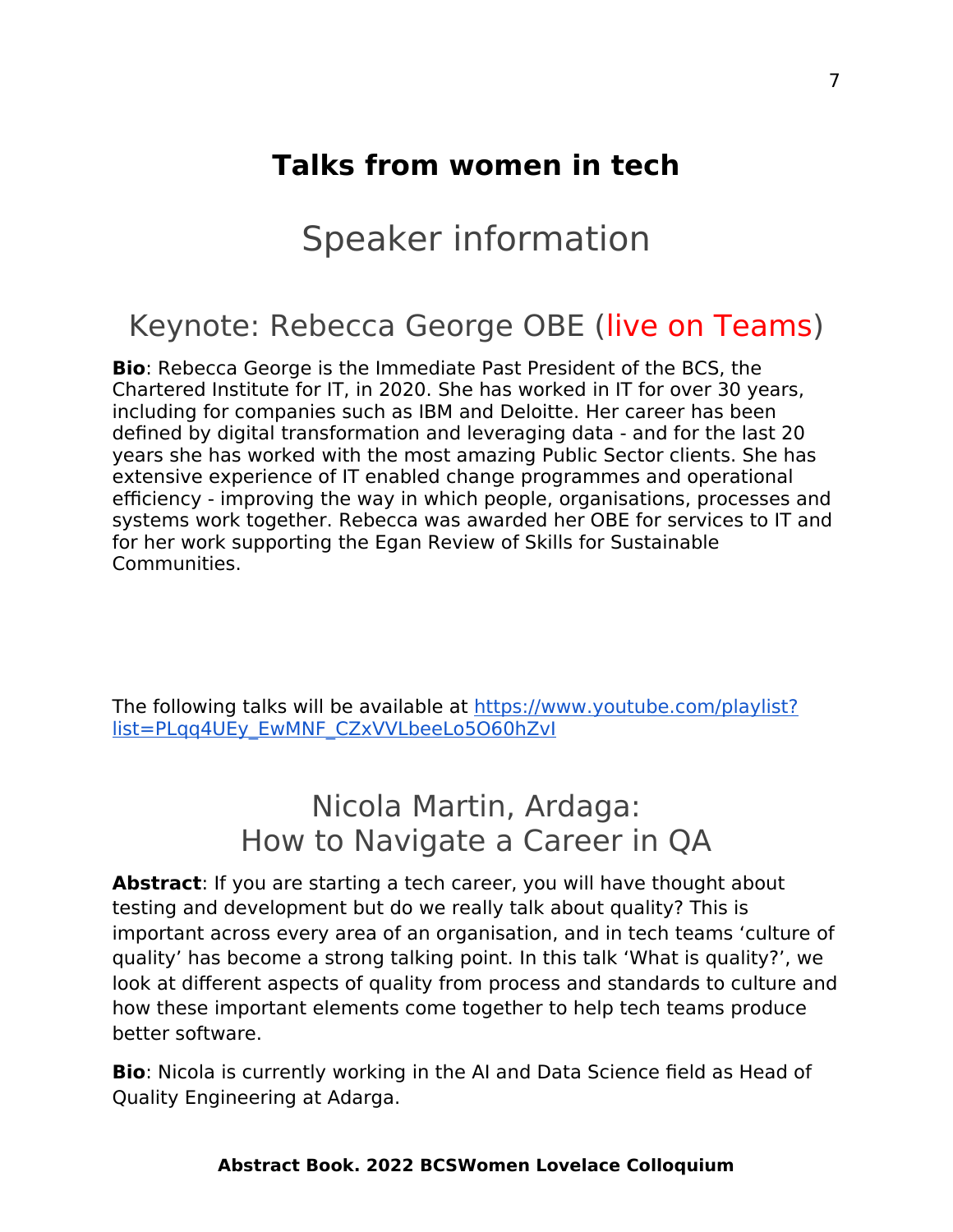Nicola is passionate about increasing diversity and inclusion in software engineering. She is a panelist and speaker for global events focused on quality, diversity in tech, and mentoring. She mentors and coaches professionals wanting to either change or develop their careers.

She is a member of the British Computer Society (BCS) Council, and active member group volunteer, Nicola is currently Vice Chair for the BCS Special Interest Group in Software Testing (SIGiST) and BCS Pride and a committee member for BCSWomen.

## Heidi Christensen, University of Sheffield: Using speech analytics and AI to detect dementia in a person's speech and language

**Abstract**: This talk will start by looking at what information is present in the speech signal and how we might use machine learning and signal processing to extract these discriminative cues and patterns. We will then look at some recent research by my team on automatic methods for detecting early signs of dementia in a person's speech and language.

**Bio**: Heidi Christensen is a professor of spoken language technology in the department of computer science at the University of Sheffield, United Kingdom. Her research interests are in the use of speech and language processing in the healthcare domain. Her main research interests are in the areas of recognition of disordered speech, automatic processing of conversations, and the automatic detection and tracking of paralinguistic information such as emotions and general interactional behaviours.

## Muna Venning, NMI: A day in the life of a Software Developer

**Abstract**: Muna Venning, Software Developer at NMI, will be giving a brief overview of NMI's activities, what it's like to work in software development at NMI and how she became a software developer.

**Bio**: Muna Venning has a Law degree and an MSc in Computer Science from University of Wales in Aberystwyth. She has worked in Software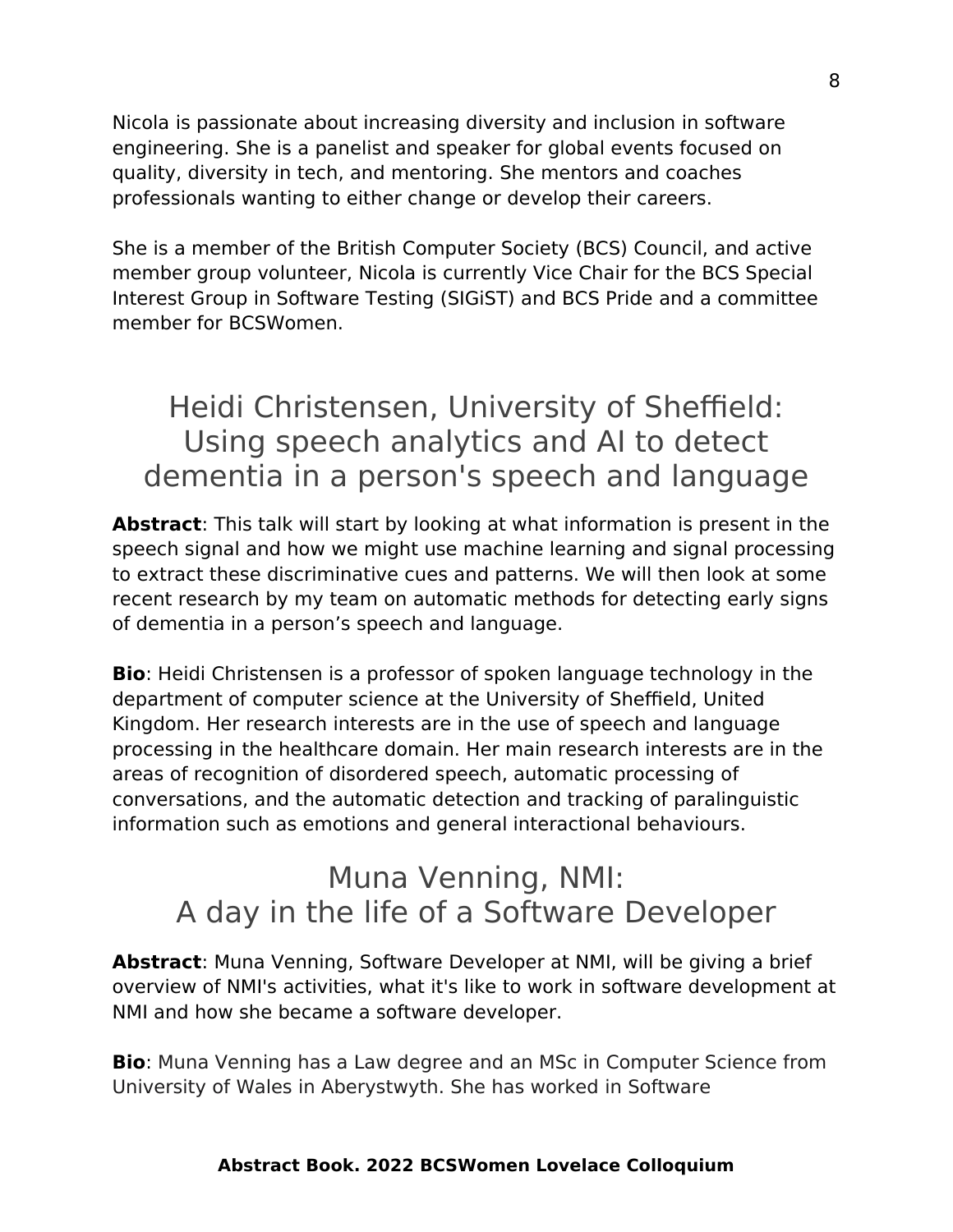Development in Four countries (Israel, Germany, Switzerland and UK) and in a few industries (such as NGOs, Banking, Finance, Fintech, Digital Marketing, Publishing and Software Houses) mainly developing in Java, PHP and more recently in C#. She stepped back from hands on programming a few years ago and is now back to full-time programming at NMI as of six months ago.

## Silvia Cruciani, Ocado Technology: Robotic Manipulation

**Abstract:**Manipulating objects is a fundamental human skill that exploits our dexterous hands, our motion ability and our senses. Giving the same level of skill to a robot is an open challenge. Tasks that are simple and intuitive for humans, such as picking an item and placing it down somewhere else, become challenging when executed by a robot. Sensing the environment, understanding each part of it, and interacting with it are not problems that have fully been solved for artificial systems; the result is a multi-disciplinary set of problems that span across computer vision, machine learning, control engineering, robotics and hardware design. This talk will discuss the challenges and research opportunities in the field of robotic manipulation, with special focus on picking and packing items for the online grocery market.

**Bio:** Silvia is a robotics software engineer specialised in robotic manipulation. With a background in control and automation engineering, she is an expert in developing robot programming solutions that involve limited hardware dexterity and require the help of computer vision to succeed. She holds a PhD in Computer Science from KTH Royal Institute of Technology (Stockholm) where she researched robotics in-hand manipulation and visionbased dexterity enhancement. She joined Ocado Technology as a robotics engineer, and uses her knowledge of robotics manipulation to enable novel solutions for the task of warehouse picking automation in the challenging grocery industry domain.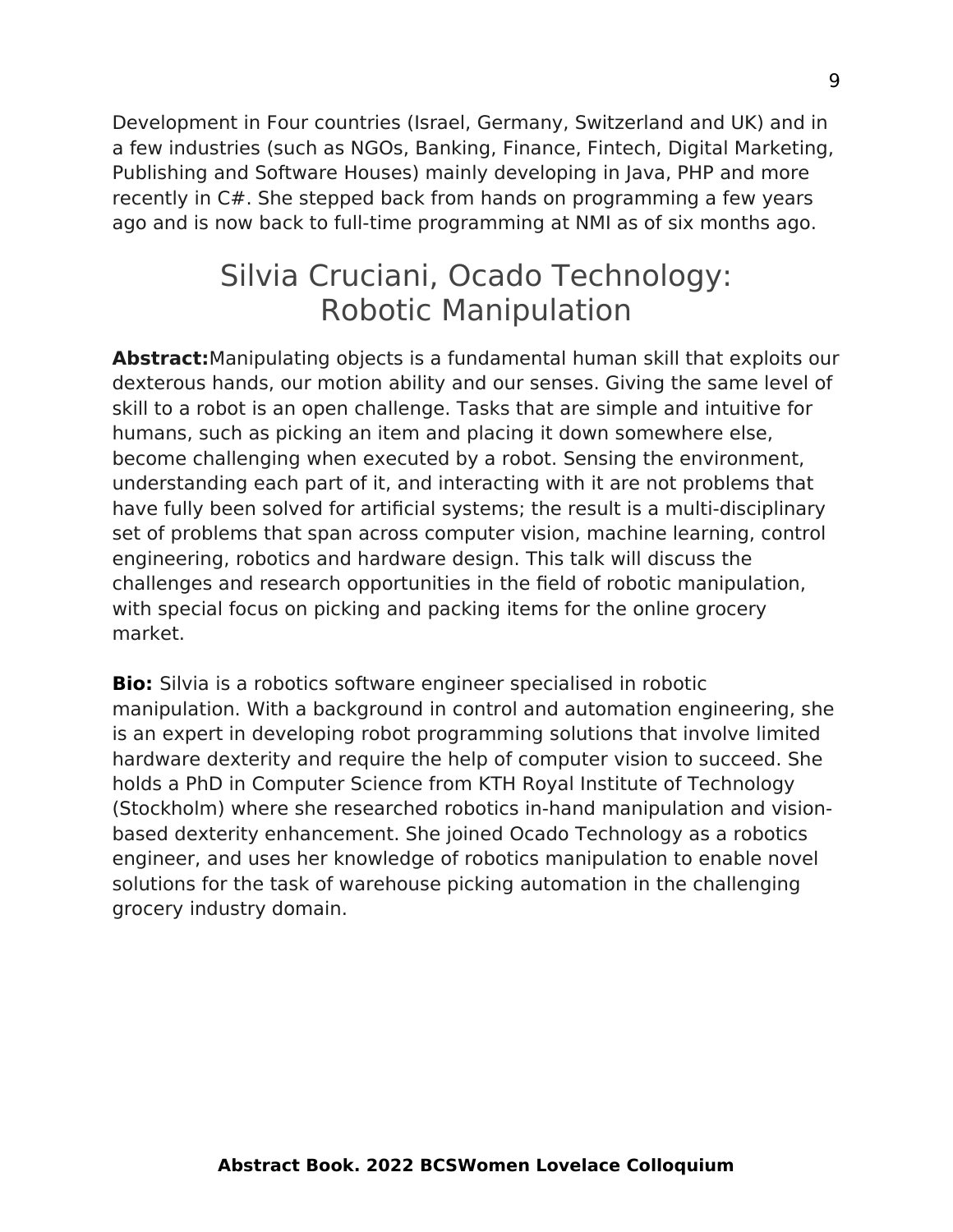# <span id="page-9-0"></span>Skills and Careers talks

These talks are available at [https://www.youtube.com/playlist?](https://www.youtube.com/playlist?list=PLqq4UEy_EwMOiq9aF_PQGTWEXfZ6j9zzv) [list=PLqq4UEy\\_EwMOiq9aF\\_PQGTWEXfZ6j9zzv](https://www.youtube.com/playlist?list=PLqq4UEy_EwMOiq9aF_PQGTWEXfZ6j9zzv)

## Communication skills for women (Anna Klosowska, NMI)

**Abstract**: Anna Klosowska, People Advisor at NMI, will deliver a talk on communication skills, focusing on how to communicate assertively, from a position of personal power, knowledge and confidence.

**Bio**: Anna Klosowska is an enthusiastic HR professional with over 5 years' experience in the field. She graduated from University of the West of England in 2018 with a Masters Degree in International Human Resource Management. She joined NMI in April 2021 as the People Advisor. Before NMI she had an opportunity to work as an HR professional within various industries, including hospitality, healthcare and charity sector. She is passionate about making people's working lives better.

## Consciously Navigate Your Career - Career advice I would give to my younger self (Bhavisha Patel, Ocado Technology)

**Abstract**: Your first role after graduating is a defining one as it can steer the next few years of your career. With so many roles and companies to choose from, how do you know which one to apply to and accept?

Bhavisha, has learnt how to consciously navigate her career by making career choices that will help her achieve her career goals. Bhavisha will share learnings and insights from her career that she wished someone had shared with her. The talk will cover:

- Developing self awareness
- Salary vs experience
- Fear and failure

**Bio:** Bhavisha graduated from Computer Science with Management over two decades ago. She has since worked for a variety of companies, from small software firms and startups, to larger tech companies. She is currently Senior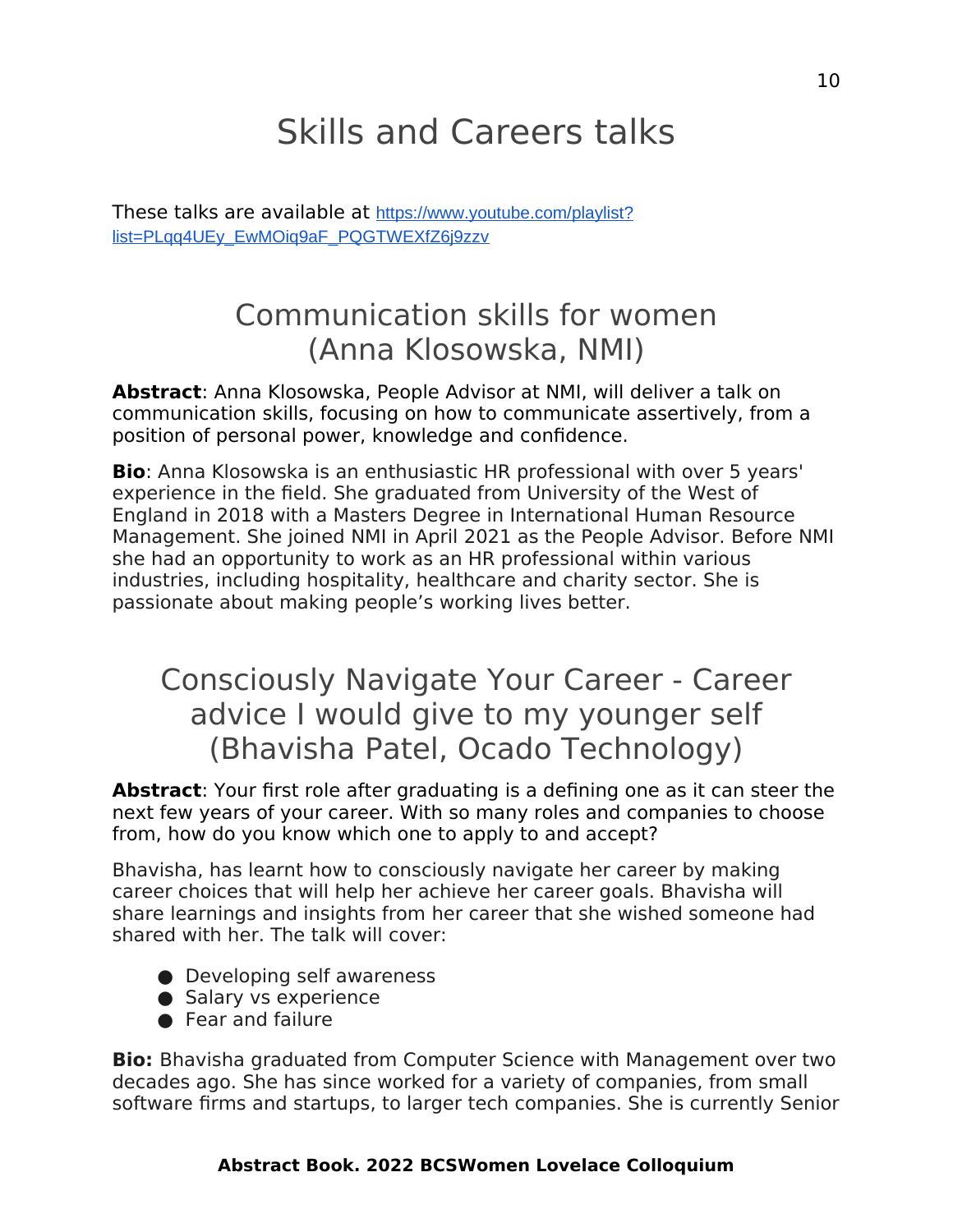Product Manager at Ocado Technology where she is also chairing Women in Tech.

## How to nail your interview (Fay Benefield, NMI)

**Abstract**: Fay Benefield, Global Talent Acquisition Specialist at NMI, will be providing some top tips for how to succeed in a job interview.

**Bio**: Hi, I'm Fay Benefield, I graduated in 2005 from the University of Southampton with a First-Class Honours degree in French and Spanish. After working for several years as a translator in Paris, France, I returned to my home city Bristol and have worked in several engineering companies in the field of Human Resources. I joined NMI in October 2021 as the Global Talent Acquisition Specialist.

## Pilates (Rachel Hubbard, Aberystwyth University)

**Abstract**: After a day at the computer, have a 10 minute stretch with this Pilates session!

**Bio**: Rachel Hubbard brings a wealth of knowledge and experience to deliver engaging fitness sessions.

## Applying for a PhD at a CDT (Benedetta Mussati, University of Oxford)

**Abstract**: Benedetta will describe the application process to a Centre for Doctoral Training (CDT). She'll describe her experience and also let you know what points to consider when choosing or not choosing this career path. Benedetta will also talk about the differences between a traditional PhD programme and a CDT programme and will give you tips on the application process.

**Bio**: Benedetta Mussati is a first year DPhil student in the AIMS CDT at the University of Oxford.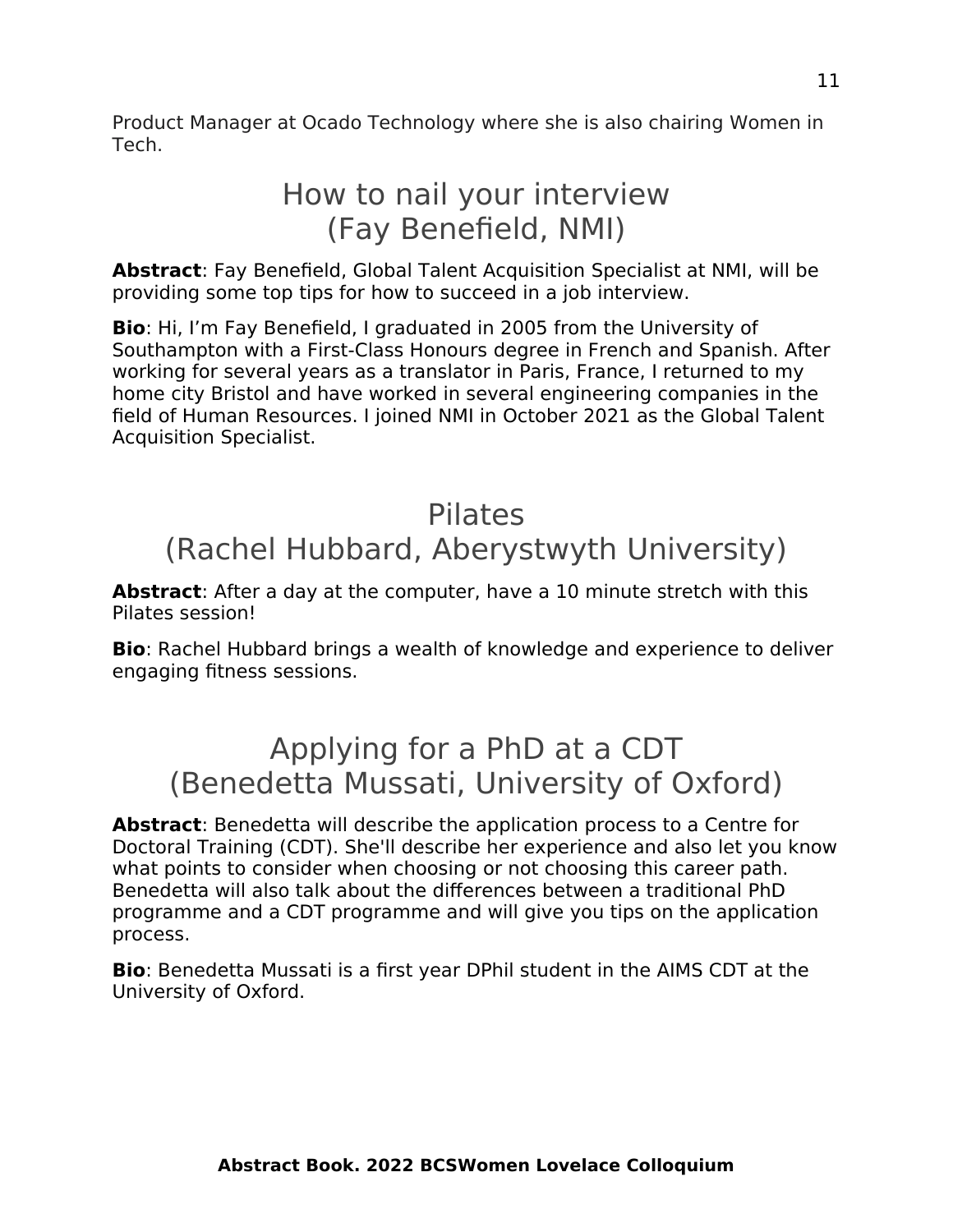## How to get the most out of a professional body (Hannah Dee, Aberystwyth University)

**Abstract**: Hannah will tell you what a professional body is, which ones you might join and what you can get out of it.

**Bio**: Dr Hannah Dee is a Senior Lecturer at Aberystwyth University and chair of the Lovelace Colloquium 2022. She's a member of the BCS and the BMVA, and she has been a member of the IEEE, the ACM and IET.

## How to get the most out of employer stands and careers fairs (Amanda Clare, Aberystwyth University)

**Abstract**: Nervous about how to approach the employers? Not sure what to make of all the employer channels on the Lovelace Discord site? They're really very friendly and approachable, and are just waiting for you to ask them about what life is like working for their company. This talk reminds you of some of the questions you might want to ask them, and suggests why you should chat to all of them, even if you're hesitating, because they're keen to say hello to you all.

**Bio**: Dr Amanda Clare is a Senior Lecturer at Aberystwyth University and has seen and chatted to lots of employers at Lovelace Colloquium and at other careers fairs. She loves computing, and would try out many of the opportunities offered by the employers if she didn't already have a job she enjoys.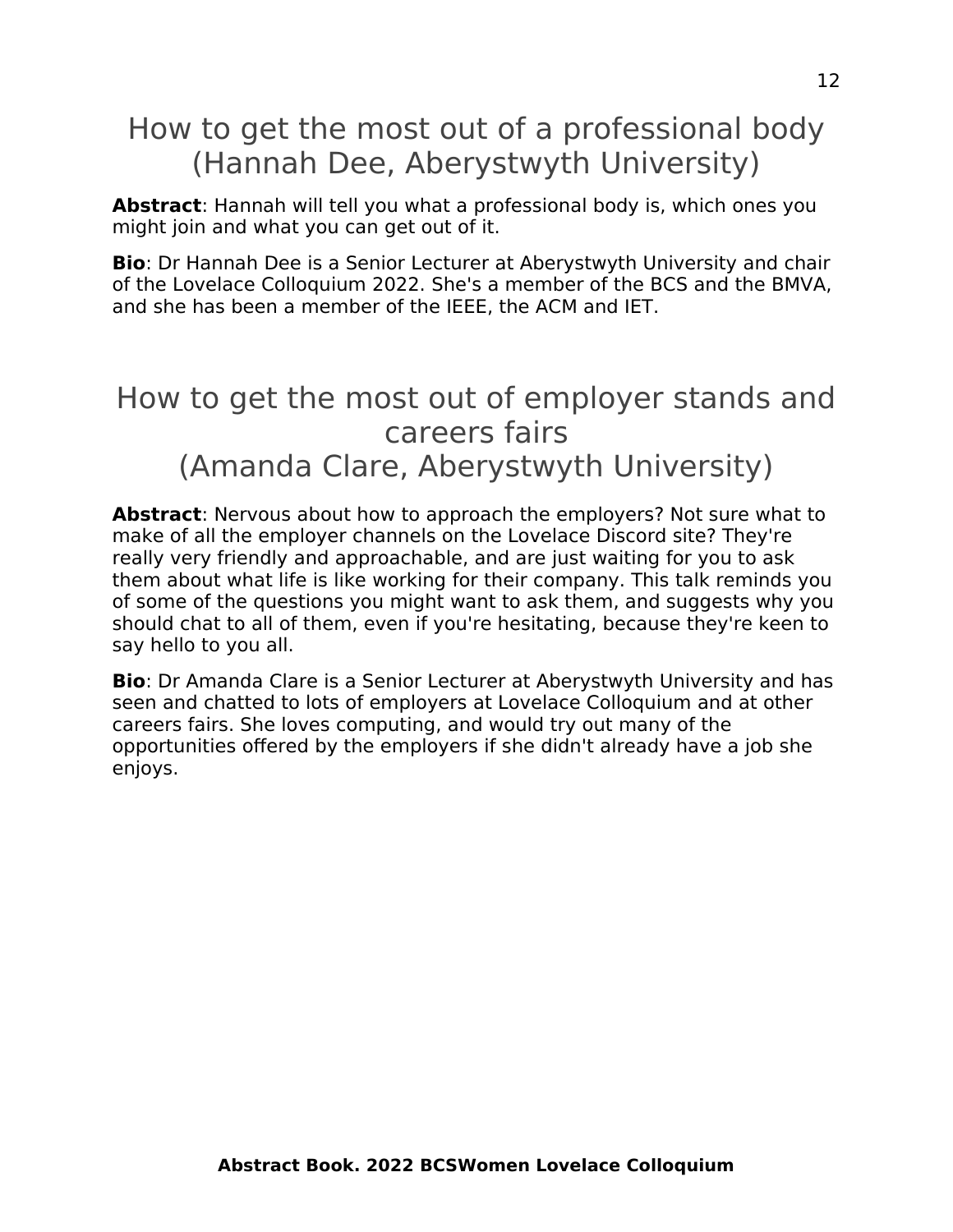### <span id="page-12-1"></span>**Student posters**

# <span id="page-12-0"></span>First year or foundation year Can cosmic rays flip bits? (151)

Alexandra Cooper Aberystwyth University

Cosmic rays have been implicated in several dramatic natural phenomena, from mass extinction events to a potential role in causing lightning strikes our planet is at the mercy of outer space. It seems that, in addition to damage on the macro scale, cosmic rays may be having an adverse effect on our electronics. A cosmic ray is a high energy particle which moves at or around the speed of light. These can hit a computer and invert the value of a bit, 'flipping' a one to zero or vice versa. This is called a 'single event upset'. Typically, most rays striking machines tend to do little to no damage. However, there have been several cases in which a flipped bit has been said to cause significant disruption, both at ground level and in space. Perhaps most dramatically, an error with the flight controls during a passenger flight to Perth twice caused the plane to suddenly pitch downwards. The event, thought to be the result of cosmic rays, left both crew members and passengers injured. Despite this, the risk of damage to electronics as a result of cosmic rays is generally low at ground level - the risk increases with altitude. However, as increasingly complex devices become available at consumer level, the potential disruptive impact of single event upsets heightens. There are several types of both software and hardware protections available, but it is essential that we continue to develop measures to shield our electronics from damage caused by cosmic rays.

### Beauty is in the AI of the beholder (180)

Ciara Gillen Queen's University Belfast

We know beauty; rolling hills to lazy autumn eves, the hidden spectacle of Fibonacci. We find beauty in silence, in song, in art and culture. In famous faces and family. Our history is written as expertly by the hand of the craftsmen as by any of war and what is science but a craft. As put by Leonardo da Vinci 'The painter has the universe in his mind and hands.' Even now AI is used to create art, see the work of artist Refik Anadol. And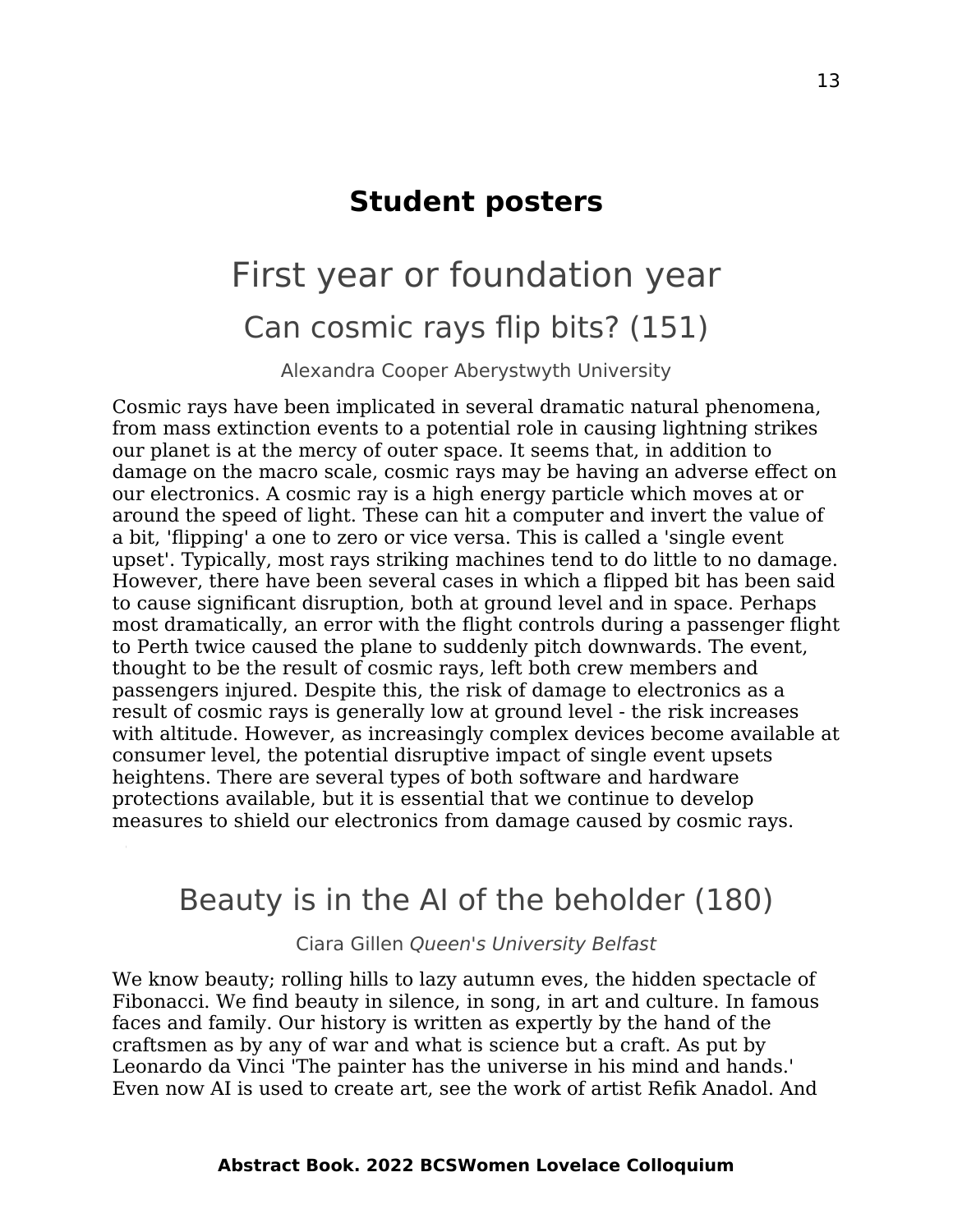as we step off the metaphorical ledge toward an unknown computerised future we must see the implications of beauty on the robot mind. The new renaissance is one of code, man made machine. How will we impart not only our knowledge but the value of life beyond statistics? We are building the grounding of a future we won't see, those that could succeed us represent the best of us. If man makes machine in his own image it should see beyond the screen. We are so focused on the benefits AI can bring us that we forget one day the capacity of AI to accrue sentience will be realised. The age of AI will bring new challenges but perhaps we should focus on the deeper concepts beyond the 'see-a-need-fill-a-need' attitude we have adopted. Maybe we need to give the new mechanical minds the full breadth of living. If AI is going to be a part of our shared future we have to decide now.

### Can we use natural computing techniques to solve the climate crisis? (142)

Elizabeth Maggio-Kotkowska Keele University

Climate change is a complex and seemingly impossible and devastating problem demanding great computational innovation to solve. Our inefficient systems are fast causing widespread destruction. Although combinations of human and artificial intelligence have taken advantage of the rapid growth in environmental data, forming hopeful and dooming models and predictions encouraging mitigation strategies, the true key to solving the climate crisis has thus far not been widely recognised. The new paradigm encompassed by the field of natural computing offers a way to model and understand the complex interactions between environment, climate, ecosystems, and human social and economic systems. Due to its complexity, the field invites cross-disciplinary questioning, especially as we are just at the beginning of gaining the knowledge and computing power required. What if there is a possibility that development of quantum computing may give us insight into the way atomic processes function without the limitations of silicon-based computers? What if we were able to simulate chemical reactions, enzymes, and proteins using computers? Is it possible to use computing devices for the sequestration of carbon? For the invention of new, more energy efficient batteries? To synthesise bacteria that could fertilise the soil and promote nitrogen-fixation? Greater emphasis on natural computing techniques in climate action research has the potential to evoke a deep understanding of the behaviour of nature. With this knowledge, relevant natural phenomena can be simulated and emulated, allowing us to engineer a greener, more abundant and sustainable society that works in symbiosis with nature.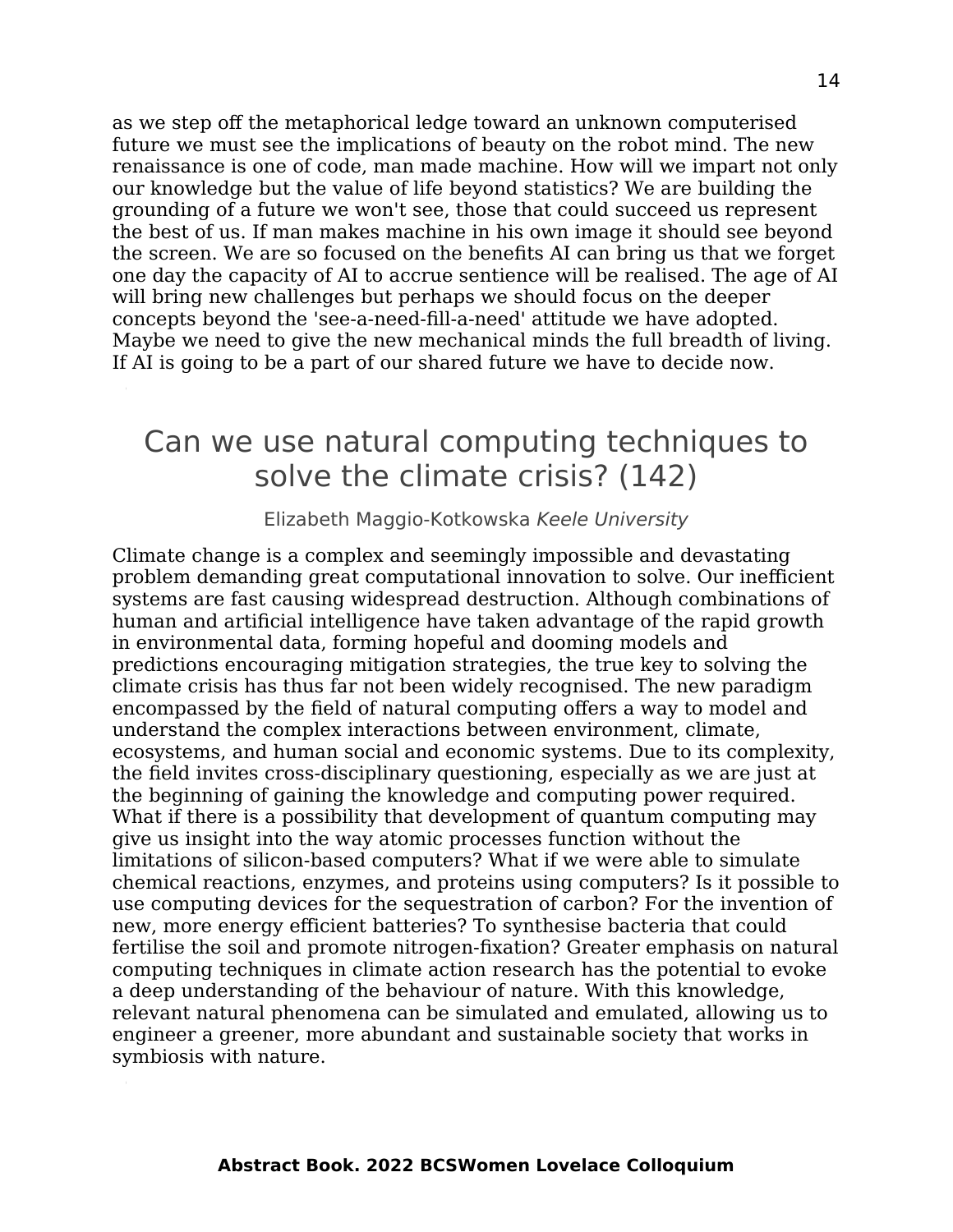### What programming language should you be learning in 2022? (170)

#### Hadar Cohen Middlesex University

The first compiled programming languages were designed as early as the 1950's to communicate instructions to a computer. Since then, there have been numerous programming languages being developed, that are highlevel and general purpose and differ in programming style, i.e. imperative, declarative, object-oriented, functional, scripting. As a first year Computer Science student, it is often daunting to know which of the languages to learn and to understand what is currently of interest to employers. My poster aims to identify and compare the most popular programming languages that are used today.

### 'Do Android( User')s Dream of Electric Sheep': Do Mental Health Apps Assist with the Symptoms of Anxiety Disorders?'' (141)

#### Haleena Hussain University of Wolverhampton

The scarcity of mental health resources has caused many of those in need to instead turn to less traditional methods ' sometimes on the advice of a professional. Often these methods involve using 'mental health apps' which claim to be effective in aiding the user in dealing with their symptoms.'An increase in screen time has been shown to negatively impact sleep in both adults, and teenagers ' in fact, it is known that sleep and mental health have an intimate relationship with each other. This raises some questions about whether these apps can truly say that their claim is genuine. Furthermore, regularly the treatment offered by these apps is Cognitive Behavioural Therapy ' which, for those with more complicated requirements is ineffective. Both of these points refute the effectiveness of mental health apps, though others do the opposite and could prove the effectiveness.'For instance, typically these apps have deep breathing/meditation features ' both of which have been proven to lower levels of anxiety, and stress. This poster will analyse both sides of this argument, though will focus on the symptoms of Social Anxiety Disorder, and Generalised Anxiety Disorder. Additionally, we will explore some of the lesser acknowledged symptoms of these disorders. Lastly, this poster will use the former points to examine how mental health apps can be improved.' This poster will analyse both sides of this argument (though focusing on the symptoms of Social Anxiety Disorder, and Generalised Anxiety Disorder). Additionally, we will explore some of the lesser acknowledged symptoms that consumers experience.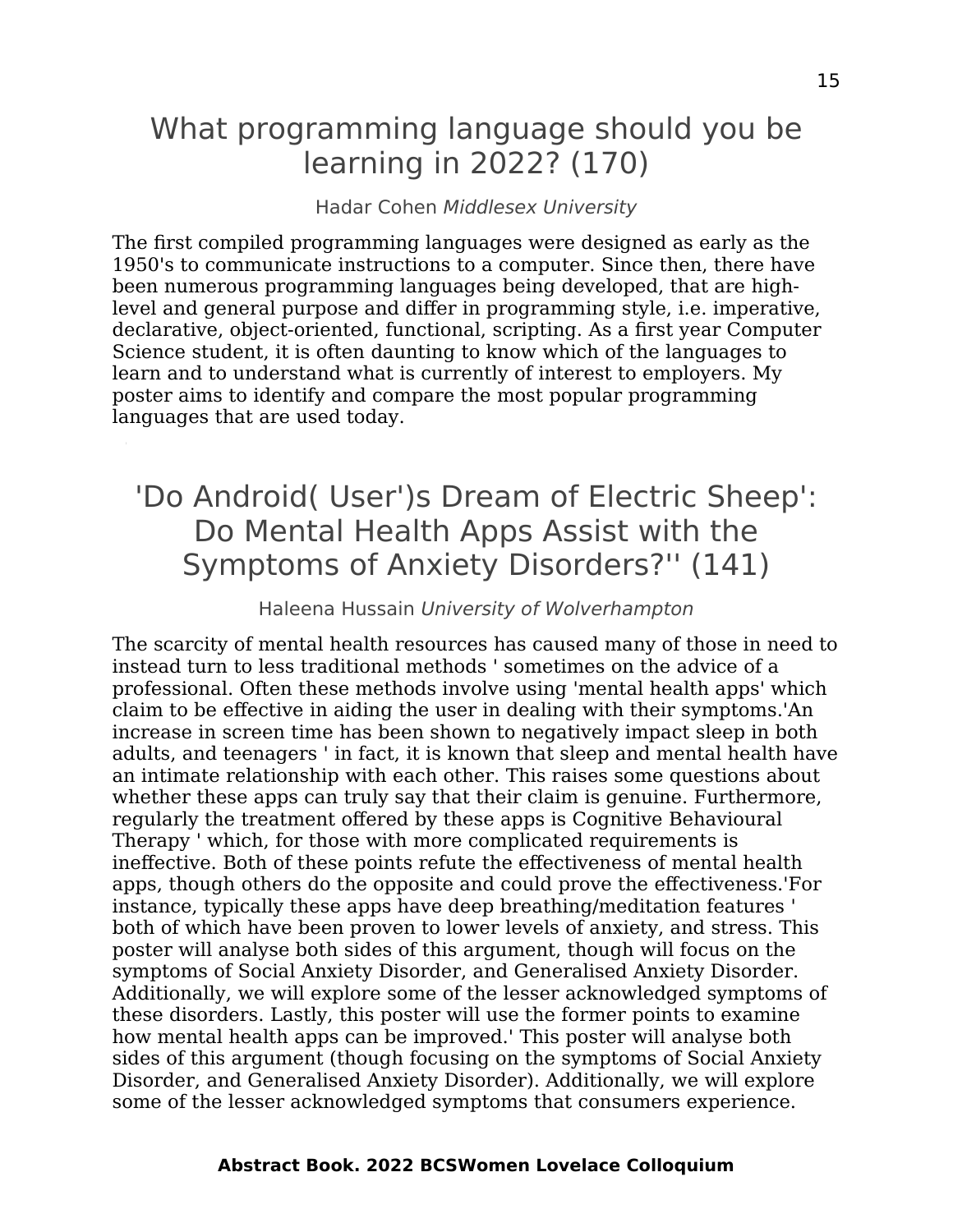Lastly, this poster will use the former points to examine how mental health apps can be improved.

## IS TECHNOLOGICAL INEQULAITY A THING? (120)

Humaira Shahzad University of Leicester

The world as we see it is evolving. New inventions are introduced every day and technologies are built to combat every little issue we have. We are lucky enough to live in the developed regions of the world to experience such change. But what about the rest of the world? They see these modifications much later. With the lack of power, money, freedom, and education, they do not have the chance to experience the world technologically evolving as we do. A very practical example would be the distribution of vaccines in the covid19 pandemic. The much more powerful and richer countries hogged the vaccine supply and were even able to buy excess supply which they inevitably would have no use for. However, those countries with less capital were not able to risk investing in vaccines that had no assurance of working. Consequently, these countries are now heavily struggling with their health with no one to help. So, as all these gamechanging algorithms and automation are being built and designed to help and simplify tasks for an individual, what happens to the poorer less educated regions? They will not have access to it, let alone know about it, for several years. Part of the world will be progressing with groundbreaking computational solutions, but the other less advantaged part will still stay struggling. This occurs due to various factors, and I would like to discuss if the issue can ever be solved.

## Why Bias is a larger issue to AI than "World-Dominating Robots" (105)

Jennie Phuong Brunel University London

Artificial Intelligence (AI) is becoming increasingly popular within healthcare, criminal justice, education and more. Because of this, there are many debates about the ethics of this new technology. On the outside AI seems futuristic, complex, and unflawed- but beneath the shiny technological coating lies the same issue of bias that we as humans have, reflecting the inequality and discrimination that remain in our society. Biased algorithms have already been used: from Amazon's biased hiring algorithm, racial bias within the American healthcare system and even with Facebook using bias ads targeted at marginalized communities. This can be detrimental as AI systems are used to support business decisions, and the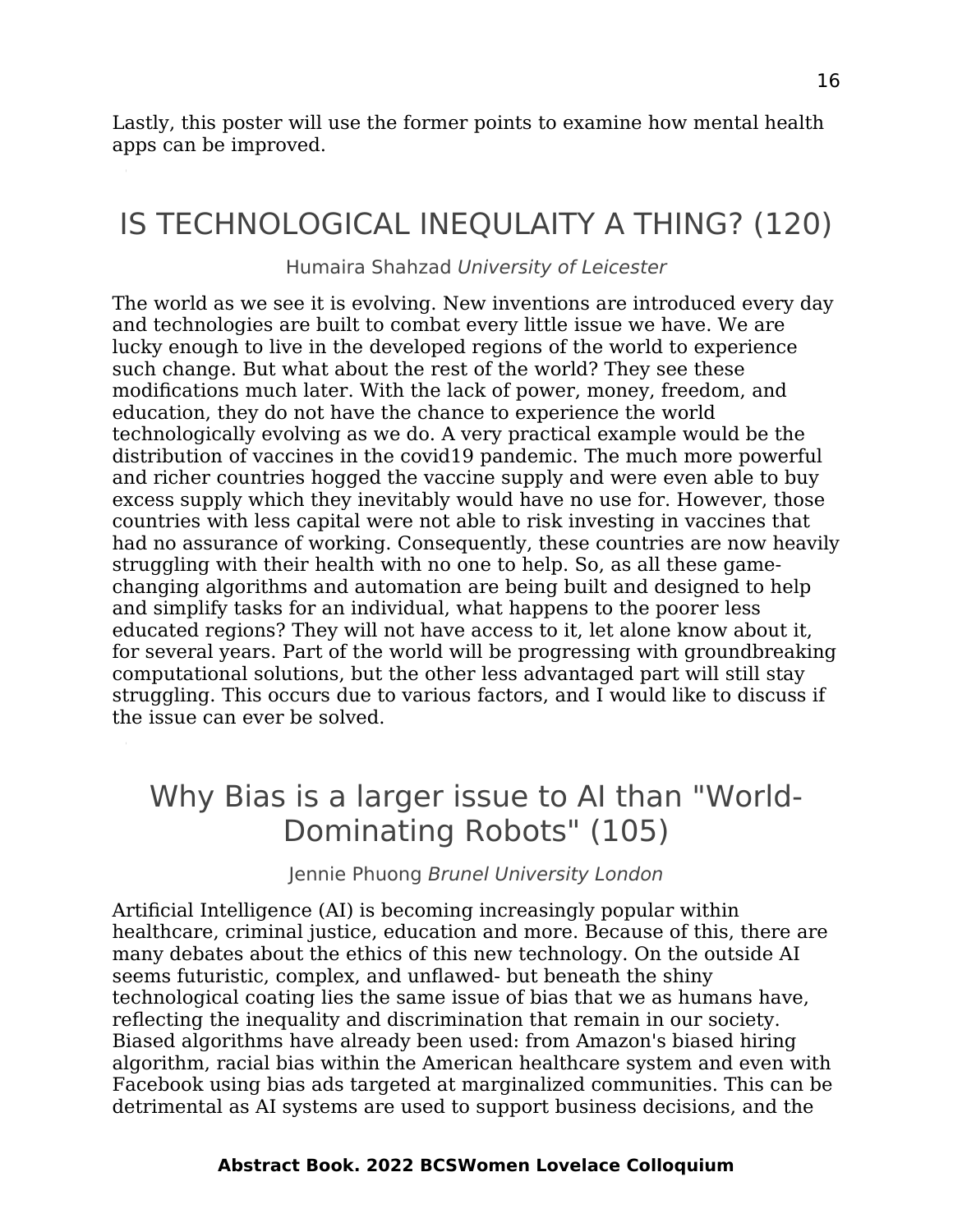fields mentioned above are especially sensitive to bias. Dealing with this issue is not always so simple. As humans our biases, whether racial, genderfocused or socio-economical, bleed back into the AI we create. As the AI is used, the extent of its bias only increases with each run. For example, after a hiring algorithm has recognised a larger number of male applicants, it will favour male applicants and more often push aside female applicants. As it continues to run this pattern strengthens. This was the foundation for Amazon's unsuccessful hiring algorithm. This poster tackles the question of whether Artificial Intelligence can truly make less biased decisions than humans, the varying ways bias is introduced into our algorithms, its impacts, and ways we can reduce bias towards future AI development.

#### How To Save A Life (110)

#### Kaalkidan Sahele Durham University

It is well known that the field of computer science branches out into various industries, and as it continues to develop further, the main improvements envisioned are usually to do with refining computers themselves. We consider faster computers, growing digitalisation, and increased interconnectivity. However, with the dawn of quantum computers, we are starting to see the implementation of this field in areas beyond that of pure technology. Quantum computers operate on completely different principles to classical computers ' they harness the abilities of quantum mechanics, making them computationally much more powerful. One particular field they could make beneficial contributions to is that of medicine. They are already exhibiting signs of great potential in molecular and drug modelling and are currently putting into use these modelling abilities to develop treatments for widespread conditions, such as Alzheimer's, Parkinson's Disease, and potentially cancer. As quantum computers operate on the same laws of physics as molecules, they are able to very closely replicate their behaviour and interactions. Calculating the probability of an interaction between certain molecules is an incredibly difficult task due to the scale and the sheer number of possibilities. However, using a quantum computer, scientists can, not only predict these interactions but also test these drug compounds on living cells, paving the way to finding a cure. This poster will discuss how the development of quantum computers science means so much more than improving performance speeds, computerising systems and increasing mass usage ' it can save lives.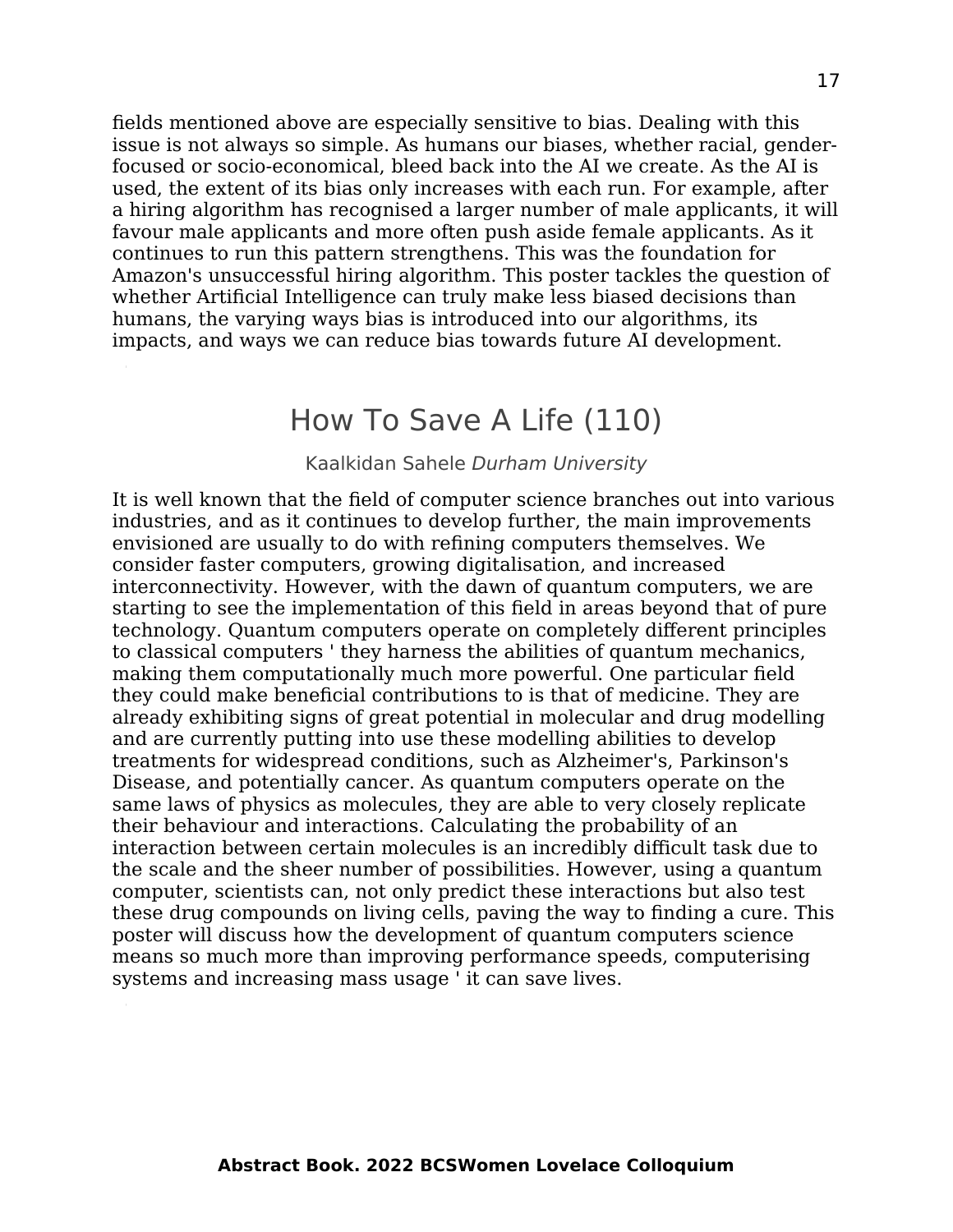### Could giving a machine a mind allow it to read ours? (118)

#### Kashvi Panta Durham University

Previously, 'mind reading technology' meant apps such as 'Akinator' that guesses what person you're thinking of or strategic adverts for products you've considered buying. These illusions created by algorithms rather than the inner workings of your brain are nowhere near the level that is now being reached. Technology that can monitor and decode the human brain in real time is a rapidly growing field and one that has yielded much success. The ability to read electric signals in the brain through brain-computer interfaces is being used to develop ways of communicating and controlling external devices with just your mind. Examples include NextMind who have a device that can allow users to navigate computer screens with their thoughts and a research group at a university in California that have managed to convert thoughts to text through a machine learning algorithm that converts brain signals to numbers and then into words. These advancements will be game changers in several fields, leading to patients with locked in syndrome or in comas being able to communicate with doctors and loved ones. The fantastical power of telekinesis could become a reality by connecting thoughts and objects, greatly aiding people with disabilities. However, the threat to personal secrets and basic rights along with problems such as the inability to lie are only some of the ethical dilemmas this easily abusable technology could bring. This poster will further explore the current and potential uses of this technology as well as whether the advantages are worth the risks.

### Hello, I'd like to book an appointment for my device please. (161)

Kehinde Gbolade University of Chester

Mobile phones and computers are so ubiquitous now they are like appendages of our bodies. Many people proudly state that they 'can't live without' their devices. So, should we start treating our electronic devices like our bodies and subject them to check-ups with professionals too? Mobile devices and computers have a huge impact on every aspect of our daily lives that such a suggestion does not seem absurd. In the UK we have regulated checks, for example, of our health, teeth and vehicles, checks which are important for us to live productive, safe and healthy lives. While 'computer clinics' and IT companies exist for these purposes for computers, there is no regulation of them. This is in no way an accusation of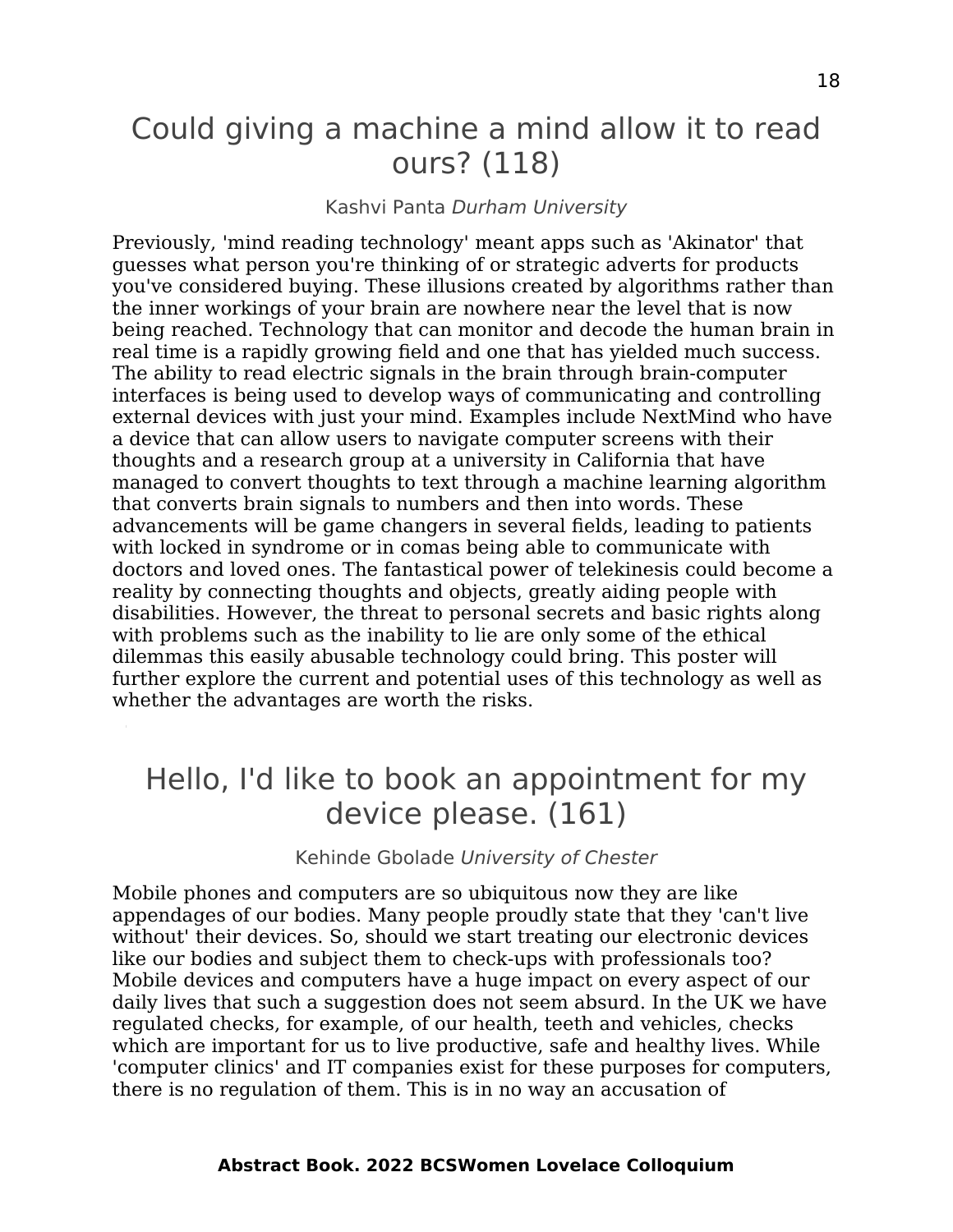wrongdoing, just a simple fact. How do we know who to trust with our devices when something goes wrong? Are we taking enough, correct preventative measures? Despite improved security in electronic devices and more electronic systems education, there are still so many stories of electronic data security breaches, hacking of systems and theft via digital media. This suggests there is still some way to go in terms of mass computer and digital security education. This poster proposes a new type of national health service, the NCHS - National Computer Health Service. It looks at how it could be structured and addresses the pros and cons. It aims to create a thought-provoking discussion about the nation's electronic devices health.

### Can you see me? How social medial algorithms affect black individuals (148)

#### Keisha Owino Middlesex University

Social media is part of our everyday life. It allows us to communicate with others, share our thoughts and emotions and businesses have found it useful for promotion and marketing. The social media platforms rely on black-box AI algorithms for deciding on what posts should be prioritised, what adverts should be shown and even for automatically cropping images. However, there have been several examples where these algorithms act in a biased way. For example, Twitter's automatic algorithm for cropping images would exclude/crop out black individuals and favour white individuals, mostly white women. This was observed by a twitter user in September 2020 [https://tinyurl.com/2p84xuyt ] and made headlines. It was also written about by The Guardian [ https://tinyurl.com/24a3u4r6 ] and the BBC [ https://www.bbc.co.uk/news/technology-57192898 ] as well as many other American news sites such as CBS News, ABC News and NBC News. Another instance is on popular app Tiktok where white creators are being uplifted and rewarded for content taken from their black counterparts because the application is simply not showing these black creators; Insider wrote an article investigating in more detail [ https://tinyurl.com/4rjkx89x ]. It can be difficult for users to detect bias on their own, as for example, they can't compare their news feed with others news feed or adverts that are shown to them with those shown to others. This poster aims to show why AI algorithms in social media platforms can be biased and what methods have been developed for detecting and mitigating biased algorithms.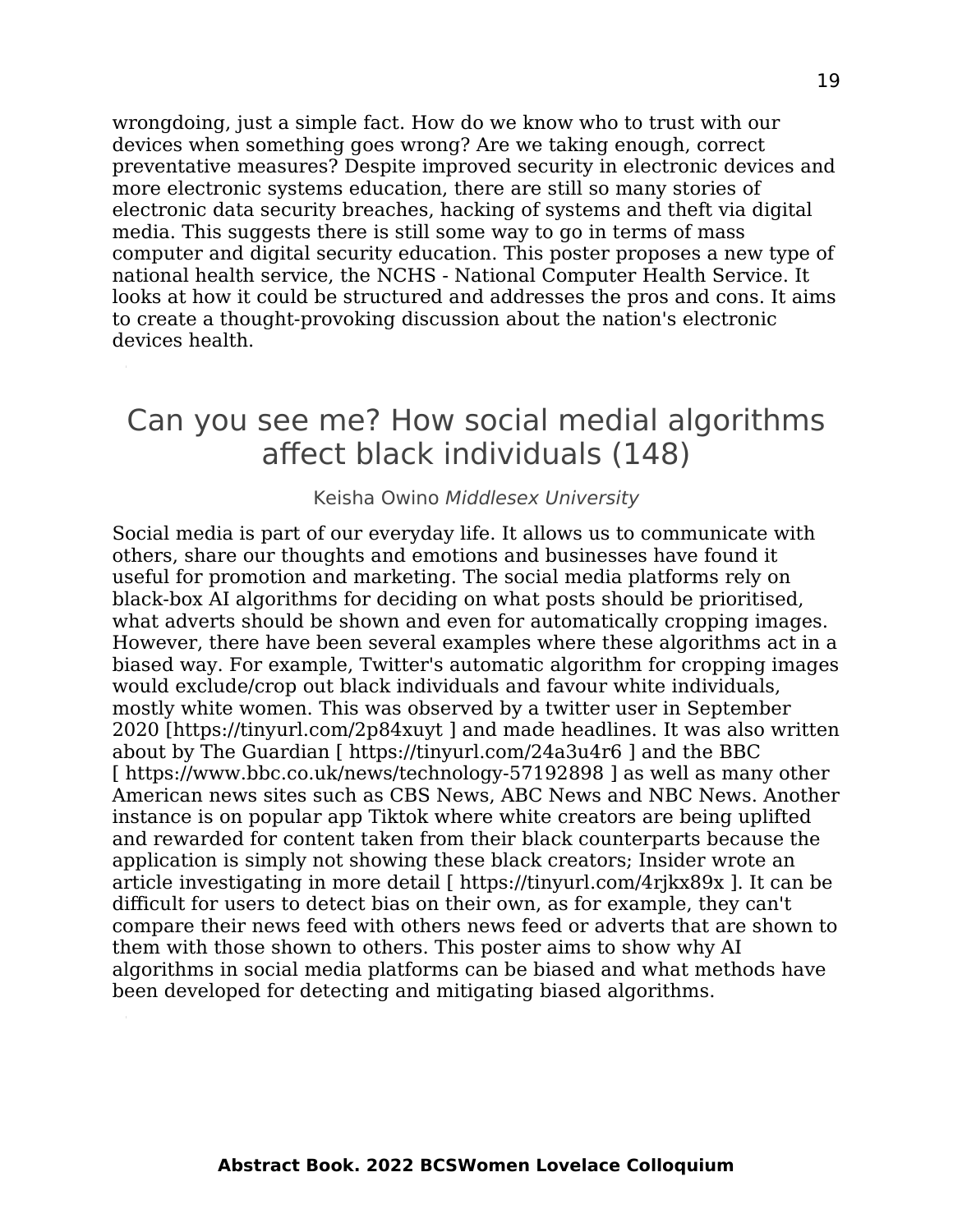### The Dark Web; where the good and evil co-exist (154)

#### Leah Zara Da Silva Bliszko Swansea University

Many people have this obsessive worry about technology advancing and what may come of the future. There already exists a concern which many people are oblivious to; The Dark Web. It uses a network that bounces information through encrypted layers, which does not index searches online by hiding the IP address. The anonymity of the Dark Web enables individuals to purchase the most malicious products and services; such as child pornography and human trafficking. Law enforcement were constantly playing catch up with cybercrime and when within reach, the Dark Web knocked them back. In order to feign anonymity, users need to access this network with a VPN and make their purchases using cryptocurrencies. As revolutionary as Cryptocurrency is, does it encourage criminal behaviour? Since 2021, there has been a 79% increase of illicit transactions, not to mention the 340% increase of Bitcoin usage over the last three years; maybe the correlation being the Dark Web? Authorities are finding ways to tackle this oppressive anonymity by using Blockchains and inside investigators. Despite the negative stigma around the Dark Web, there are also progressive examples. In some third world countries, it is evident that education is hard to come by. In some instances, it can be illegal for women to be educated. Therefore, women can freely learn anonymously by using the Dark Web without any consequences. In addition to examining how anonymity fuels many interactions, this poster will discuss the benefits and drawbacks to society which stems from the Dark Web, such as drug addiction and free speech. My work will raise the question, are we in too deep?

### How Phone Cameras Cheat Physics (113)

#### Lyka Ada Rhodes Aberystwyth University

Modern phone cameras have the ability to overcome their physical limitations. But what are these limitations? A camera works by converting data from light into a 2D image. It's important to give the sensor (chemical or digital ) the correct amount for light so that theres enough data to generate the image. My poster will cover how computational photography enhances images, the technologies behind it and their social & artistic impact. Digital sensors capture data via a 2D array of pixels. Each pixel captures the light of part of the image. One of the most important factors is the physical dimension of a sensor. By increasing the sensor size, you can increase the size of a given pixel. This means more light can hit each pixel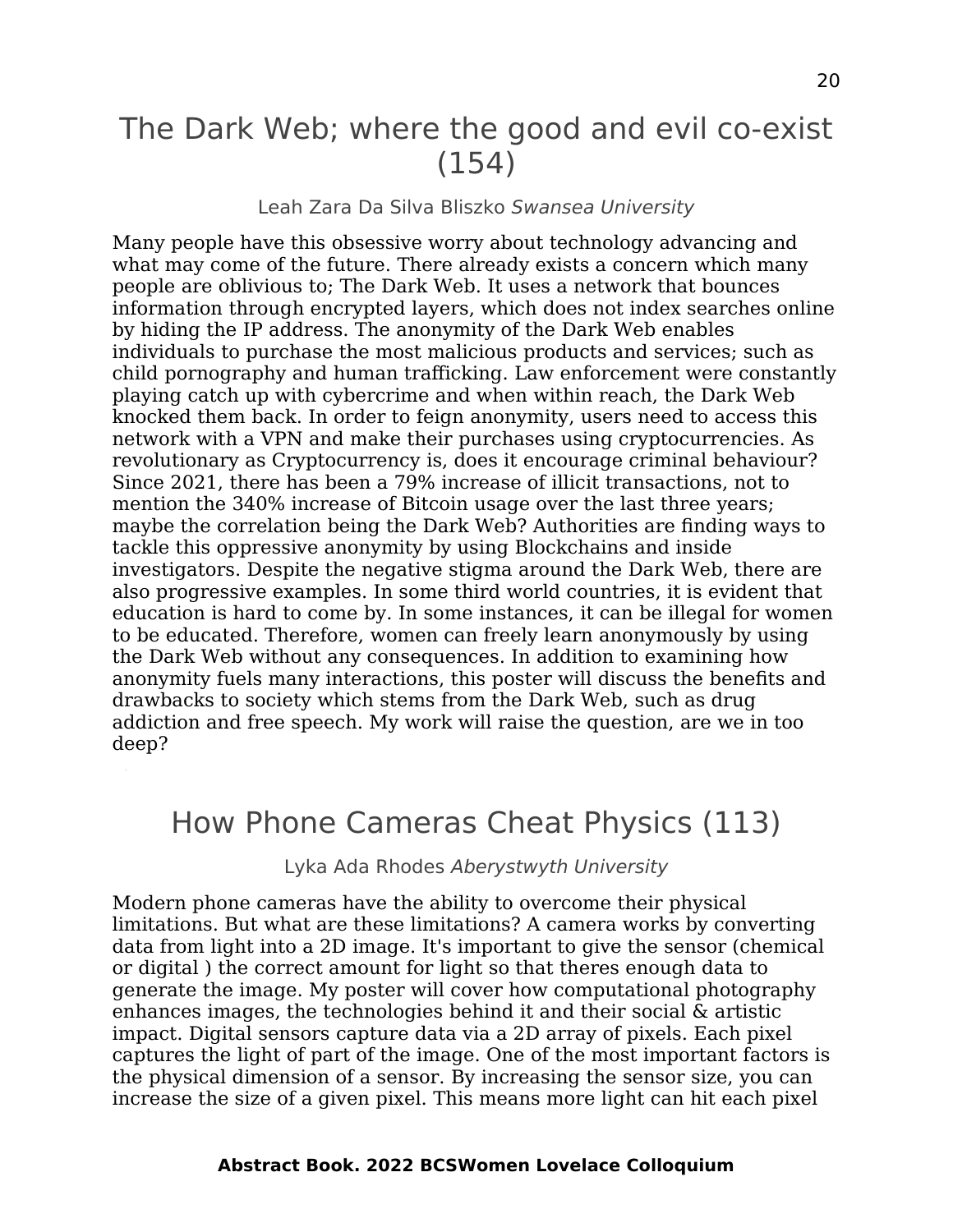creating more data to build a better image. Phone cameras have minuscules pixels that receive less light so produce worse images. For example the iPhone pixel size are 1.9\_m2 compared to a modern camera (Sony a7s3) which are up to 70 m2. Early mobile phones addressed the lack light by increasing the sensitivity (ISO) of their sensors. However, this produces noisy images. To reduce the noise, phones starting using computational post-processing. This was the start of 'Computational Photography' which is the core of mobile photography. It works by applying algorithms and programs to enhance the image. One method is to take multiple photograths and combine them into one image, this is often achieved via machine learning.

### Metaverse (166)

#### Niama Abdirashid Mohamed London South Bank University

The Metaverse was inspired by 'Neal Stephenson's dystopian cyberpunk novel Snow Crash' as the term Metaverse was first used in this novel. This novel was released in 1992, and it coexists with William Gibson's Neuromancer as they are both canons of the genre, as the Necromancer has some details of a virtual reality dataspace called the matrix. The metaverse used in Snow Crash is a 3d virtual reality space. It can be accessed through personal terminals and virtual reality goggles, these features mentioned are similar to Oculus quest and other virtual reality headsets. As mentioned above, the metaverse created by Facebook was inspired by Neal Stephenson's vision of the metaverse. Since I have always been interested in playing games, I came across the Metaverse through twitter. The concept of metaverse was very familiar to me as I've seen many games share the same properties as Metaverse, for example VR chats. VR chats is a virtual world platform that allows players to create their own 3D avatars and interact with other 3D avatars in the virtual world.

## Minecraft for Minors: Could a digital life improve an education system? (179)

Petronela Lazar University of Wolverhampton

Is everyone adapting to how the world has become a more digitalized one? When we think about the future, we often think about ways to make life easier for adults, forgetting how these may affect the children. A few years ago, it would have been expected to see them playing physical games, but now they have phones or tablets, they play together through games on digital platforms. While not all the digital activities undertaken are

#### **Abstract Book. 2022 BCSWomen Lovelace Colloquium**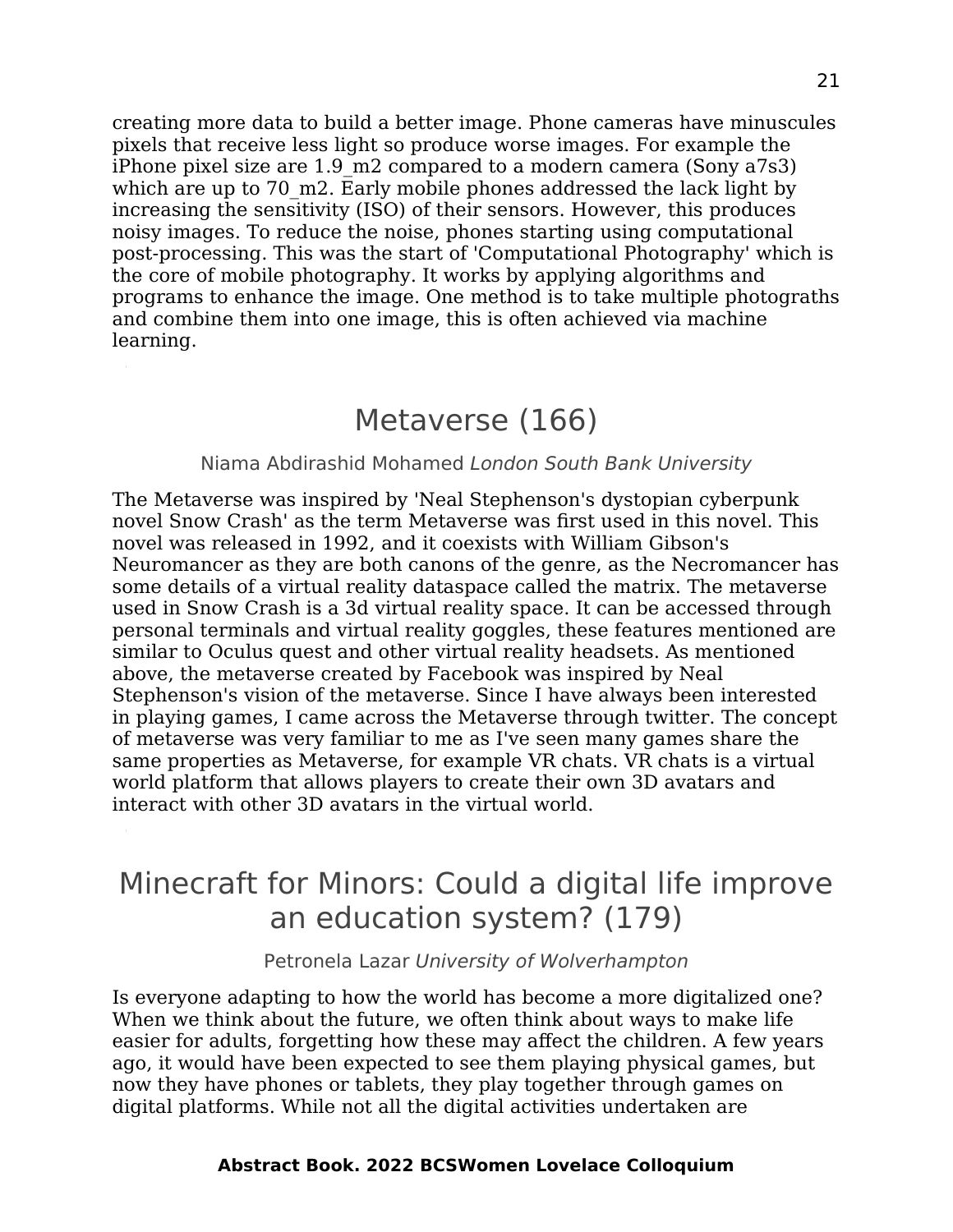productive, it is arguably too late to remove these devices from their lives, so how can digital activities be made more beneficial? Could primary school children benefit from a game like Minecraft introduced to the education system? Minecraft is a virtual world where the kids have to make their own decision leading to success or failure, consequently learning from their decision. It has the potential to develop their problem-solving abilities, math skills and teamwork. The young learner may learn to code and be encouraged to think outside the box through the creativity of the game. Nevertheless, how can this be balanced against the effects of so much additional screen time? This poster will explore the effects of virtual games introduced in the early education system and consider their future.

#### Next Generation: Swarm Robots (128)

#### Shukri Mohamoud and Sofia Marijuan Carreno London South Bank University

In this project we will be focusing on how to move the kilobots, which are insects like swarm robots that work as a team to perform tasks and they carry out tasks using C files and then we use the kilo GUI which is a control panel to program the overhead controller and the kilobots. For the kilobots to work, the overhead controller should be placed on top of the kilobots within 1 meter range. First, we execute the kilobots.exe file, we uploaded the firmware for the overhead controller i.e., a hex file, then we bootload the robots so they synchronize and get ready to be programmed. We press the upload button to upload the hex file into the overhead controller and press run with the c file selected for the kilobots to carry out. In terms of usage, micro-nanos of kilobots can be introduced to deliver medication to a specific part of the body. For example, to make the Kilobots disperse, the disperse.c file uses functions such as loop which generates random values so that the Kilobots move in random directions and to make the Kilobots realise that they are still too near one another the control variable new message is assigned the value 1, once the value for new message is changed to zero the individual Kilobots will stop moving since it means that they are far away enough from other Kilobots. Then the hardware is intialised using kilo init() and then the kilo start() will implement the loop function.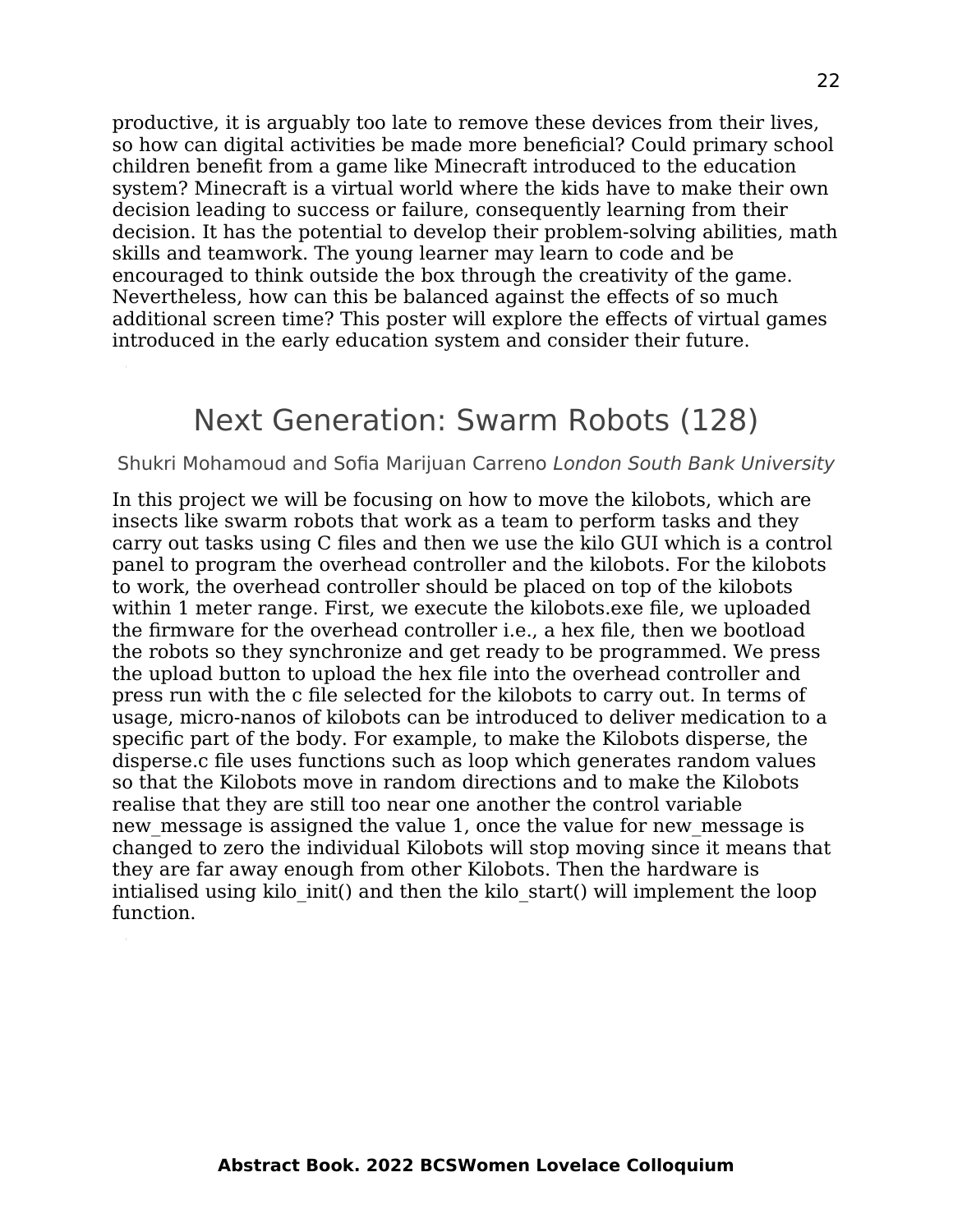### Can a mature woman succeed in the IT industry? (159)

#### Sneha Landge Middlesex University

Can a mature woman succeed in the IT industry? Abstract by Sneha Landge (Middlesex University) Owing to the increase in child-care costs, many women are unlikely to return to work after having a baby. According to data from Understanding Society, the UK Household Longitudinal Study [1] 67% of women were in some form of employment before having a baby: 37% were employed full-time, 17% were employed part-time and 13% were selfemployed. Three years after having a baby, 55% of women were still in employment, but there was a clear change with regards to the type, i.e., 28% were now part-time, 20% were full-time and 7% were self-employed. Moreover, there is a tech skill shortage in the UK [2], particularly around cybersecurity (42%), big data and analytics (36%) and technical architecture (33%). Technology sector is thus generating a lot of jobs that can benefit women, regardless of their age. As a mature woman myself, I am interested in identifying what the opportunities for mature women are in the tech sector and understand the reasons as to why mature women are not taking up these opportunities. My poster will present the results of my research. References 1.Understanding Society, the UK Household Longitudinal Study (https://theconversation.com/expensive-childcare-ismaking-it-harder-for-women-to-return-to-work-125511) 2.Tech skills shortages delay two-thirds of digital transformation projects (https://techmonitor.ai/leadership/uk-tech-skills-shortage-digitaltransformation#:~:text=The%20tech%20skills%20shortage%20is%20worse %20than%20ever.&text=The%20UK's%20talent%20shortage%20is,with %20the%20biggest%20skills%20shortage)

## <span id="page-22-0"></span>Second year (or third year for 4-year BSc courses)

### Technology- The knight in shining armour for ASD individuals (160)

ASHIMA JINDAL SWANSEA UNIVERSITY

Autism spectrum disorder is all about seeing the world from a different angle. Since technology is such a helpful tool, many children having ASD develop skills with it early in their life. Building on those skills can open up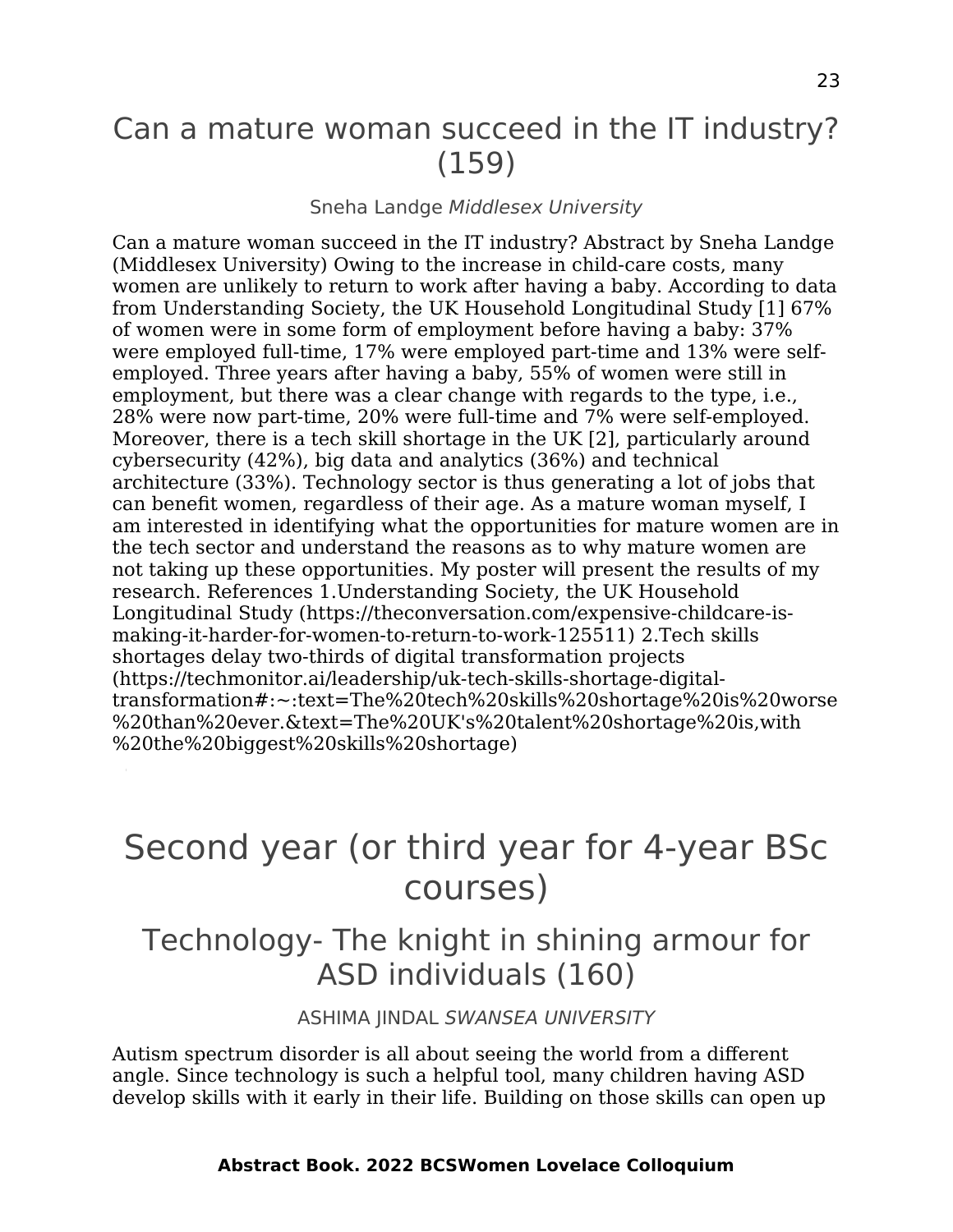some exciting educational and occupational paths later in life. The requirement for a wide scope of accessible, and inexpensive yet powerful assistive technologies to assist with autism is clear. Fortunately, research into the use of technology by children with ASD shows that new high-tech tools can help kids to express themselves and better cope with the challenges of their daily lives. The poster emphasizes how cutting-edge technologies like Machine learning and Mixed reality is helping children with autism to enhance their skills. For instance, Virtual reality can be beneficial to improve social skills, wearables with acupuncture techniques to lower stress levels, augmented reality to improve their ability to recognize and understand emotions. Based on the work of many skilled researchers, robot-based therapies have the potential to aid the treatment of autistic children. For example, At the University of Hertfordshire, the robot KASPAR can represent facial expressions with less complexity than a real human face. This has helped autistic children to pay attention to KASPAR'S expressions without showing any signs of anxiety as they have when they read human expressions. Every child has an equal right to access the opportunities available on the planet. Technology is booming every other day and so should the chances for a better future. The poster elaborates on the day-to-day difficulties faced by the ASD individuals and rightly explains the current scenario as well as the future potentials of technology to help them out.

### Using AI to address the phenomenon known as the paradox of choice (132)

#### Agnieszka Kowalska Middlesex University

In today's world, consumers have so many choices whenever they decide to buy anything. For example, when shopping online at Tesco's, there are 209 types of bread and rolls, 99 types of cookies, 61 types of milks, 78 types of pasta and so on. So much choice can lead to consumers being overwhelmed and lead into indecision. This is known as the paradox of choice. AI has been used to address this problem with the development of recommendation systems that personalise choices to consumers. To personalise these choices, the recommendation engines need to analyse vast amounts of data and deploy the results in real-time. The recommendation systems act as sales assistants and help consumer make decisions, that leads to sales. In my poster, I will give an overview of what recommendation systems are and how they have been used for alleviating this problem.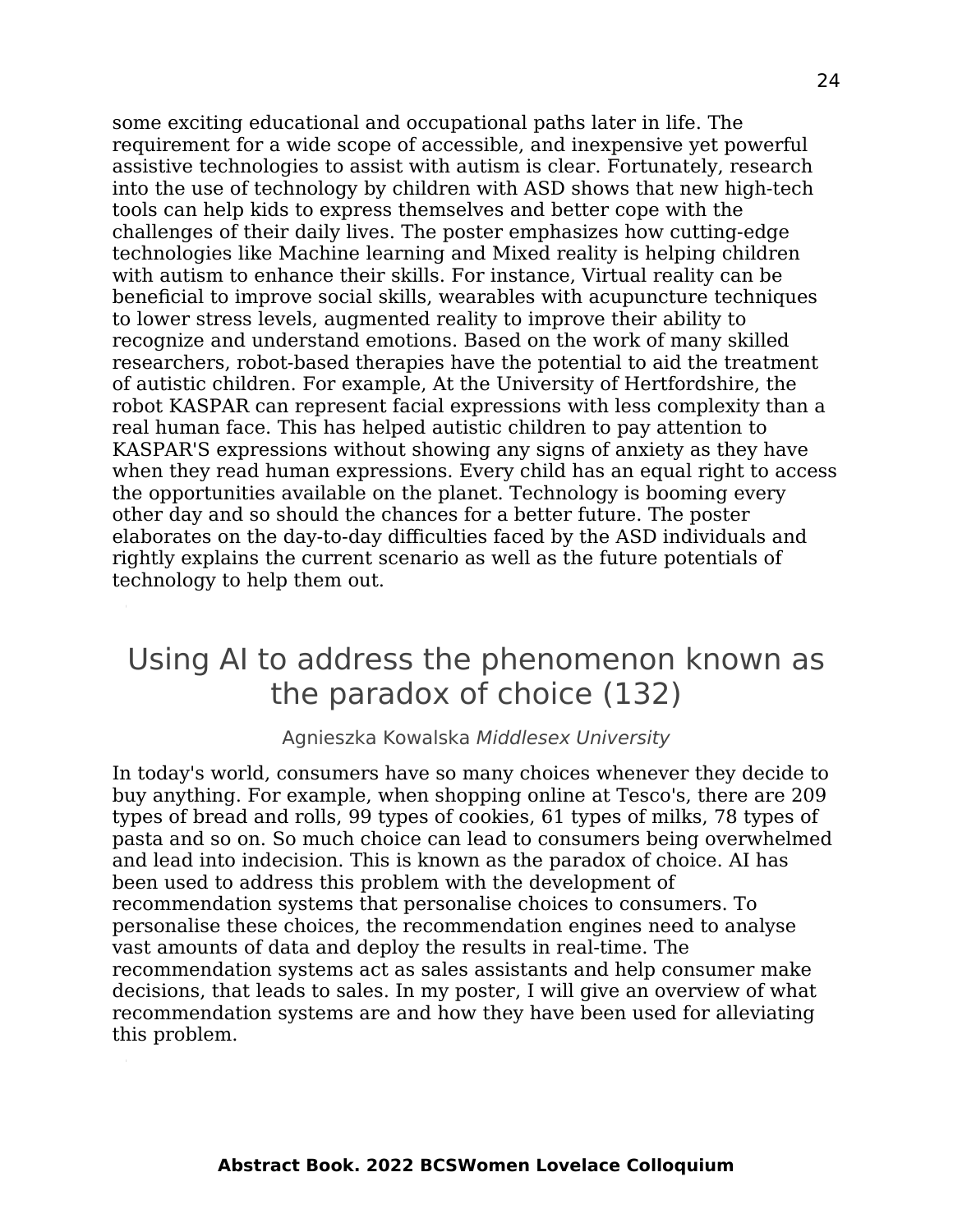### How do we evaluate "evaluation metrics" (130)

#### Chloe Gilmour University of Edinburgh

With the rising popularity of data science and machine learning, a common question these days is: how do we evaluate our recommender systems? To get an idea of how our recommender systems run we can use online A/B tests, offline metrics, and behavioural tests which zone in on specific use cases.I will focus here on the low-risk, cost-efficient offline metrics, of which there are plenty to choose between. You have metrics to measure accuracy, such as ndcg and map, metrics to measure content diversity, such as intralist and inter-list diversity, and many others such as recency, novelty, coverage and more. These evaluation metrics are great in providing an overview of how your model performs. However, how do we use these scores to determine if our model is 'good' or not? And further, what does 'good' look like? If we have a high accuracy score, for example, but a low diversity score, this may be ethically problematic and suggests our recommender isn't giving a well-rounded, personalised experience. However, it would be equally problematic if we switched these results.We need to settle on a trade-off between our metrics, possibly finding a way to combine all the scores together to fit our recommenders needs and goals. But how is this trade off decided? What do we really want to achieve with our recommendations? To get an idea of how our recommender systems run we can use online A/B tests, offline metrics, and behavioural tests which zone in on specific use cases. I will focus here on the low-risk, cost-efficient offline metrics, of which there are plenty to choose between. You have metrics to measure accuracy, such as ndcg and map, metrics to measure content diversity, such as intra-list and inter-list diversity, and many others such as recency, novelty, coverage and more. These evaluation metrics are great in providing an overview of how your model performs. However, how do we use these scores to determine if our model is 'good' or not? And further, what does 'good' look like? If we have a high accuracy score, for example, but a low diversity score, this may be ethically problematic and suggests our recommender isn't giving a well-rounded, personalised experience. However, it would be equally problematic if we switched these results. We need to settle on a trade-off between our metrics, possibly finding a way to combine all the scores together to fit our recommenders needs and goals. But how is this trade off decided? What do we really want to achieve with our recommendations?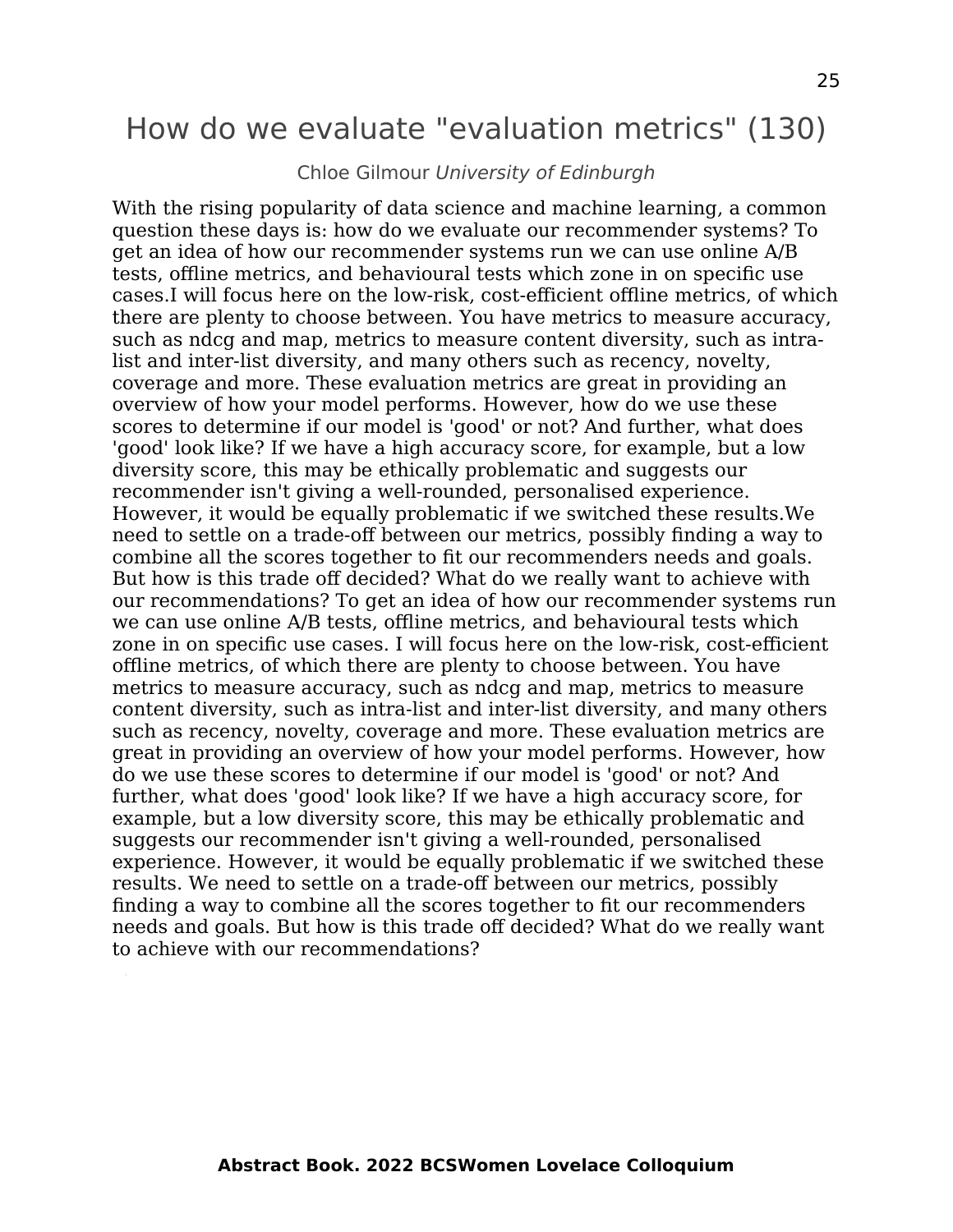## CRYPTOGRAPHY: Importance of cryptography in security system (182)

#### Esra Alioglu London South Bank University

As information technology improves, security becomes an increasingly important component in communication. The users exchange private information while we communicate online, such as creating an account, making an online transfer, or sending an email. As users, we employ cryptography to provide strong security for transferring data in this case. Cryptography is a data transformation technology that converts readable and intelligible data into a coded representation. Cryptography is information security in which data is encoded using algorithms and is unreadable by humans. The institutes have supplied modern cryptographic methods to protect the security of transferred information. Many people nowadays use cryptography procedures to keep their information safe. Cryptography is a factor that ensures the security of correspondence and private data communicated via secure services such as information consistency, access control, non-repudiation, identification, and authentication. It supplies a method to secure sensitive details by moving them into incomprehensible, and the authorised person can access data by converting the initial text. A procedure known as the file encryption process is required for this transformation from readable text to cypher. Using a memory footprint and implementing the numbers field, the cryptographic algorithm technique provides safety and security. The mathematical technique has several advantages that can be used to create and maintain strong cryptographic algorithms. Algorithms play a key role in protecting cryptographic portions from cryptanalysis in high-security transformations. While using the bank account, the personal details keep safeguarded from any attacks. At this point, file encryption methods are in use.

#### Extrasolar planets and how to find them (111)

Ivana Vilhanova The University of Edinburgh

Exoplanet is a planetary body outside the Solar System, which is usually orbiting a star other than the Sun. People have suspected the existence of exoplanets for centuries, however the first officially confirmed detection of such a planet is dated back to the year 1992, when radio astronomers Aleksander Wolszczan and Dale Frail announced the discovery of two planets orbiting the pulsar PSR 1257+12. Since then, exoplanet detection has come a long way with the use of various methods, the most popular being transit photometry, microlensing and Doppler spectroscopy, also known as radial-velocity method. National Aeronautics and Space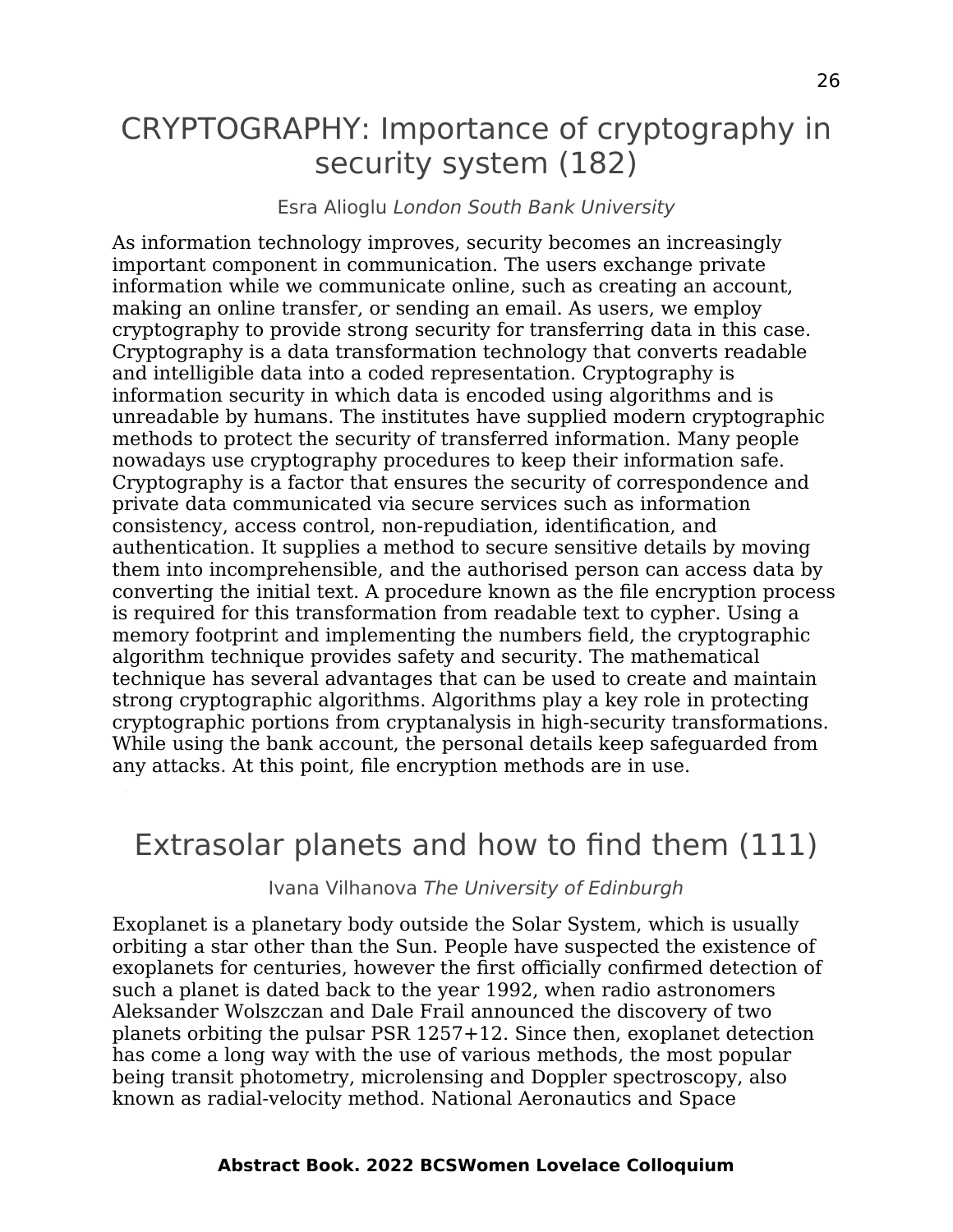Administration (NASA) scientists recently added 301 new exoplanets to the total count of 4569 already validated planets. The secret behind the discovery of such a huge number of exoplanets, seemingly all at once, is in the use of a deep neural network called ExoMiner. This machine learning technology uses previously confirmed exoplanets and false positives to successfully distinguish real extrasolar planets from different types of imposters. This poster aims to introduce this new neural network and its background, explains the advantages and disadvantages of using deep learning for exoplanet detection, and explores other ways in which NASA scientists use artificial intelligence and machine learning for discovering extrasolar planets.

## From Non-Playable Mannequins to Playing the Most Competent Protagonist: History of Artificial Intelligence in Gaming (133)

#### Karolina Anna Kowalska Durham University

Games are a key part of our world, offering escapism, a great source of entertainment and for some, sense of purpose. But years ago, a player whose style and grace had shaken the battleground ' AI ' had entered the field and slowly blew long-time champions out of the water. They did not have much of an aim and didn't discriminate when it came to opponents; any and all progress was vital in pursuit of their masterminds' and creators' key goal. Knowledge. As silly as it sounds to claim that training artificial intelligence entities to play games and play them well is vital to the field of computing and more, it could not be closer to the truth. Although the role of AI began as small forays into automating enemy behaviour and static dialogue from a bored avatar, today, models can shake hands with past victors, taking their new place upon the podium. From the likes of university research labs to the large company-owned behemoths like DeepMind and OpenAI, several AI-oriented bodies have spent huge amounts of resources over the last decade on training models like convolutional neural networks to perfect their gaming techniques. I aim for my poster to introduce readers to the history of AI in gaming, its transition from passive bystander to active player, recent developments and how the future might look like with artificial players at its helm.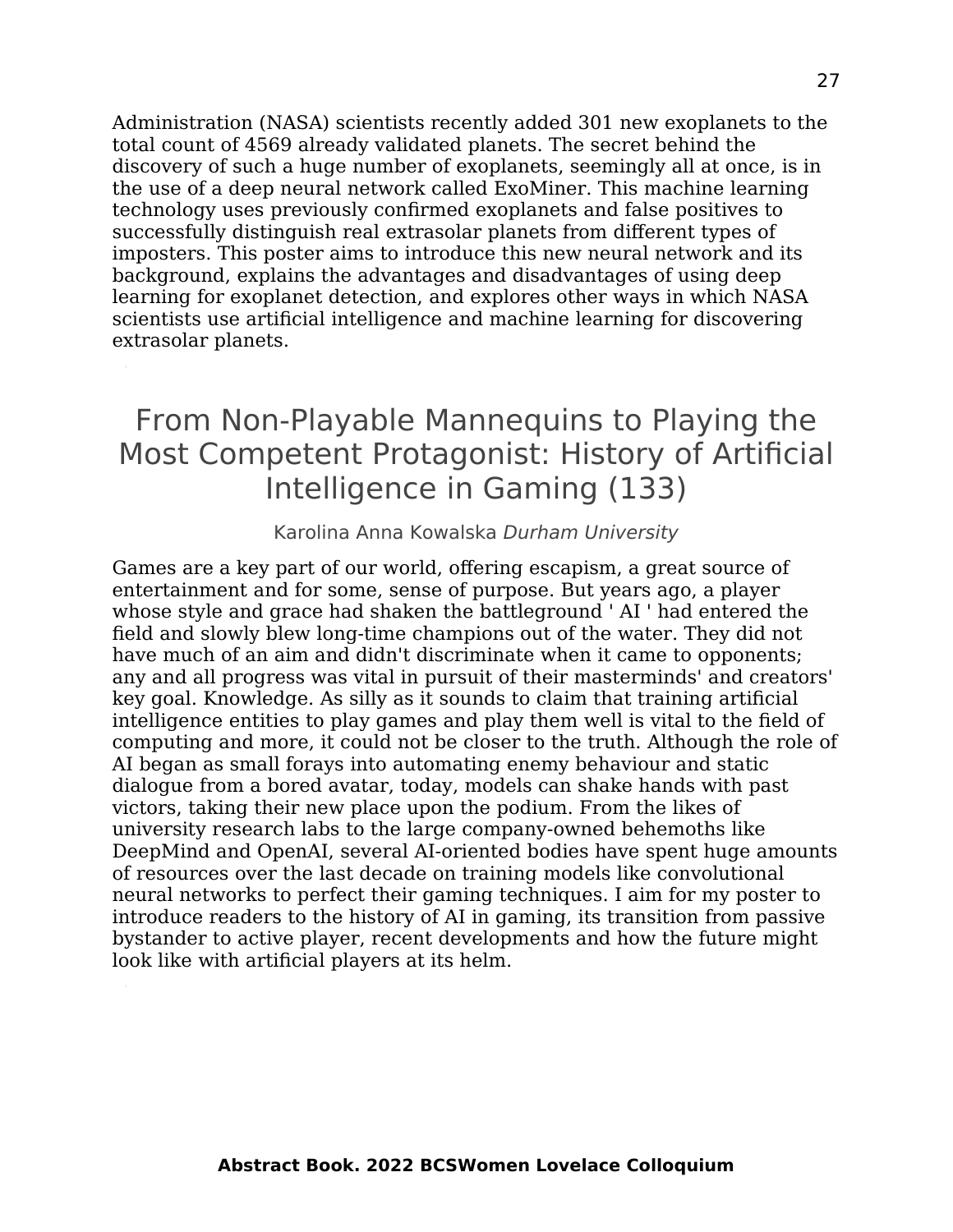### The programming industry's treatment of those not male (103)

#### Kayleigh Bird De Montfort University

It is widely considered and taught in computing that the Ada Lovelace, an English visionary, was the first computer programmer, beyond simple calculations. Even though this is widely known and considerably well distributed knowledge, the outlook now days of the programming industry is that it is one for males only. A recent, global, online study (2021 Developer Survey May 25th ' June 15th) revealed 91.67% of the 82,286 respondents were male ' compared to the 5.31% of female and the 1.42% non-binary, genderqueer, or gender non-conforming - with 2.67% in the prefer not to say / other section (Liu, 2021). These statistics show just how male dominated the industry as a whole is and, a major contributor to this is the treatment and discrimination of other genders within not only companies but the education as well. Many individuals would say, when in the hiring process in the industry, the drive to fill out a companies' diversity quota means those who do not identify as male find it an easier and a more straightforward process as companies look towards them with interest. However, the subsequent treatment of those hired creates a difficult and unwelcoming environment for them to work in, let alone stay in their position. In addition, many studies have uncovered a large amount of internal discrimination and belittling by males, towards other genders in the education needed for the programming industry as a whole which lowers spirits and drive in many. It is clear that in order to gain a more diverse employment base ' the discrimination needs to be identified and, a solution to be placed in the works to make others feel more comfortable and accepted into the industry as a whole. Liu, S., 2021. Software developers: distribution by gender 2021 | Statista. [online] Statista. Available at: [Accessed 21 October 2021].

### Hacking (162)

#### Lara Mohamed London South Bank university

'Hacking' when this word crosses your mind or you just hit by while scrolling newspapers, surfing the internet, watching a movie or TV series, the first thought your mind came up with is stealing information and invading someone's privacy without his permission, it's always attached to a very bad experience even if you didn't experience it by yourself or know someone personally who has exposed to it, the general public has a readymade picture of hacking and how hackers can be young and devious creatures who are greedy enough to ignore all ethics and invade someone's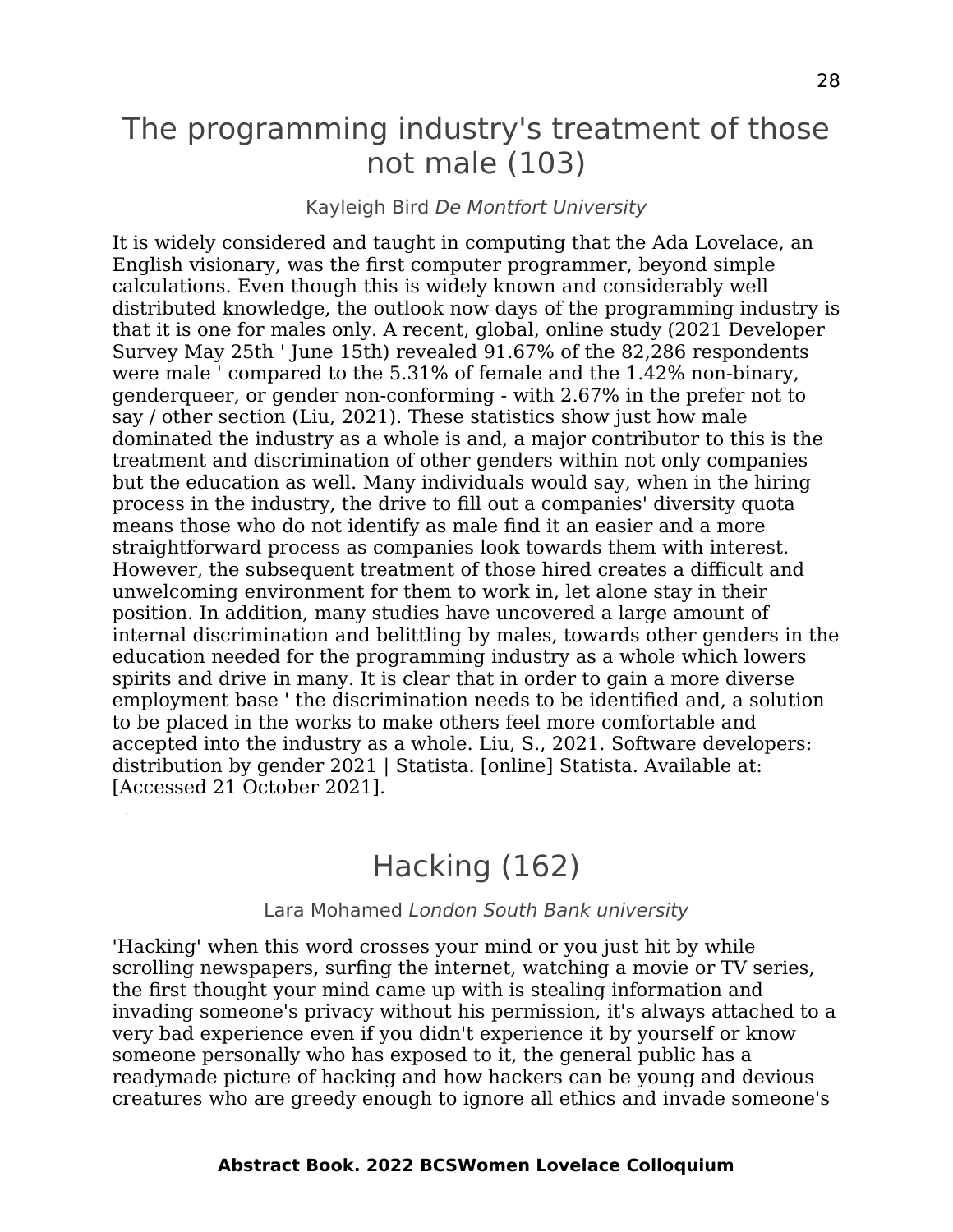privacy or threaten mega companies and organizations with many forms such as privacy violation, identity theft, sharing copyrighted files, electronic funds transfer, electronic money laundering, ATM card details such as account number and pin numbers, violating database security for spam and sending unauthorized emails, the purpose of all these unethical actions varies, it can be for curiosity, blackmailing, unglorified profit and getting all the benefits they can reach to, may be just to destroy information, some individuals may not has those dreadful purposes, they might start it out of curiosity and challenging themselves to reveal the unknown, curiosity and blackmailing are not the only reasons behind hacking the butler motive goes to seeking revenge as most of the earlier computer break-ins happened with that driving force, Hackers they have a very considerable knowledge of private information worth and how can it impact and ruin peoples life, destroy their reputation and no organization regardless its economical size and weight can claim that they guarantee their security system and users database is 100% secured and protected from hacking attacks. The very well-known website we used to interact with on daily bases like Facebook, Twitter and Microsoft has been exposed to security breaches several times. If there is no strong and effective procedures which are prepared to control that breach as soon as possible unfortunately, this attack might destroy mega organizations economy and these leaked data may cost worldwide peace a lot as long as hacker can send social, religious, and political messages or it may be worse he can access information that can affect national security and it is highly expected that any individual or organization can surrender to protect their personal and trustworthy data and information. This is the main focus that is so easy to grab your attention completely ignoring any other aspect of hacking and hackers' qualifications personality.

## From Hiring to Autonomous Weapons'(Im)moral AI (135)

#### Luise Woehlke University of Edinburgh

As technological progress advances and the amounts of available compute and data are going through the roof, more and more of the world is running on artificial intelligence (AI). Today, AI models make decisions on the content that is recommended to us online, the screening our resumes, and the authorization of our loans. These decisions are often highly moral in nature. And the number of morally critical applications of AI is only increasing, as businesses and even governments are competing for the fastest innovation. If we can't stop AI systems from being deployed in these critical ways, how do we make sure they are at least safe? Following scandals of immoral AIs, such as the Google Photos scandal, where photos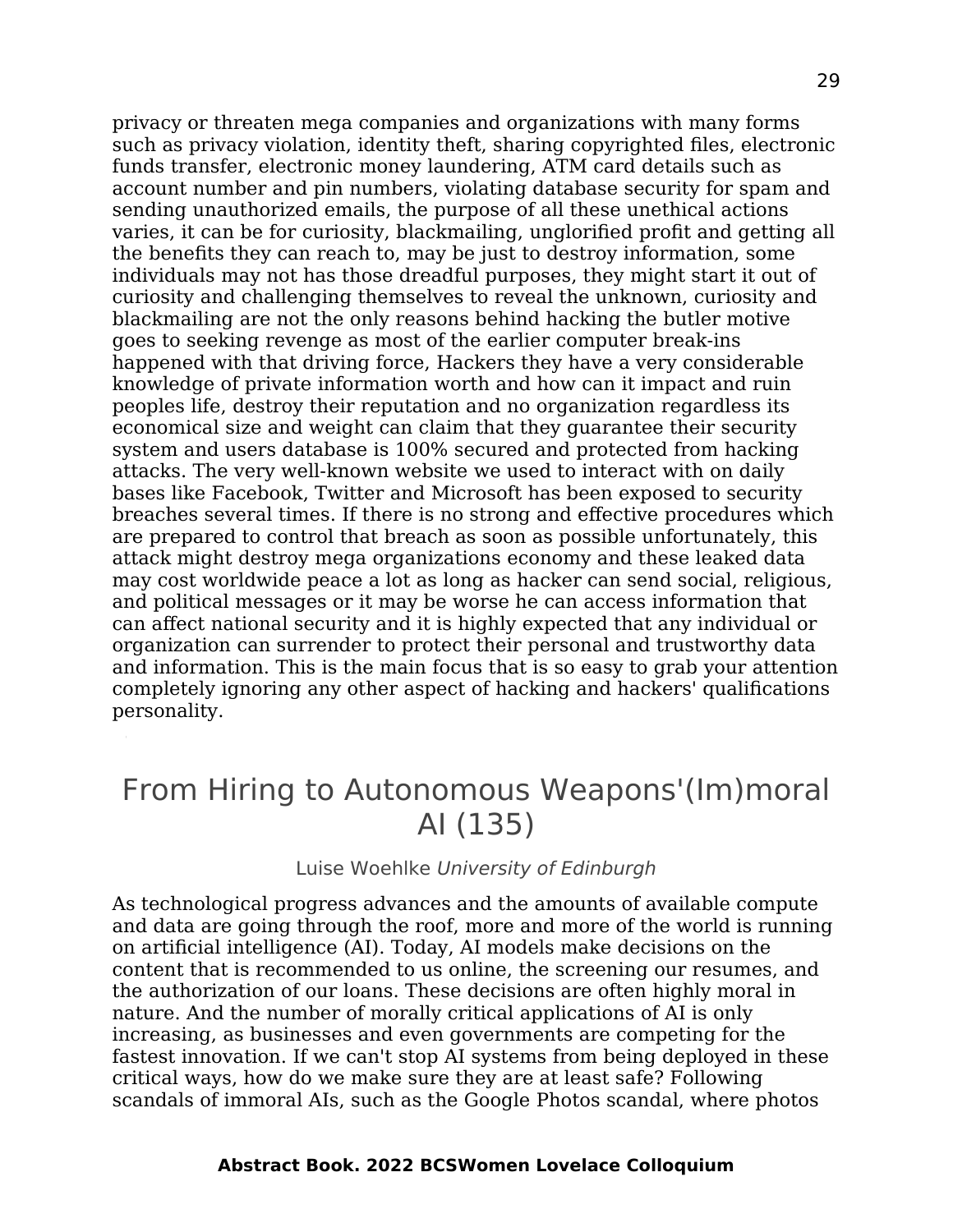of black people were labelled by the AI as apes, many researchers are asking this question. Clear seems that when an AI doesn't have full understanding of morality, it's behaviour is also not necessarily bounded to the rules of morality. Zhijing Jin at ETH Z'rich & MPI T'bingen and Sydney Levine at MIT & Harvard are joining their expertises in AI and moral psychology to tackle this problem. I am assisting them in their current research, focussing on the difficult problem of when breaking moral norms is viewed as acceptable vs. unacceptable. We use Wikipedia edits as an analogy'when are Wikipedia edit policies followed vs. ignored? My poster would be on our research, giving background on the problem of moral AI for context, and diving into our approach to moral AI in-depth.

### Cyber Security (140)

#### MEENAL JAMIL AHMAD LONDON SOUTH BANK UNIVERSITY

Cyber attacks take place every day and every day they are progressing constantly. Counting from small microprocessor viruses to large data cracks, Cyber attacks take their shape in all sorts of forms. According to the statistics on cyber attack in 2020.Around the globe 30,000 websites were hacked on daily basis. It is hard to believe but every single day millions new different type of malware viruses are created and tested varying from viruses to adware to Trojans to spyware and countless. In 2019, 3.92 million was the average cost of cyber attack and the standard cost was 141 dollars per record being stole. As threats continue to develop and increase with the passage of time, the defence against them also strengthens itself to protect our identity and secure our sensitive data. As time goes on, more and more attacks will take place and living in a society I believe spreading the awareness about the importance of securing online information should be done. During the pandemic, cyber attacks and cyber scams increased as more people accessed online platforms. This study looked at how Computer Science students may have become victims of cyber crime and how it impacted them and their families.

### Help! TikTok thinks I have ADHD (107)

Maddy McMurray The Open University

Social media and its influence on neurodivergent diagnoses. Whether it's welcome or not, social media is seen as a vital part of modern life. It's used for much more than sharing food reviews or posting a new outfit and has become a tool for maintaining communities throughout the world. Part of building a community means sharing your experiences, but what if your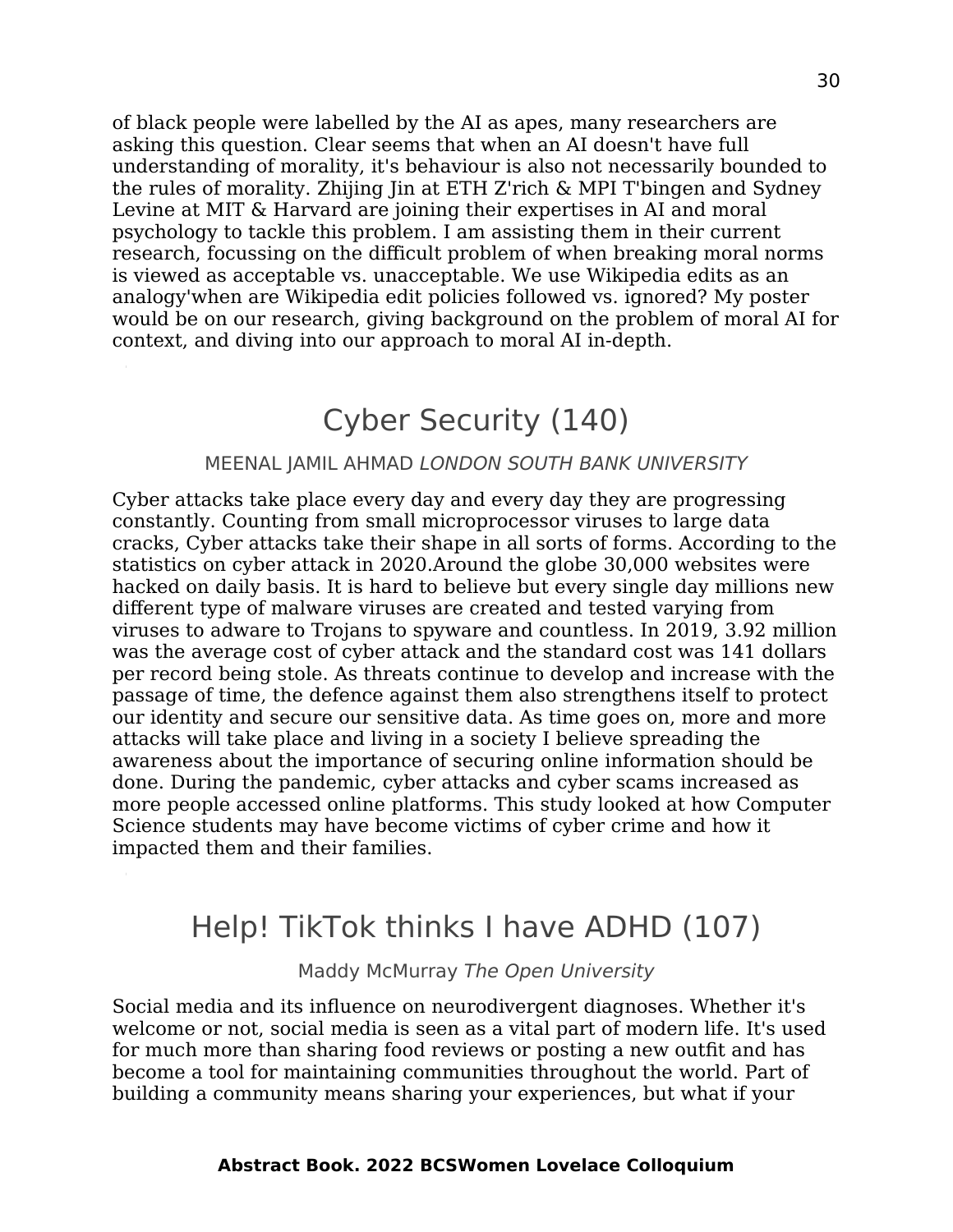experiences resonate with a community of TikTokers with ADHD, and it starts to make you wonder if you too are neurodivergent? Scroll through #ADHDtok, and you'd find video after video of symptoms to look for, tips to get through the day and how to get diagnosed. There are videos of those who have been diagnosed because they recognised their symptoms from a TikTok video, and adult ADHD diagnoses are growing each year. Although useful and insightful, are these videos safe? Anyone can post on social media, so there's no guarantee that these videos are medically accurate. Due to the overlapping nature of neurodivergent and mental health issues, self-diagnosis could make it more difficult to get an accurate diagnosis. Due to the pandemic and the existing mental health crisis in the UK, the NHS may not be equipped to deal with an increase in diagnostic assessments. In this poster, I will be discussing the good, the bad and the ugly of neurodivergent representation in social media and whether its impact is inherently positive or negative.

## Molecular Dynamics: A Powerful Tool in the Fight Against COVID-19 and Beyond (165)

#### Megan Ratcliffe Durham University (currently on placement with STFC)

Molecular dynamics (MD) is a particle-based simulation method used to explore the motions of macromolecule and their interactions in atomistic detail. Originally developed in the 1950s after the success of Monte Carlo simulations, the field was initially applied to investigate conformational landscapes of proteins and has since developed into a powerful tool in pharmaceuticals; drug discovery and guiding experimental structural biology work. In recent years, advances in experimental imaging techniques, such as cryo-EM, and exponential growth of computing power have accelerated the scale of MD simulations. The benefits of such are best demonstrated by COVID-19 MD research. Current petascale computational power has enabled large scale simulations of the viral membrane with fulllength spike proteins. This provided a greater insight into the virus' molecular pathways and accelerated the development of therapeutics and vaccines. However, computing power is not the only driver of MD research. Artificial intelligence models trained on chemical structures, such as natural language processing models developed at Oak Ridge National Laboratory, has improved the process of screening potential drug candidates. Looking beyond the pandemic and into a future where exascale is on the rise and advanced AI systems in structural biology such as AlphaFold become more abundant, MD simulations are likely to become increasingly more detailed and skilled in navigating biomolecular energy landscapes. Therefore, allowing MD to deepen our understanding of the complex pathways which underpin diseases and cellular life.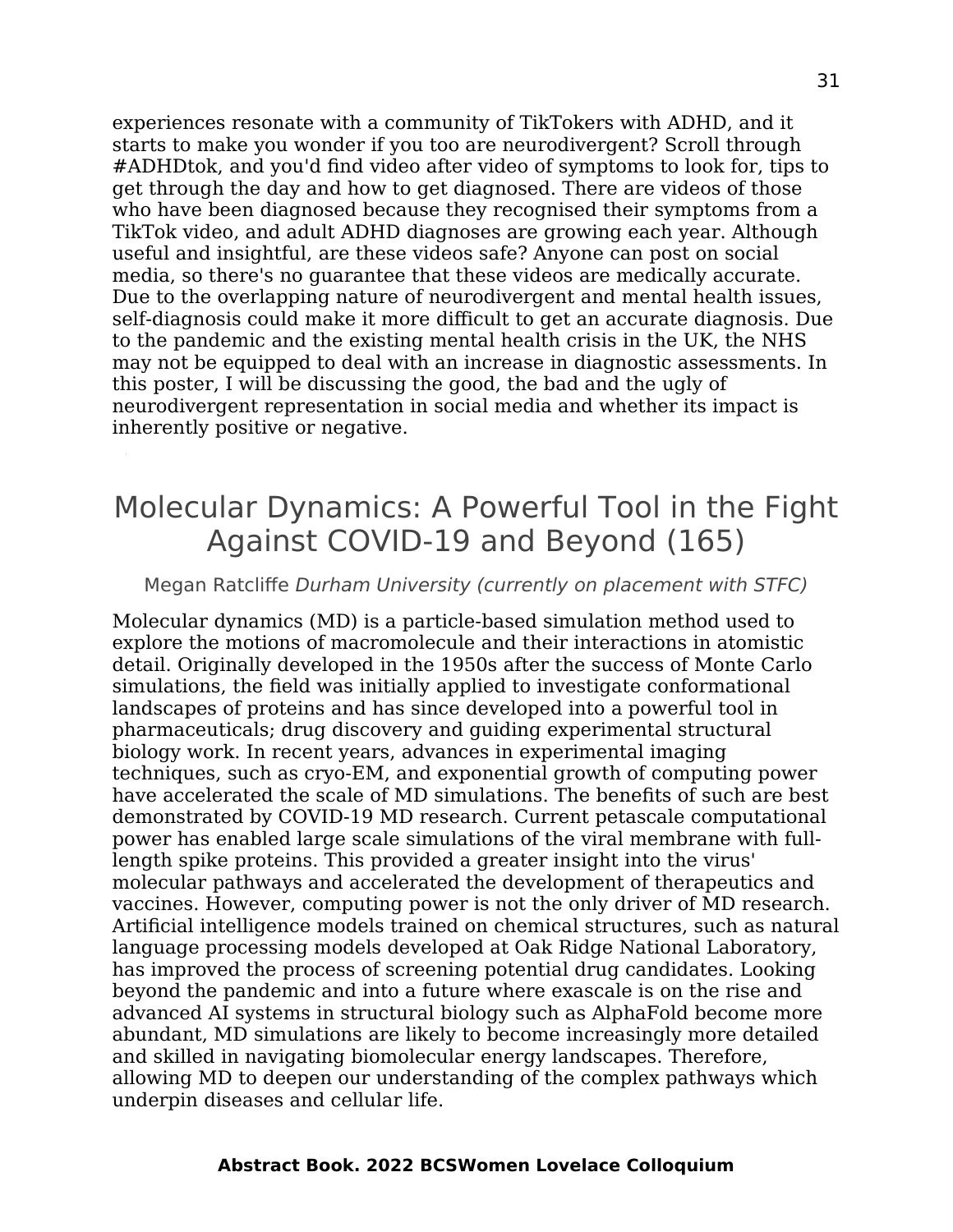## (A) I RECOMMEND you to try this COOKIE!! (173)

Name: Wing Yung; Surname: Fung Lancaster University

I am sure you have seen a lot of suggestions when you use social media apps or while surfing the internet. For example, Instagram nowadays always pop up several strangers' profiles and suggest you follow them because you might have followed accounts that posted similar content. On the other hand, you might have also been suggested a list of headphones on Amazon, just because you searched it once on the e-commerce website. Who has been annoyed by such a suggestion feature? I have, and I am sure that others might have had the same feeling like me at least once. There is no doubt that these state-of-art technologies are making life more convenient, yet we should still by all means take our privacy into account when deciding to click on the 'I consent'! A lot of websites require cookies when visiting, but it is alarming that some people are unaware of how their cookies might be used. Even cookies do, beyond a shadow of a doubt, make users' online experience better to an extent, there are still banes and boons on how everything works. This poster will offer a glimpse into the current existing types of cookies, and that they might be used for marketing. The poster will then aim at how AI recommendation (machine learning algorithm) is infiltrating into our daily life, and how they might take a toll on people's privacy.

## 'Crypto Art': Ownership In the Newest Generation of Digital Art (126)

#### Niveetha Sivaruban Nottingham Trent University

Whilst the integration of technology within art had been pioneered over 60 years ago, the legislation of such art has increasingly become a grey area. A 2019 exhibition, Public Key / Private Key, held in the Whitney Museum of American Art, explored the ownership of art through digital certificates on blockchain. The donors were able to sell, transfer or gift the certificate of the 16mm film as they wished, causing a changing list of the 50 viable donors. The shelf life of the artwork was increased within the museum by providing the donor with tokens instead of the film itself. Thus, does the film now belong to the artist, museum or only to those who are in possession of the digital certificate? The transformation of everyday life into a digital format has been a pattern within the Information Age, especially considering the use of blockchain to disperse unique certificates. Cryptocurrency was deemed as 'new age gambling' but has proven to be a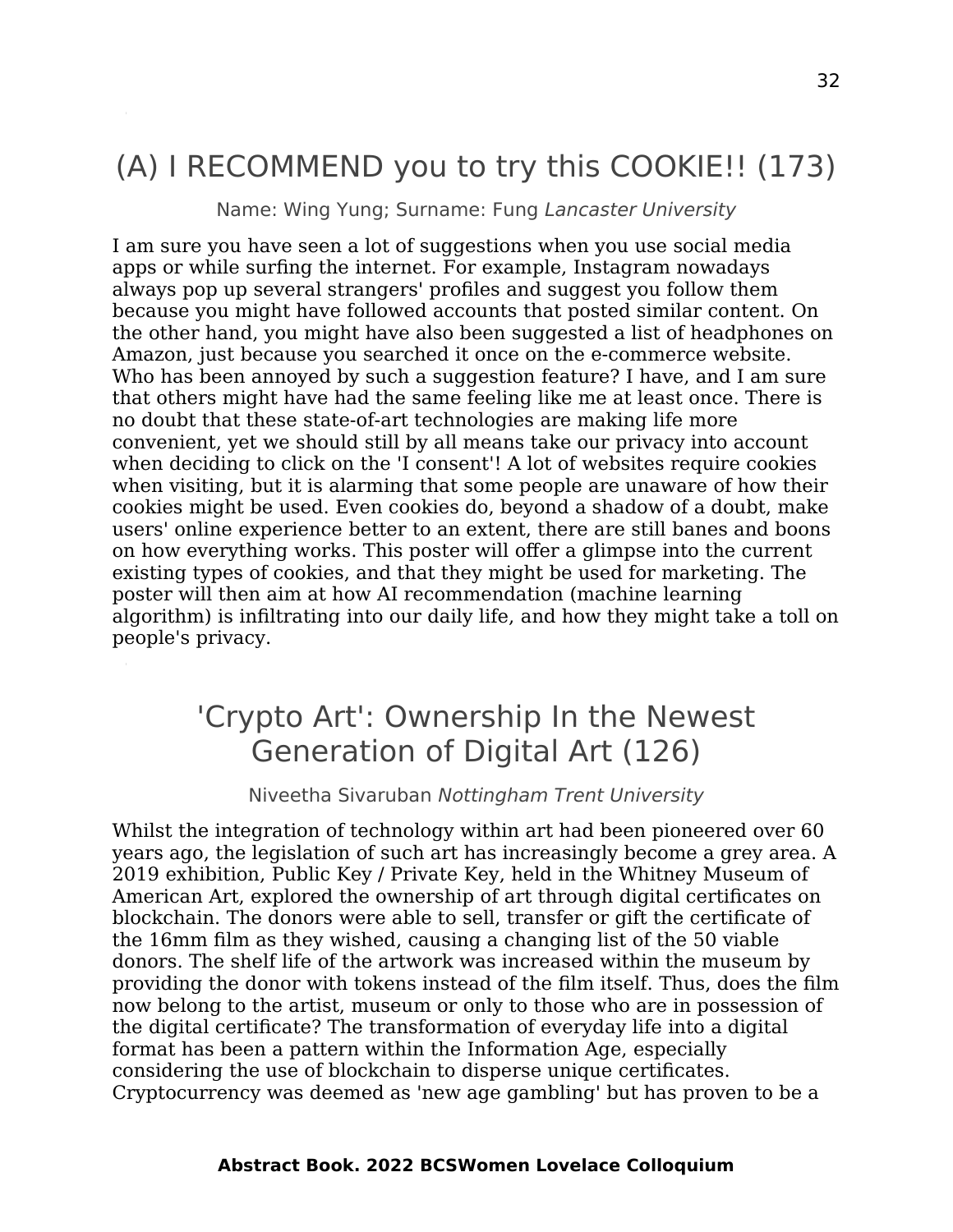key component in working towards Web 3.0; where information should not be localised or restricted. Art collecting is a quintessential display of exclusivity through ownership, even with digital work. Will this become endangered with the growing preference towards the decentralisation of information? Within this poster the next generation of digital art will be discussed, and how such work can now be collected through NFTs and 'Crypto Art'. Exploring digital scarcity and the wider audience it has attracted aids in understanding this newest method of art collection.

### Search Engines' Significance in Today's Culture. (145)

#### Omamoke Efadue London South bank university

Search engines have evolved as the latest entry point for all online digital experiences. Search engines started as plain directory lists before progressing to crawl and index pages, eventually evolving algorithms to increase relevancy. The search engine is indeed a software platform that searches the Deep Web for relevant data listed in a textual web search query. Any web browser gathers data from archives or public repositories. In the last 10 to 15 years, search engines have grown in popularity. It wasn't until the late 1980s that the Internet became searchable. Especially when it comes to businesses and commercial operators. Search engines are used by businesses to find useful information from the internet. Companies will learn about their clients and get advice on how to run a company. It has become a way of popularizing certain industries while also being the downfall of others. Vannevar Bush proposed a method for recognizing written material in which he imagined collections of study with relevant explanations close to current embedded links. Algorithms such as Hyper Search and PageRank will eventually make relationship analysis a necessary ( Amanda C. Kooser, n.d. agrees that business uses search engine to find relevant information.) This report will concentrate on the benefits and values of search engines in today's society, particularly as they relate to businesses and commercialization. This article will not include all forms of search engines but will instead talk broadly about the benefits of search optimization.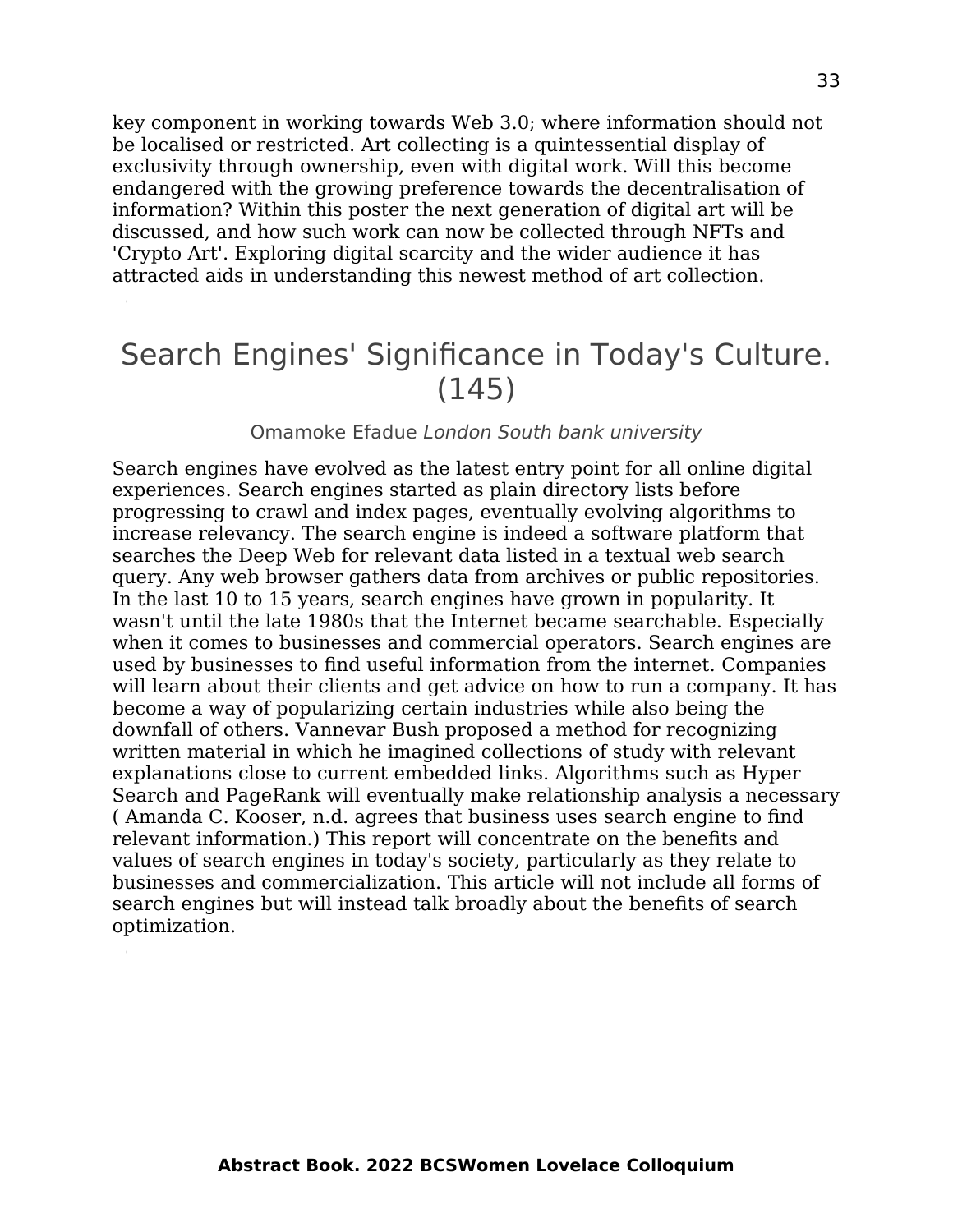## THE USE OF MACHINE LEARNING IN CANCER DIAGNOSIS AND TREATMENTS (139)

#### Omma Habiba London South Bank University

Cancer is the second-leading cause of death through-out-the world. More than one million people are diagnosed with cancer in every year in USA. Cancer is a disease caused by uncontrolled divide of cells and spread into other tissues. However, more than 200 different types of cancer have been identified in human body. A research state that in the U.S, 1 out of 3 women are developing cancer at some point of their life and 1 out of 2 men can expect to develop cancer. A study of World Health Organisation state that Worldwide nearly 10 million deaths caused for cancer in 2020. In the UK, more than 166,000 people die from cancer which means more than 450 people in everyday (2017-2018). Approximately, 77,800 cancer deaths among female and 88,027 in men. In recent years, the rate of deaths has decreased because of new alteration of Artificial intelligence being used in health sector. This paper is going to demonstrate how machine learning algorithms has been using to detect cancer in human body and the use of machine learning in cancer treatment. Artificial intelligence specially machine learning and deep learning played a salient role of this transformation. Machine learning has made unique contributions in anticancer drug development, chemotherapy, radiotherapy and other treatments. AI specially machine learning has the potential to transform oncology by leveraging the power of big data to propel cancer care into the twenty-first century and beyond. I believe that Machine learning will bring thorough changes to medical technology in the future.

### Why AI, why? (115)

#### Roshni Vachhani Durham University

Artificial Intelligence is increasingly being used all around us, from our digital smart assistants like Alexa and Siri to commerce to predict items that the user is most likely to buy. It is widely used to provide personalised recommendations to people. However, as the dependence on AI increases, trust can begin to be lost. Hence, Explainable AI is necessary to help characterise model accuracy, fairness, transparency and outcomes in AIpowered decision making, developing a level of trust and confidence when relying on AI models. As we move into a world where technology is starting to be used more in everyday instances, one such important circumstance where Explainable AI is beneficial is when a doctor is depending on an AIbased system to make a diagnosis. The result of employing Explainable AI will ensure that every diagnosis is fully described, including the likely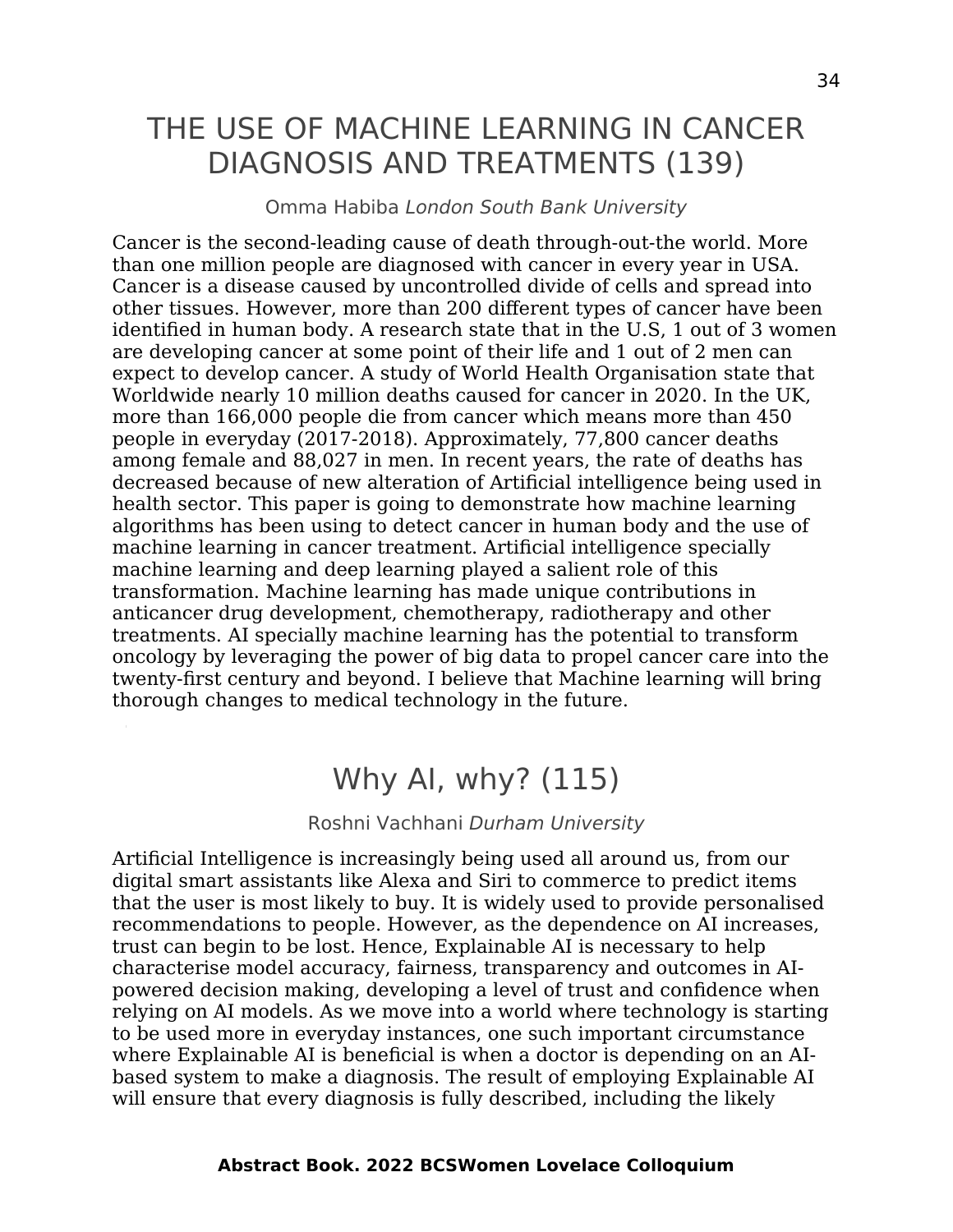source of the disease, the potential damage of the disease, and the various sections of the body that the disease may affect. This further knowledge of understanding why the AI model does what it does will help build a layer of trust, which is paramount to our society as we become more and more dependent on technology.

## Was Online Education For Crisis Or Is This The New Norm: Future of higher education in UK (137)

#### Saima Durrani London South Bank University

In 2019, China reported to WHO that their citizens of Wuhan are losing their lives due to new virus. By January 2020, this virus had spread outside of China into many countries including U.K. This meant we were all working and learning from home with the help of online platforms. Was online education headed for crisis or is this the new norm? What does it mean for the future of UK's HE; this thought has been with higher education students over two years when we suffered so much devastation, due to Covid-19 many industries took hit along with higher education. From being in labs, and lecture halls, seeing our peers, and lecturers, we were all behind our screens at home, not by choice but due to necessity and preservation of lives. Higher education caused a crisis for students during COVID-19. Students and teachers were not prepared to have zero face-to-face. COVID-19 has been one of the biggest crises in modern era that human race is facing. The usual way of doing business and being in education has been affected. Platforms like MS Teams, Zoom, Google meet etc. are learning from their mistakes, predicting the future while facing the COVID-19 crisis. Online education will never be seen the same way again. Fields like IT are looking for alternative ways to bring some normality into our lives. We analysed data collected on the impact of online education during covid-19. The survey results highlight how higher education students were affected by online education, and what swayed them to be for or against online education. Finally, we attempted to answer whether online education is here to stay.

### Life Repeating Itself in Numbers (153)

Saxon Partridge-Smith University of Wolverhampton

Humans didn't invent mathematics, we simply stumbled across it and moulded it into a format we could understand. More than 2500 years ago,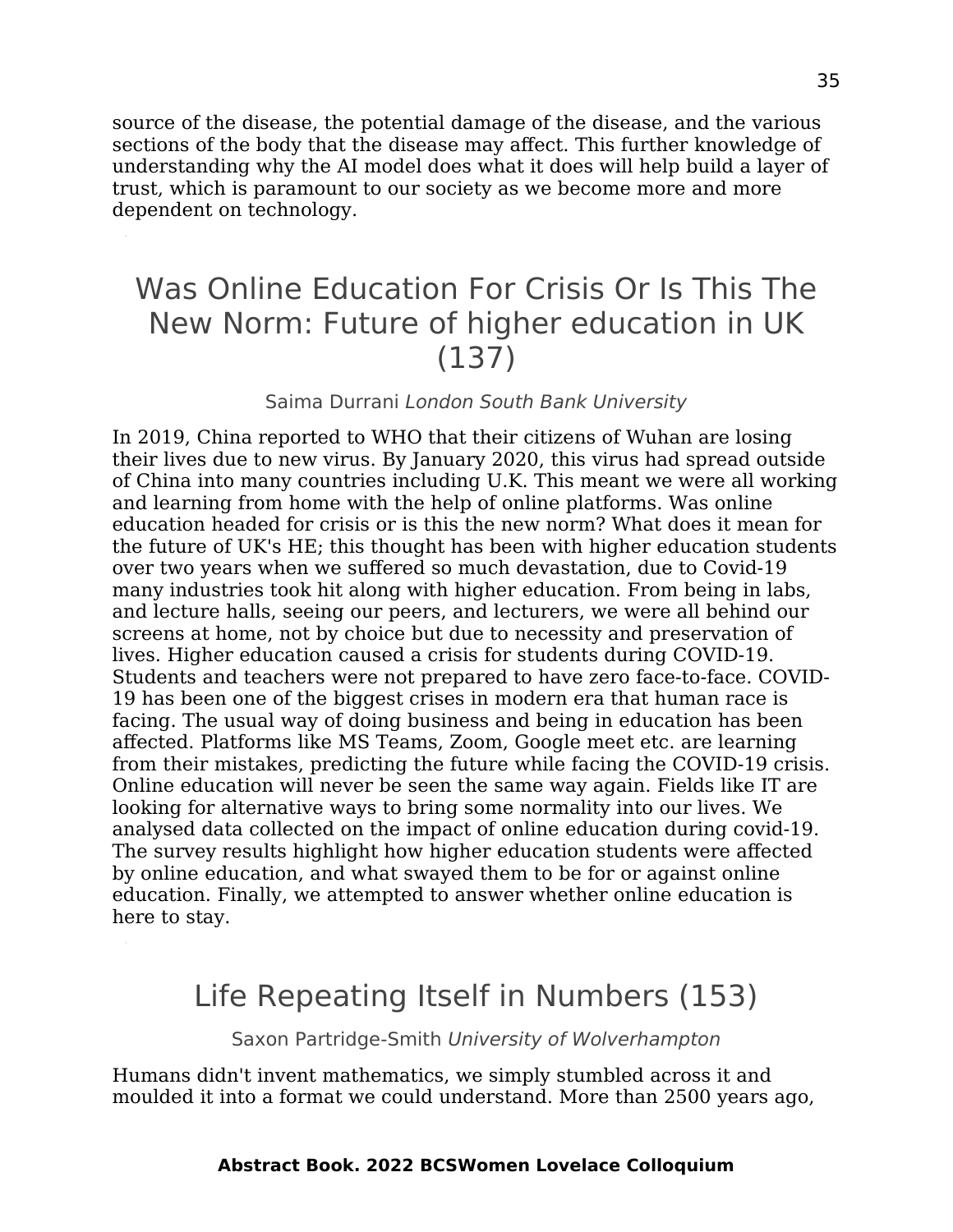Chinese mathematicians used rods which would denote numbers based on their strategic position or colour. Roman numerals were composed of mostly straight lines to aid their carving processes. During the sixth century, Indians simplified their number system by incorporating a decimal place value. Arabs then used this system and integrated a zero as a place holder for their own scheme during the ninth century. Since our existence, the way in which we perceive mathematics has changed, however there is one mathematical pattern which always prevails: the Fibonacci Sequence. This sequence appears across the universe, governing all inventions and natural life forms. Pascals Triangle, the Mandelbrot sets, flowers, trees, humans, galaxies, the Parthenon, and modern-day structures follow the laws governed by the natural sequence. This academic poster will explore the extent to which the Fibonacci sequence is embedded in our day to day lives and demonstrates how life repeats itself because of this.

### Honey what's cooking for dinner tonight? (119)

Srimoyee Ghosh University of Bath

It's a question that haunts us (at least those of us without a butler or private chef) everyday, as we rack our brains to decide on a menu,that will satisfy all members of the family,across different age groups,and of varying tastes and moods. Netflix has invested millions in improving their movie recommendations,and still thinks I want to watch all historical romances ever made just because I watched the Downton Abbey once. Meal selection is much harder as food is more intimately linked to a person's psyche and needs to consider a much larger number of factors-from demographics like age,gender to individual drivers like health/dietary requirements and current mood,to even external factors like weather and day of the week. Alongside,it has to abide by the limitations of available ingredients in the pantry or leftovers in the fridge and maintain enough variety and excitement in the menu selection. An Artificial Intelligent(AI) agent can help us in this arduous task by building personalized meal plans, thus saving us a lot of valuable time. I will explore the various AI-based meal planning apps in the market trying to make headway in this space but haven't yet ticked all the boxes. Some of them are suitable for a specific demographic of people,some cater to specific dietary guidelines. But what we need is an allrounder agent that helps us decide meals that are filling,nourishing and satisfying. That's the holy grail we are aiming for-when finally, we can have our very own Mr. Carson in our pocket.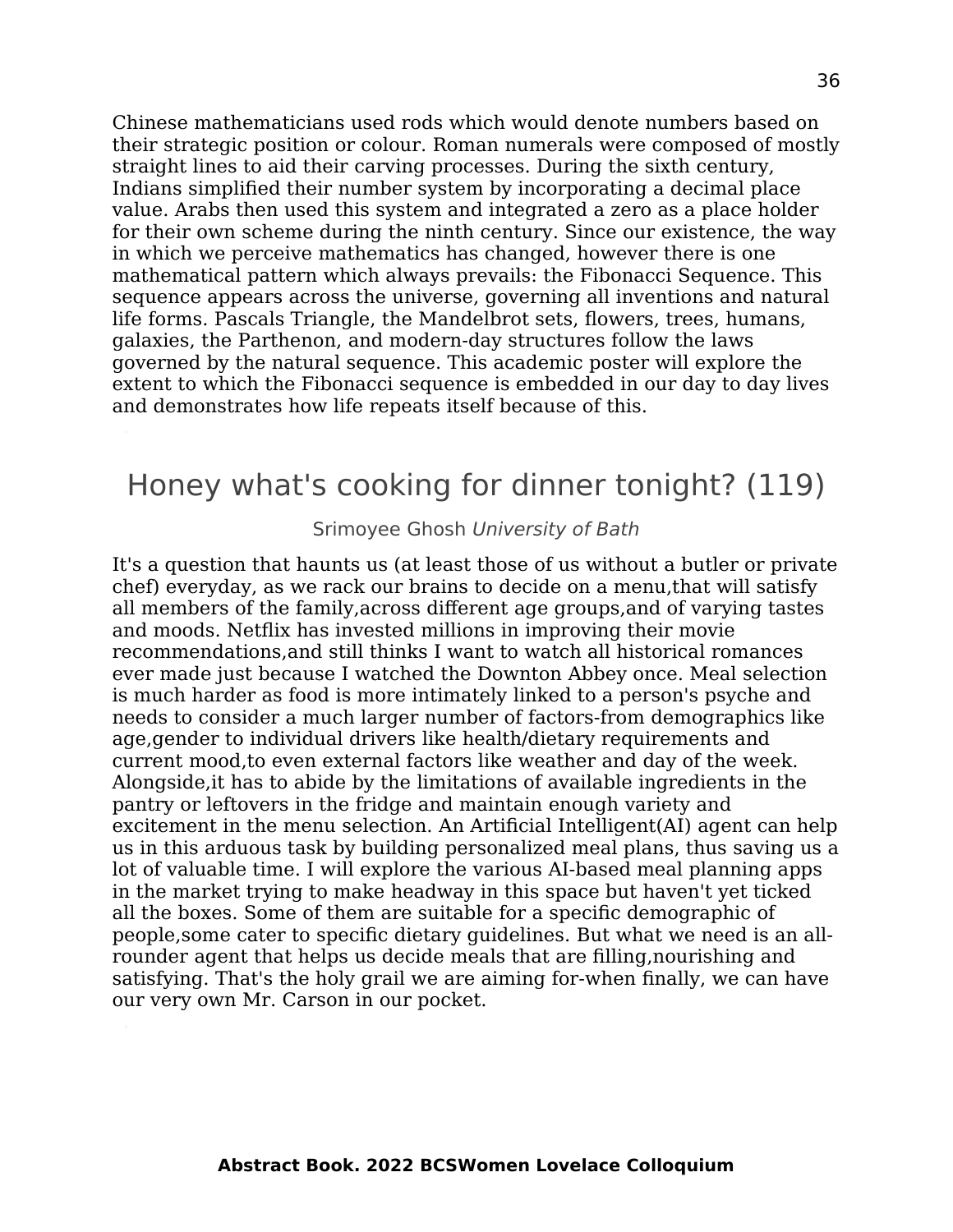### Who am I? (150)

#### Xinyi Wang Durham University

Since the dawn of philosophy, we as humans have asked ourselves: What is the purpose of living? We may not currently be able to give a certain answer. Maybe one day, in the future, this answer will begin to take shape. And the very person to answer this question may not be us, but our very own creation ' computer intelligence. Many writers have expressed their views on technology. Mary Shelley's Frankenstein expressed a pessimistic viewpoint. However, this was countered by Isaac Asimov in a foreword of his Foundation series, where he expressed a positive view of technology. In Homo Deus, Yuval Noah Harari has given us a waring. We, as humans, are creating powerful tools like the computer in the 21st century, but without knowing how to use our power properly, what will be the consequences? What will we do to our planet and other species with such power? The Turing test is used to distinguish between machines which inhibit human intelligence and actual humans. The concept suggests it does not matter whether a computer or human is conscious or not, only the person who interprets the behavior matters. In machine learning when an algorithm is fed enough data, its ability to make correct predictions goes up. Would it potentially develop the ability to pass this test given enough data on human behavior? Could computers learn so much that they make better decisions than us, will our own conscious matter anymore?

## The Effect of Increased Screen-Time on Sleep Health and Mental Health during Covid 19 Pandemic (138)

#### olivia grundman london south bank university

The Digital Age has affected sleep and mental health due to increased screen-time, I wanted to know if this has worsened during the Covid 19 pandemic, where screen time has drastically increased. The pandemic has caused major life changes for billions of people worldwide, moderation is key when it comes balancing mental health, sleep health, screen-time and surviving a global pandemic. The use of technology to socialise, learn and work creates an escapism from the psychological stress of the pandemic and has helped with mental health problems. However, there is such a thing as too much of a good thing, so when we abuse our increased amount of free time by constantly accessing negative news, home confinement may have exacerbated symptoms of anxiety. Although screen-time and over exposure to blue-light at night has been proven to effect sleep health and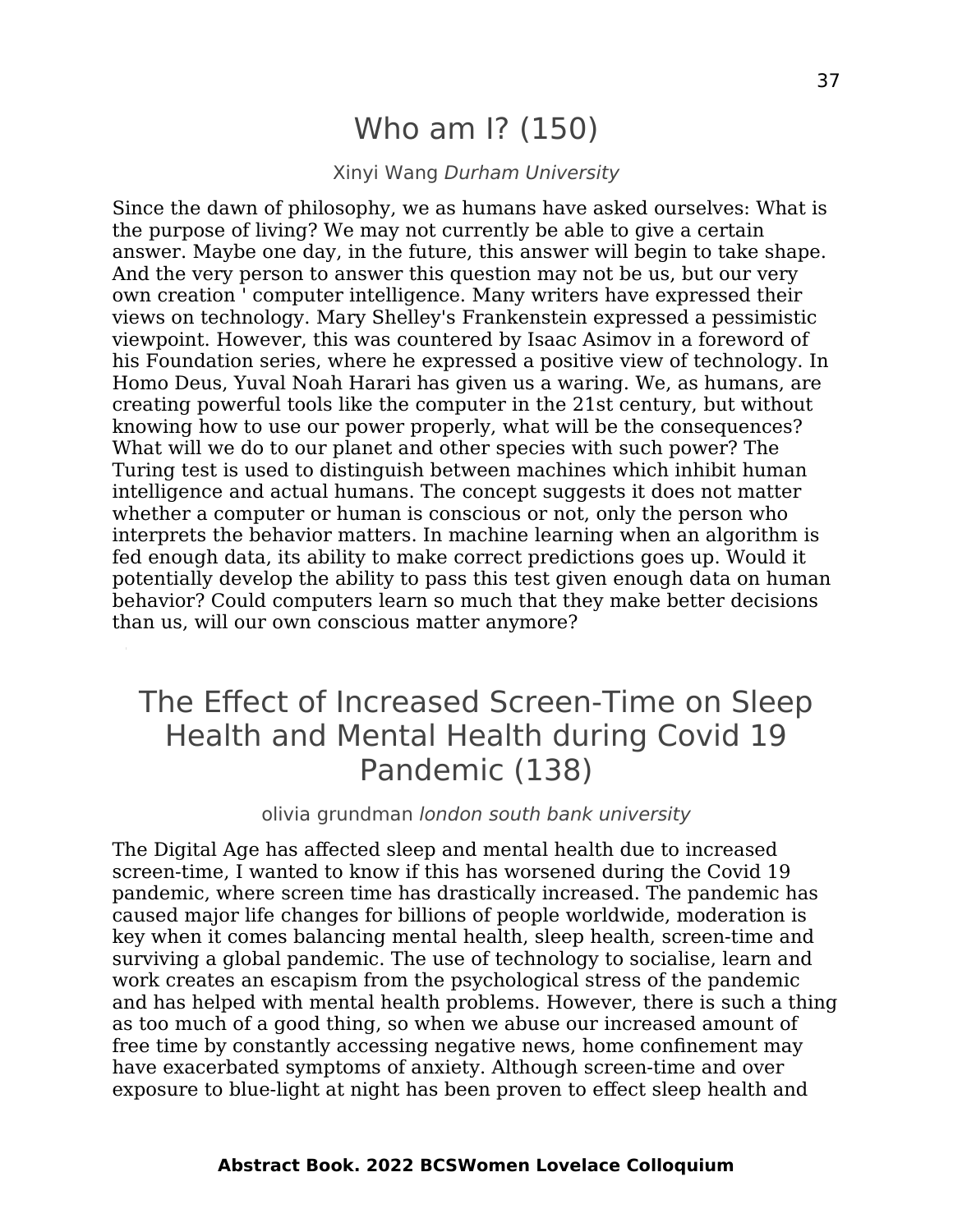consequentially mental health, the pandemic has brought loss of loved ones, businesses and more. I believe that longer screen-time has a positive correlation with poorer sleep, however during the pandemic it seems that the other causes have a stronger negative effect on sleep and mental health. Humans are social creatures and we have never experienced anything like the isolation faced in the previous two years, therefore sleep and mental health have been negatively affected but by several other causes, and increased screen-time has in fact helped in some situations, because without it and its social interactions, life would have been much harder. A survey method was conducted with interesting but mixed results, meaning more thorough studies need to be carried out.

## <span id="page-37-0"></span>Final year undergraduate (or third year for integrated masters courses)

#### Data, the new gold (122)

#### Alejandra Delgado Fernandez University of Strathclyde

Currently, we live in a technological world where we depend on our devices for just about everything, they hold our schedules, control our homes, and essentially run our lives. These tasks involve the collection of data to improve our ways of living, but why is this data relevant to tech corporations? Businesses use this as an opportunity to mine and analyse data. They find the gaps in our lives where we are missing something we hadn't thought we needed and try sell it to us. The mining process is quite simple, you get sent a short survey and your data is collected, processed, and an appropriate advert is generated. If the advert doesn't entice you the first time, it is then shown to you again in different formats until eventually you buy the product. Much like gold, it is the small data capturing methods that make companies billions. Data collecting is a goldmine for big companies like Facebook, who acquire 98% of their income from ad revenue. This number comes to show just how truly phenomenal our data can be. Data is powerful, it's something that seems so simple, yet its value is so unfathomable. If our data weren't so valuable, we wouldn't be trying to harvest it and creating specialists for these things. I believe that we will keep on collecting data for many decades to come. Enterprises will find more and more ways to reuse data and find new and inventive ways of profiting from its wealthy value.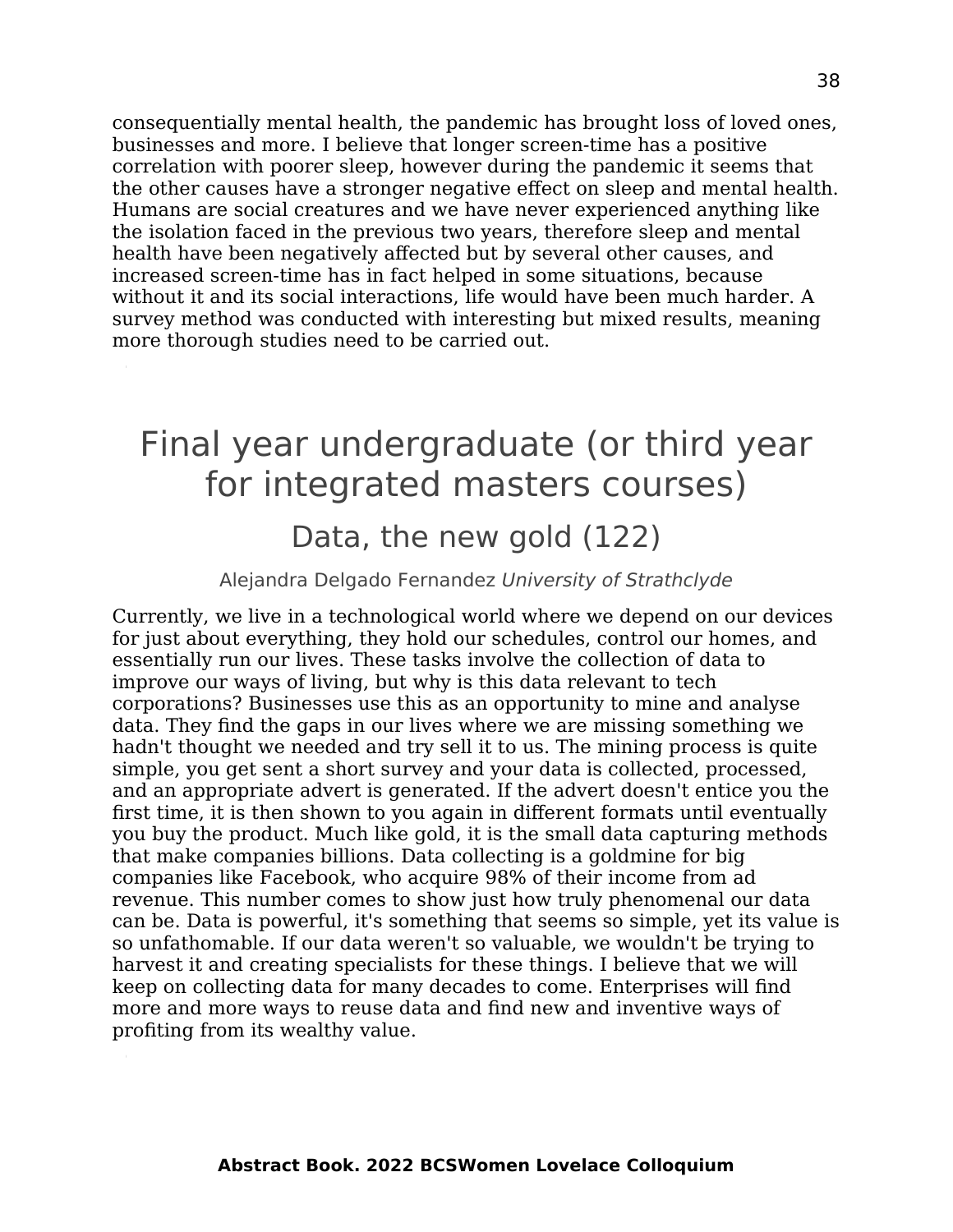### Do mobile apps really keep our data private? (131)

#### Aleksandra Madej Keele University

Mobile apps are known for collecting a vast amount of private information about their users. With the increasing popularity of apps for e-health, in particular, very private aspects of our lives are monitored including our sleeping habits, what we eat, where we go and for how long. This is all used to monitor our health and help us make better choices. Yet, even with the vast amount of private information being collected, serious concerns have been raised about such data being used for any purposes other than those agreed to in the terms and conditions. This poses a great risk especially when users belong to vulnerable minorities. Many of these apps have been shown to overstep their intended purpose. They may gather information about users' location and social media, and above all share this data without explicit consent. Importantly, this may open the way to user profiling, so that a vulnerable user easily becomes a target for commercialisation. Using a tool for differential analysis of network traffic for a set of sample Android apps, this project aims to verify which data is exchanged with which remote locations, so that it is possible to determine whether apps can hide the fact that they are leaking information and assess potential vulnerability of privacy.

### Austen, Atwood, and AI? Could an AI author write the next bestseller? (116)

#### Amy Laws Durham University

AI can now produce increasingly complex creations, and has already contributed to the creation of music, produced animations, and mimicked the style of world-class painters. AI is certainly capable of creativity, but could it ever outperform humans and write the next bestselling novel? Although it's hard to predict which books will become a bestseller, there are features that many bestselling novels have in common, such as voice, tone, and pace. Many algorithms can identify these features, with tools such as Grammarly monitoring tone and purpose, as well as suggesting improvements to improve clarity and conciseness. An algorithm has been developed to calculate a novel's chance of being a bestseller. The creators claim that the algorithm can predict with 80% accuracy if a book will hit the New York Times bestseller list. Word editors such as Google Docs, now offer smart compose functionality and many companies offer AI writing software that allows users to create interesting and error-free content, either from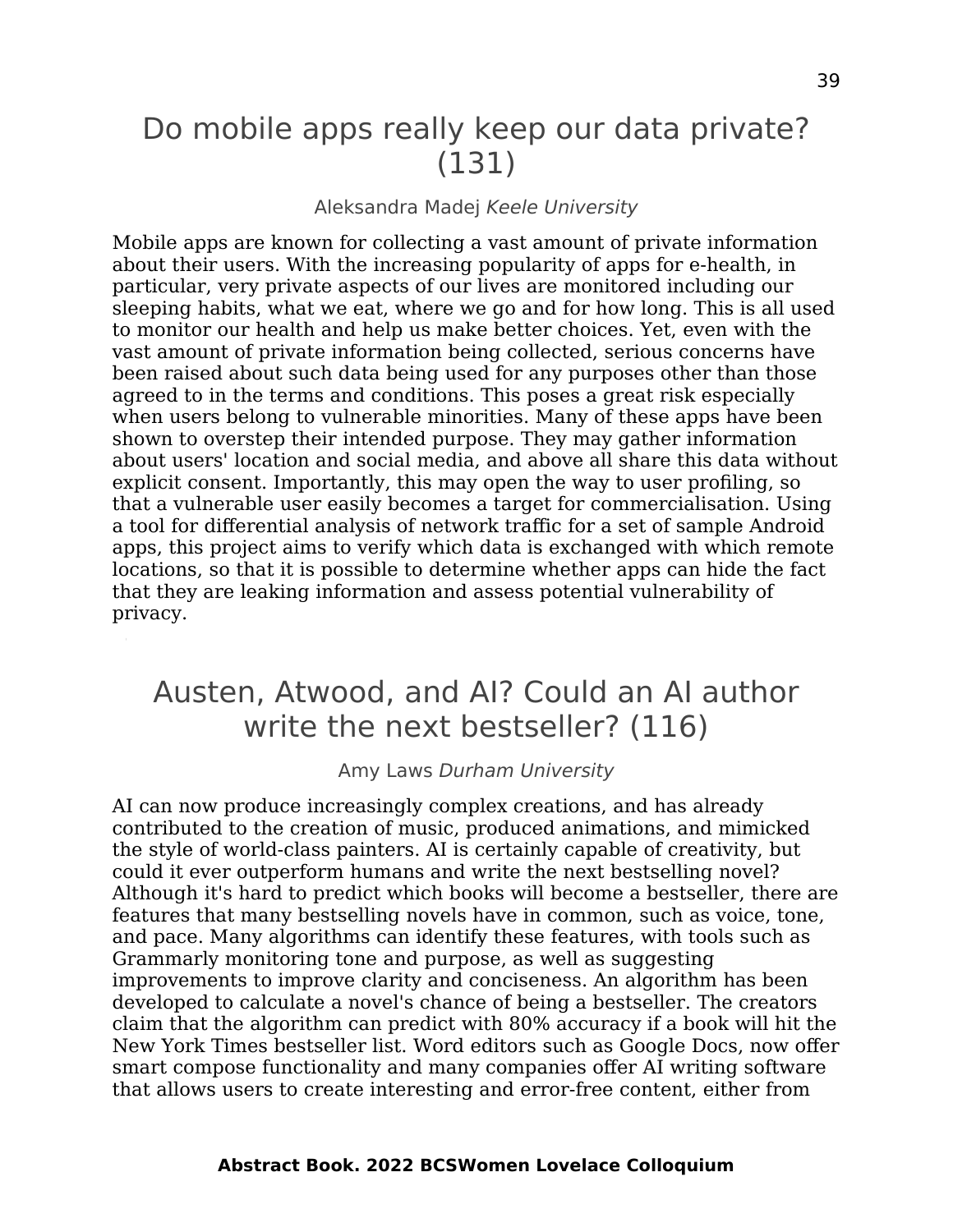templates or by autocompleting what the user has previously written. With algorithms being able to predict what will make a book a bestseller, and autocomplete text, AI being able to write a novel from scratch isn't infeasible. In fact, '1 the Road' is a novel composed entirely by AI, emulating Jack Kerouac's 'On the Road'. The novel was far from being a bestseller and was described as being 'choppy' and full of 'typographical errors', but the experiment does show that AI written bestsellers may be possible in the near future.

## Evaluation of a semi-supervised expectationbased dependency parser (163)

#### Antonia Boca Cambridge University

State-of-the-art dependency parsers require sufficient labelled data to learn the grammar of the language. While such systems are great for popular and well-studied languages, low-resource languages, which contain fewer than 1,000 labelled data points, cannot be modelled well with such parsers. In this paper, we extend the biaffine dependency parser of Dozat and Manning (2017) to perform semi-supervised learning using the generalised expectation (GE) criteria, as proposed by Mann and McCallum (2010). By training the parser in a semi-supervised manner, we can use unlabelled data, which can be more easily attained for low-resource languages. The GE criteria is an interesting way of injecting linguistic knowledge into the parser, by creating a prior distribution of important POS tags. We find that our semi-supervised parser has very low accuracy in comparison to a purely supervised approach. By examining the dataset we find that the GE prior represents only a small percentage of the test data and further examine how many features we would need to use for our prior to sufficiently represent this test data. We find that a large increase in the required features can pose a potential issue for our GE parser, as this increase would make the parser impractical.

### Improving Scalability and Security of IoT environment by blockchain technology (124)

Ashley Hoi-Ting Au University of Warwick

By the year 2021, the IoT network will have 46 billion devices connected to it, compared to 24 billion devices by year 2020 (Nick G. How Many IoT Devices Are There in 2021?). With the growth of the interconnected network, it is inevitable to make the devices more scalable. Scalability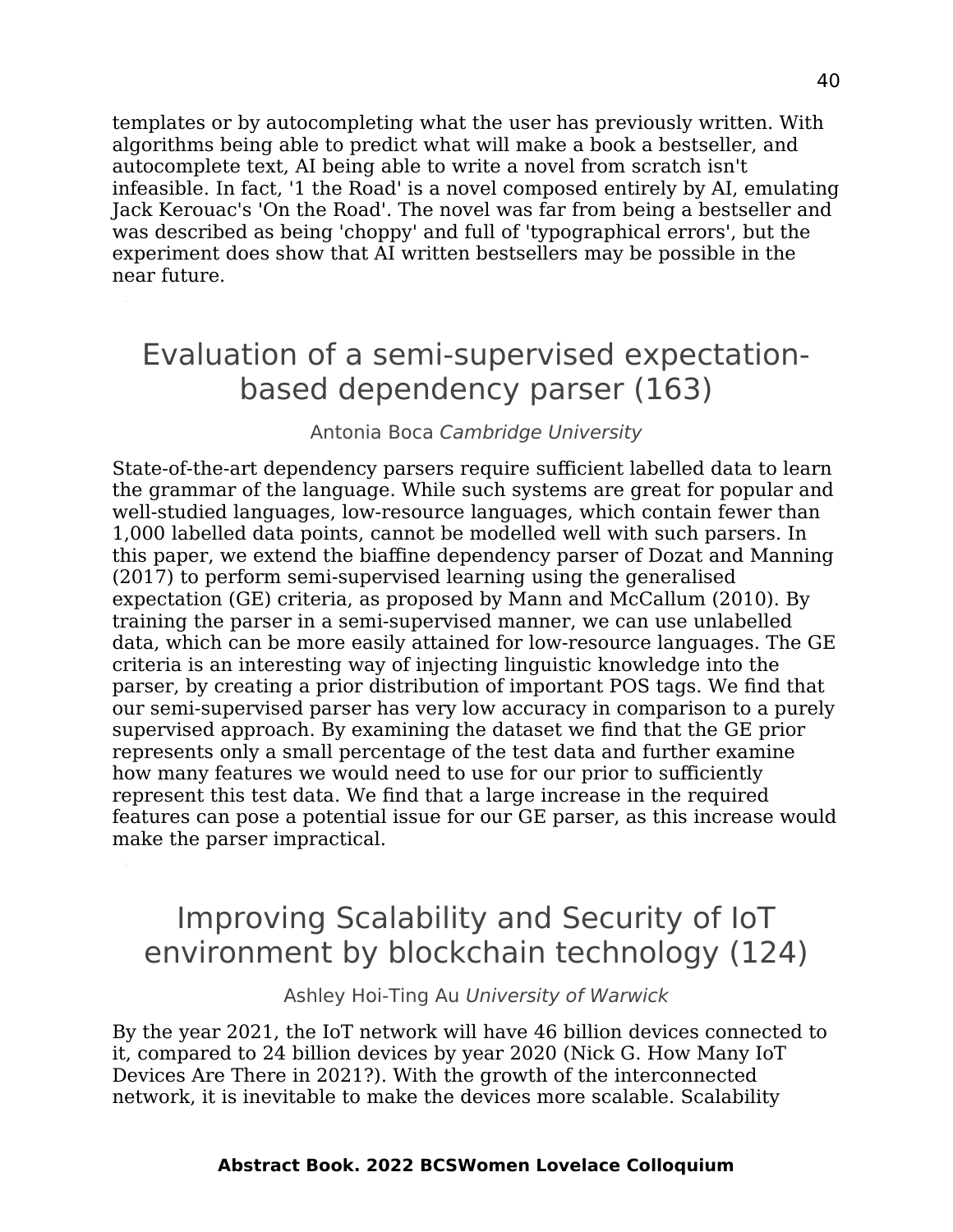means being flexible in a sensor network which contributes to the overall efficiency and quality of the network. As the IoT network connects a large amount of sensors, actuators and other nodes to share information via internet, maintaining scalability is crucial such that devices adapt to changing environment and demands. In particular, it allows the system to work without undue delay and excessive resource consumption, and to make use of available resources effectively. To maintain scalability, blockchain is introduced. In the blockchain environment, blocks of valid trades are verified by miner nodes through a consensus algorithm, and after verification, the block can be added to the local chain of nodes in the network. Famous consensus algorithms are Proof-of-Work (PoW) and Proofof-Stake (PoS). As this process of reaching consensus throughout the network requires significant resources and time, optimizing the consensus algorithm becomes the most challenging part of implementing blockchain to IoT application. This project aims to deeply investigate how can blockchain integrate with the IoT environment to enhance scalability and security by analyzing and comparing the Proof of Authentication (PoAh) and Proof of Block and Trade (PoBT) algorithms, which are proposed to be suitable for blockchain-based IoT implementation.

### Beauty and Best (123)

#### Aya Saie Birkbeck, University of London

In this project, an online beauty and health web application will be developed, which is accessible by anyone with internet connections. The application will contain details of many beauty products on the market, including their features, price range, side effects and benefits. The products can be filtered down to suit different users. It will also have the common functionalities like user registration, user authentication and login, user profile management, secure payment, invoice generation, order history, etc. It is shown in a survey that more than 70% of people are not certain about the products that are suitable for their skin; as a result, they may use or buy wrong products. To overcome this problem, the main contribution of this web application is to build a system that can recommend the best and most suitable products to the user. This will be done by first learning the user's own choices and preferences via a questionnaire/quiz about their skin type, complexion, skin condition. The application will then analyse the provided answers and recommend the users the suitable products for their skin. The web application will be developed using a client-server architecture. The client and server sides will be hosted on different servers ' we will request the server-side to retrieve data from the database and return it to the frontend at the client-side. A full stack of techniques will be used for the web application, including PHP, Draw.io, React.js, MySQL, HTML5, CSS3,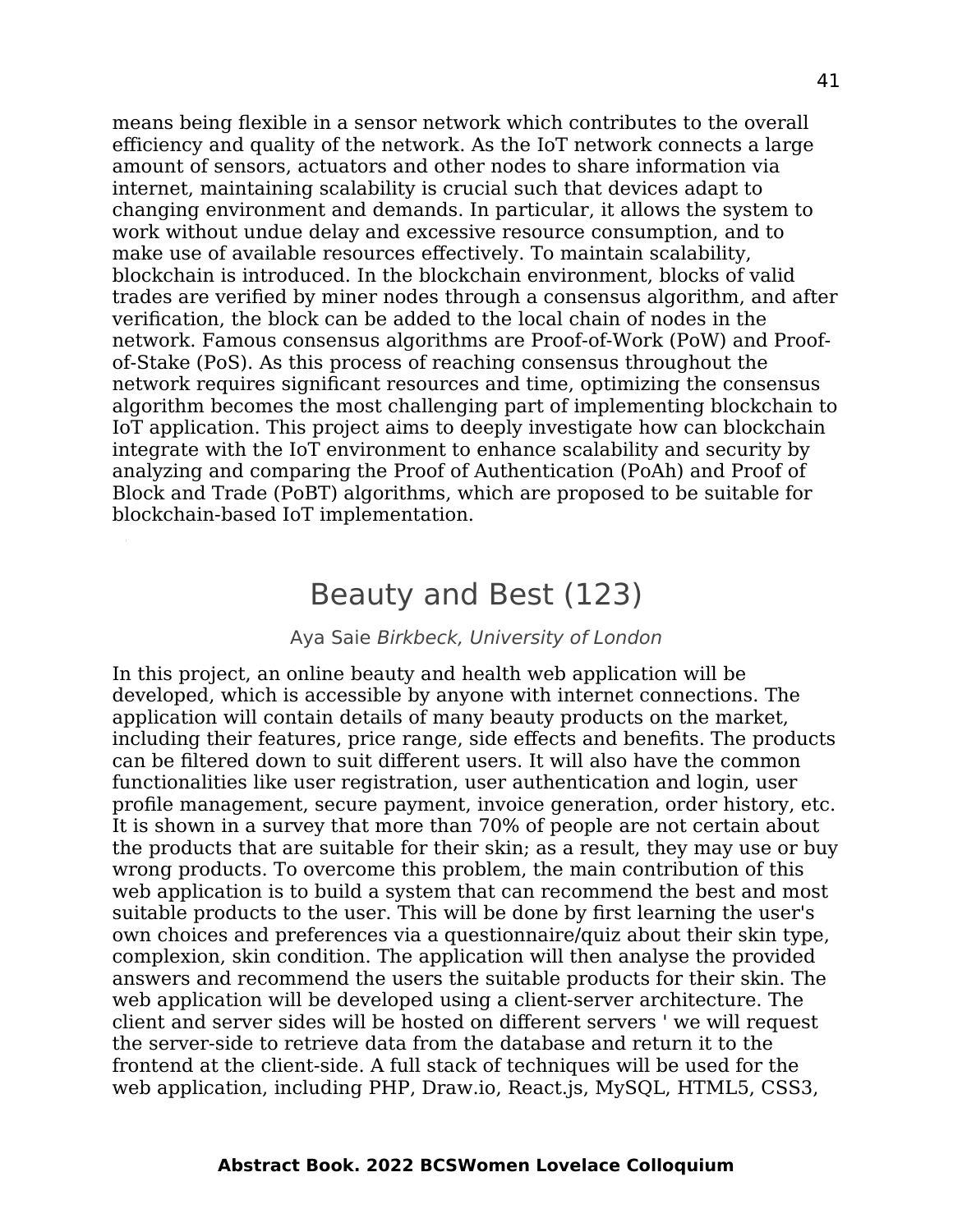JavaScript, GitHub and XAMPP. The application can be easily used or adapted by any retailer or online store to help customers find the right products.

### Computer Games - Another Addiction? (114)

#### Caroline Hanson The Open University

Restless, irritable, manipulative, and lying. These are all traits of addiction and parents who fear their child is addicted to computer games recognise these signs. Computer game addiction is becoming increasingly common in school children. Children find playing computer games enjoyable and they are designed to obtain their attention for long periods of time. The NHS has responded to this addiction by opening their first specialist clinic to treat children and the World Health Organisation recognises this as a disorder. Computer games can affect children's behaviour, seriously impact their education, and have other negative consequences like spending less time reading, playing sport and socialising if they devote too much time on screen. Their behaviour to their friends can alter when playing online games. Loyalty, honesty, and trust disappear with children becoming devious, unkind, and aggressive, even to their close friends. Arguments develop in families when screen time ends with parents becoming frustrated when asking them to finish their game. Game designers cleverly design the games to maximise their profit, by encouraging and pressurising children to spend money on games, either to compete with their friends or to enhance their progression in the game. Several games have 'loot boxes' where the contents can only be viewed after payment, which represents a similarity to gambling. Each year the problem is growing, so are we as a society going to let this trend continue and not regulate these games? Action needs to be taken, sooner, rather than later.

### The Programming Language Barrier (136)

Emily Bamford University of Liverpool

Language is a strong defining characteristic of any culture. Language can bring people together, while at the same time be a barrier between us all. And the most prevalent language in the world is English, with 1.5 billion people speaking it across the globe, and 1 billion of those people speaking it as a second language. This prevalence of the English language is represented in the programming world also, with the top programming languages such as Python, C and Java, all being exclusively in English. With these languages being so universally used, it can be a huge obstacle for

#### **Abstract Book. 2022 BCSWomen Lovelace Colloquium**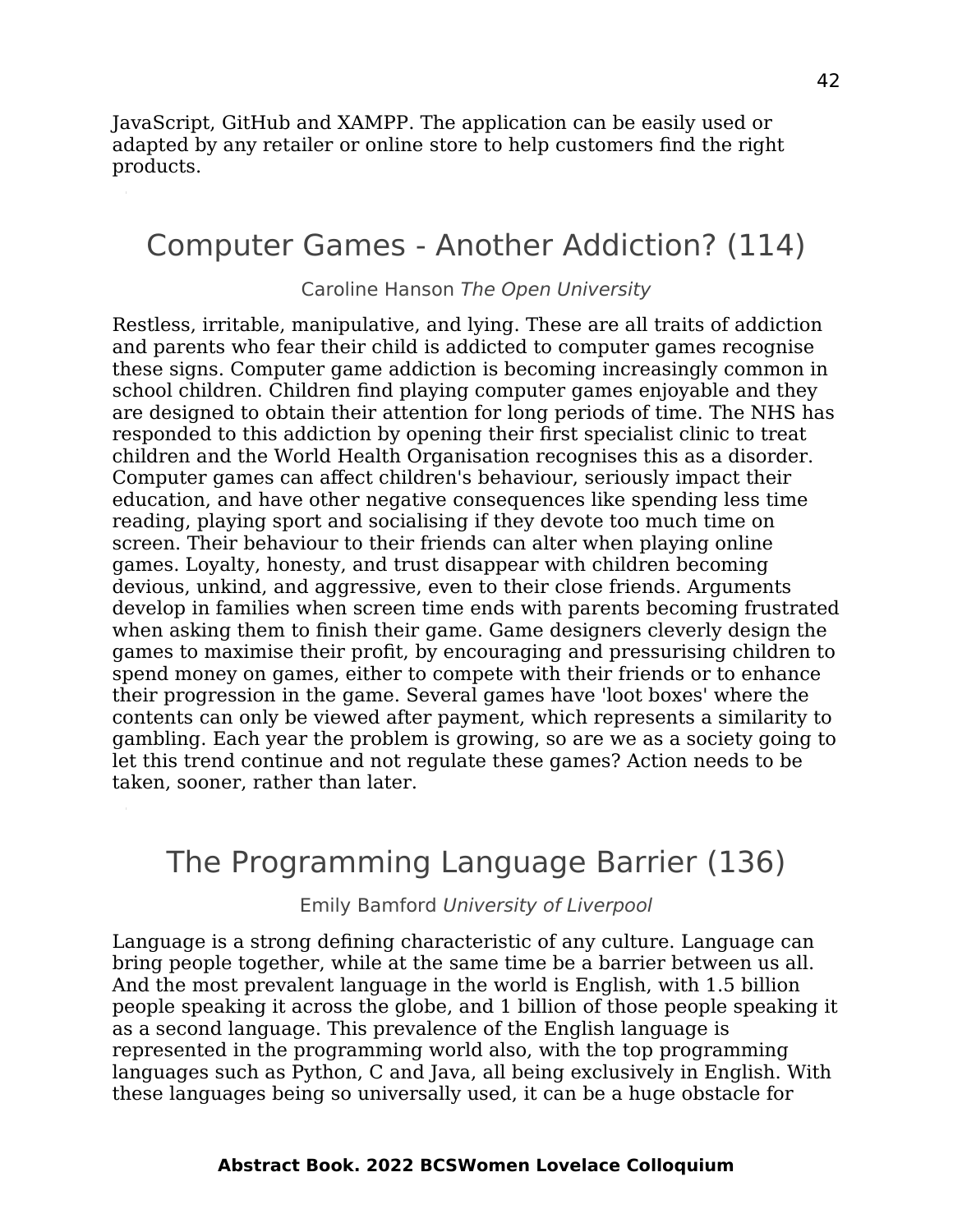anyone wanting to get into the world of programming, since programming can be difficult at the best of times, let alone if you don't understand what the actual words mean. However, there are solutions to this problem that are starting to take place. Citrine, for example, is a localized scripting language that allows people to code in their mother tongue. Founded in 2014, it already has 113 languages currently available to use, from the more commonly used languages, such as French, Spanish and Italian, to less widely used languages, such as Igbo, Samoan and Odia. The homepage for this website also allows users to translate the base code into their own language, so that the library of languages available can continue to increase. This is a revolutionary step towards being able to bring people together through the power of coding, without letting language get in the way.

## Using an anonymous employee voice system to understand, measure and monitor cyber security cultures in industry. (112)

#### Eve Jenkins Northumbria University

As technology has developed, the need for and importance of cyber security has done so as well, especially in organisations. Employees have direct contact with the business data and systems and are often seen as the biggest weakness in cyber security. It is therefore important that there is awareness of security responsibilities and behaviour effects among employees, which ultimately makes up the security culture. Currently, there is a plethora of research into what a good cyber culture looks like with common themes such as management support, training and employee awareness. However, there is less looking at how to measure and monitor the cyber culture. This is important so that areas for improvements can be identified, implemented and then progress observed over time, with continuous review and development. Research looking at measurement tools conclude there is no standardised approach, and current methods focus on quantitative questionnaire type approaches, not providing a holistic view of the culture. This project aims to investigate how a cyber dedicated anonymous employee voice system, can be used to understand and measure the current cyber security culture within an organisation. Employee voice systems have been found to enable the expression of employee behaviours and concerns and a specific cyber discussion channel has been seen to help increase open communication and cyber awareness. Additionally, anonymity has been found to increase the likelihood of employees voicing views and opinions. These factors together, should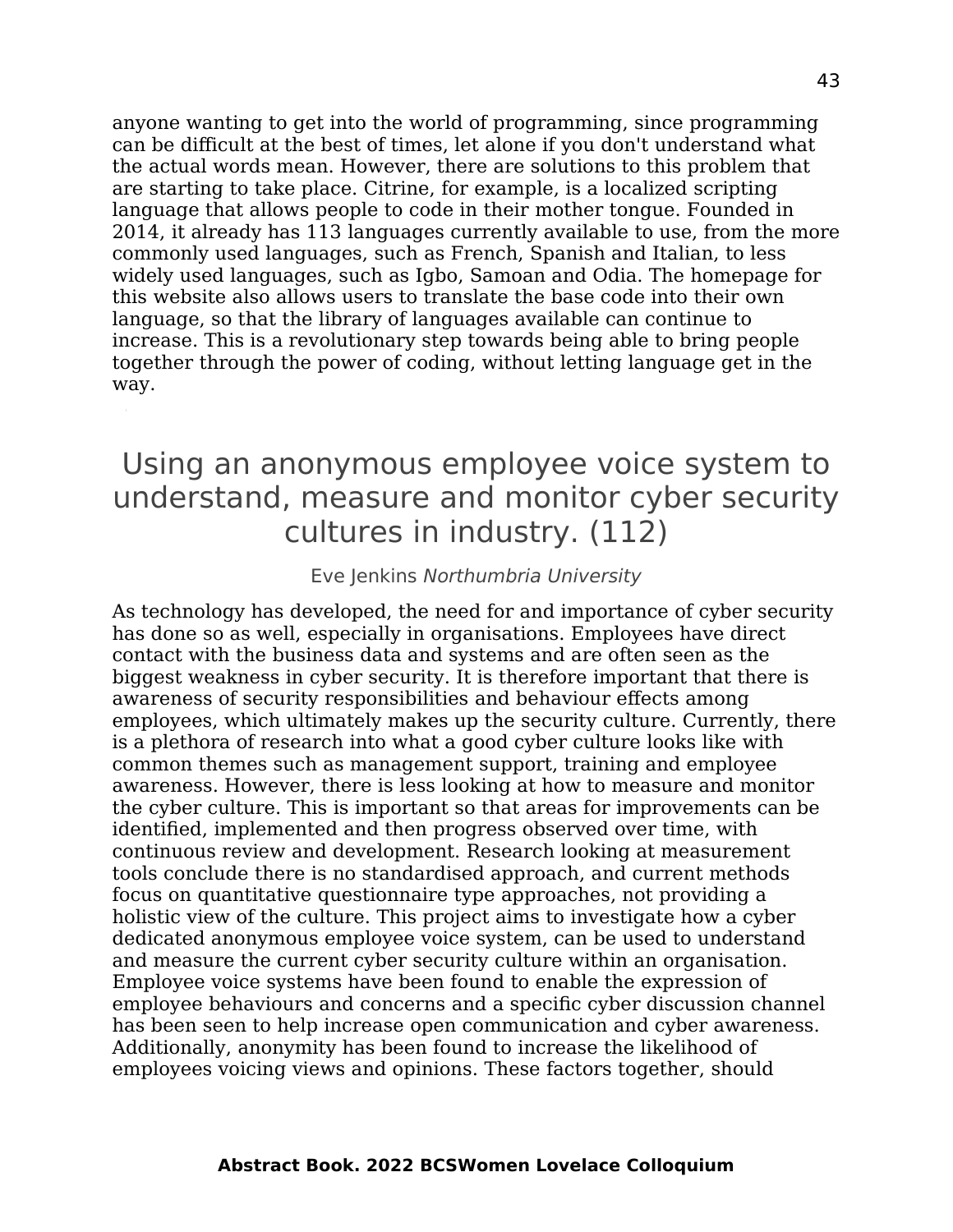enable managers to assess, monitor and improve cyber security culture in organisations.

## The Metaverse - Is this future were heading to more damaging than the current? (164)

Hasnat Lamina Swansea University

The metaverse. A term coined by sci-fi writer Neal Stephenson in the early 90s to describe, in simple terms a 3D virtual world. So how can a company take this term and make this world that we have been involving ourselves in for the past 30 years seem so..new? What does the future of this 'new' revolutionary metaverse that Meta (previously Facebook) is creating going to actually look like? And what impact will the future have on our already developing teens? For my poster, I will try to broadcast the contrast in people's opinions on what they believe the metaverse is going to be and the effects it will have on our youth versus the things the big tech companies are letting us know and the many benefits they are showing of the metaverse we are moving into. For my poster, I will try to broadcast the contrast in people's opinions on what they believe the metaverse is going to be and the effects it will have on our youth versus the things the big tech companies are letting us know and the many benefits they are showing of the metaverse we are moving into.

## MIND SERIES: Reflect, Learn, Grow! (168)

Hodo Sulaiman Goldsmiths University of London

Hi, I am a first-generation university student keen to get into the UX/UI industry. Dissertation project - Mind Series is a mobile app where it will focus on the user's wellbeing by having different features, i.e., 'mood tracker to help users learn about themselves, self-manage symptoms through the mindful mood feature, potentially improving their mood, 'push notification affirmations, 'journal page so that users can report their thoughts, behaviours, and feelings and reflect on their past journal logs. 'Inspiration feed with chat feature allows users to share their good news/post inspirational content and help uplift others and chat to other users privately. When presented with an opportunity to affirm (state emphatically or publicly) a critical value, the chances of a person rationalising his decisions are decreased, which leads to the assumption that defence mechanisms such as rationalisation and other defence mechanisms are reduced because of thoughts that are self-affirming in nature. Value affirmations also tend to decrease chronic naturalistic stress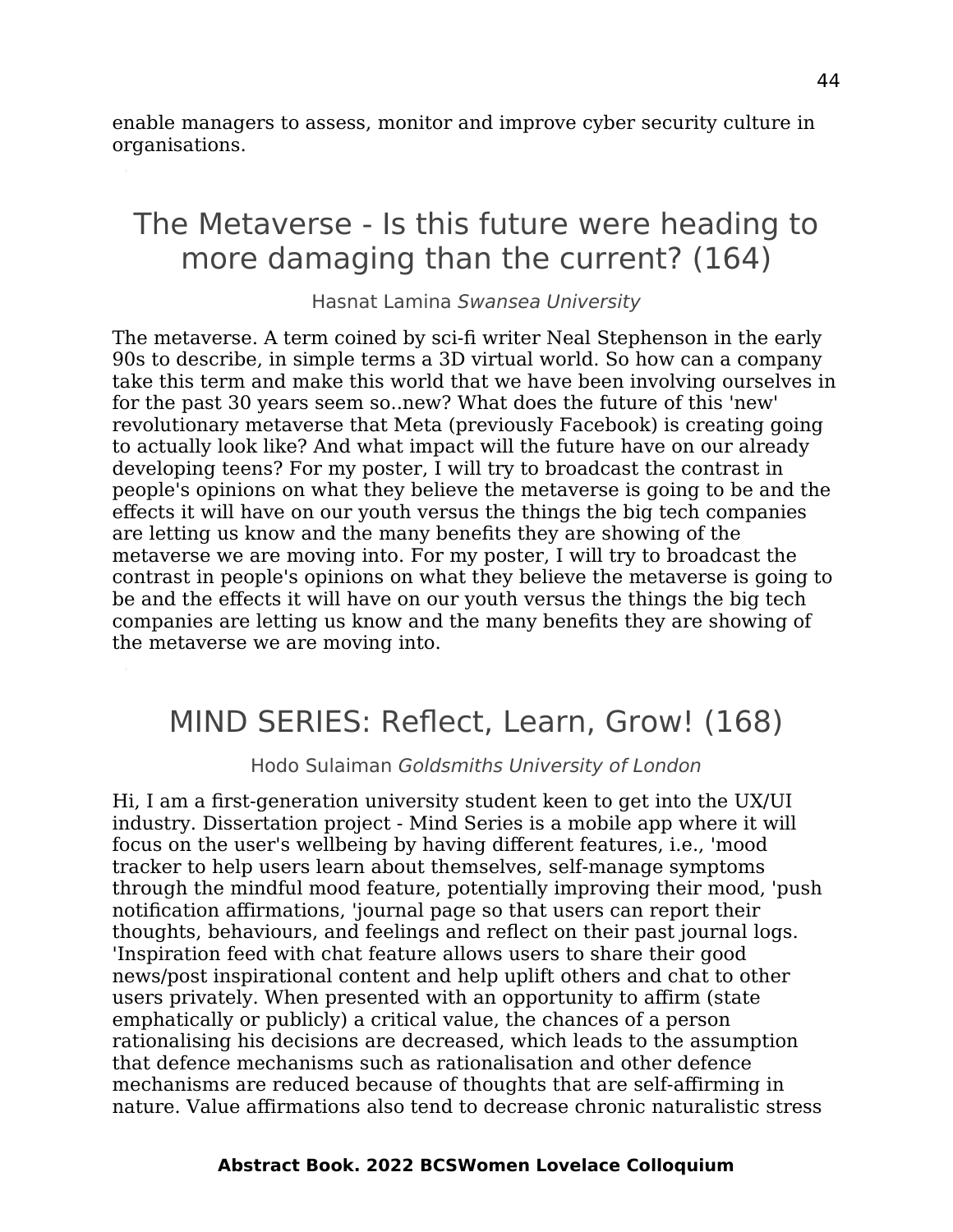and acute stress in individuals and, therefore, play a crucial role in enhancing their academic performances. (Sherman, David K. 2013) An individual who develops self-actualisation experience the same kind of situations and stressful events as any other individual, but self-actualisation allows them to effectively deal with these situations or stressful events without developing any symptoms of anxiety or depression. (Vitters', J. 2004) Here is a link to my high fidelity prototype, which I am actively working on:

https://www.figma.com/file/PyUhsz10VtIByVPrOyY9hv/improvee?node $id = 2\%3A2$ 

## Predicting user preferences with the use of Touch Dynamics biometrics (129)

#### Maida Alamgir Manchester Metropolitan University

Predicting customers preferences accurately requires the collection of detailed personal information. This could lead to privacy issues and concerns. With the increased use of touch screen devices in our daily tasks, we may be able to exploit touch dynamics biometrics to predict customer demographic information such as age group and gender. This information can be utilised to improve business decisions without the need to collect detailed personal information from a user, which reduces privacy concerns. Touch dynamics biometrics is the process of measuring and analysing human-computer interactions using fingers on touchscreen devices. This technology captures and evaluates the time-based and pressure-based features when users interact with touch screen devices to perform specific touch tasks like swipe patterns on a browser website and typing on a digital keyboard while entering a password. It is traditionally used to increase the security of mobile devices by combining with passcodes, but we are proposing to also use it to predict user demographic information such as age group and gender to better understand user personal preferences without compromising user privacy. By obtaining demographic information businesses can better target customers usage patterns and preferences. As result, the business can make better decisions which lead to making more profits or having a higher return on investment. This information can be used in a variety of innovative ways which include parental control, recommender systems, enhanced security, fraud protection, and device adaptability. In this poster, the main focus will be the recommender system and device adaptability.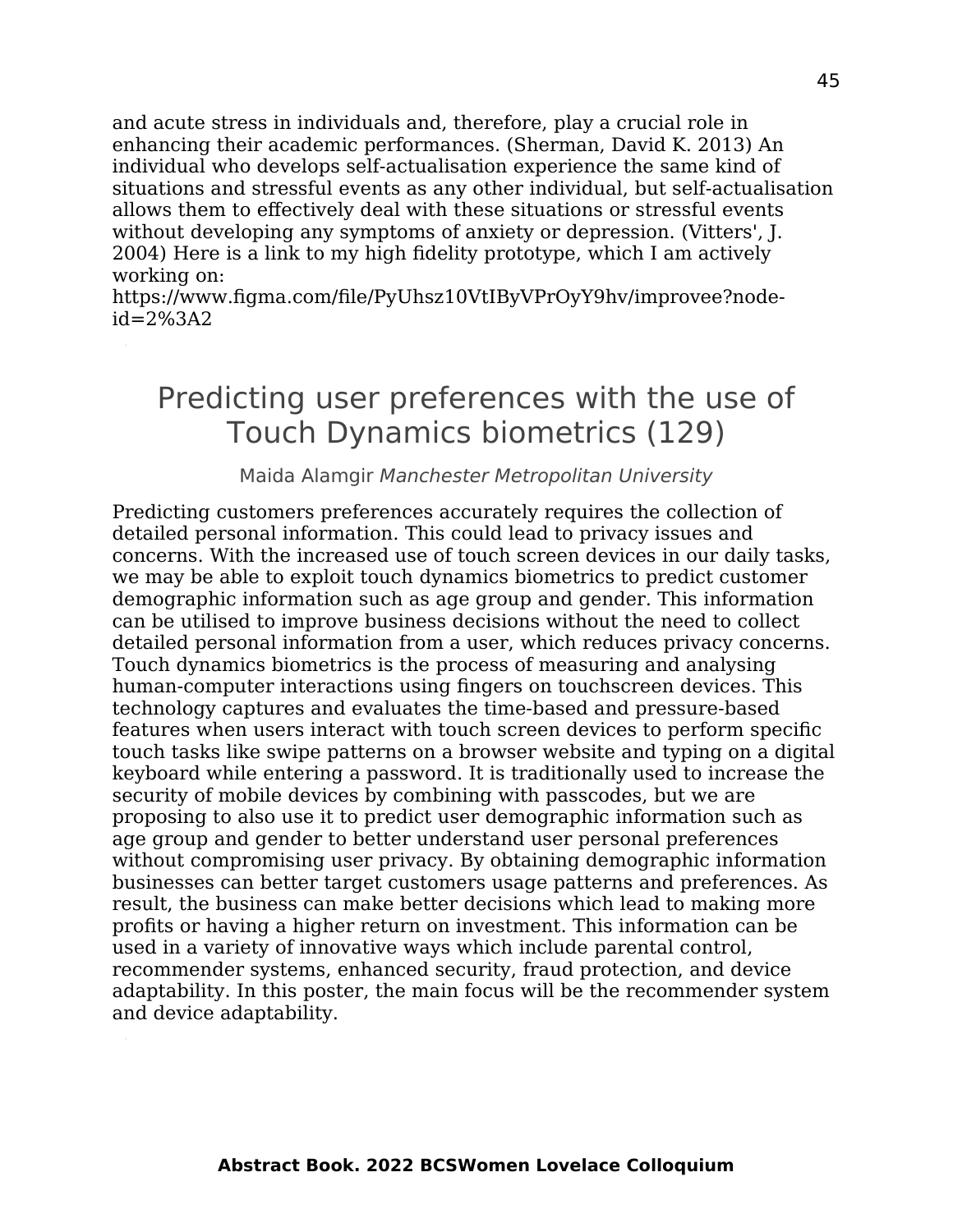## Cryptocurrency ' the fuel for cybercrime? (143)

#### Maria Alamgir Manchester Metropolitan University

Cryptocurrency is a form of decentralised and anonymous digital currency. It uses digital files as the medium of exchange and the transactions are secured through encryption and blockchain technology. Cryptocurrency was introduced in 2009 and has since gained popularity over traditional fiat money (i.e. cash) particularly over the past few years. The acceptance of cryptocurrency is growing from the creative sectors such as gaming industry, film industry and fashion industry to everyday business sectors like travel industries, healthcare, retails markets and food industry. Due to the anonymous nature of cryptocurrency, criminals can easily avoid detection by hiding behind presumed anonymity and privacy. As a result, the variety of financial crimes (money laundering, tax evasion, ransomware and etc.) has increased. This directly affects law enforcement by reducing the resource to fight other crimes. The invention of cryptocurrency ATM machines encourages criminals to conduct their illegal activities undetected, with currently 101 functioning crypto machines in the UK alone. This machine allows users to purchase bitcoins or exchange deposited cash for bitcoins. Then, due to the decentralised nature of cryptocurrency there are no central control authorities and governments over decision-making, encouraging criminals to operate undetected. As a result, cryptocurrency has become the 'virtual wallet' allowing criminals to get smarter because transactions are harder to track. Cryptocurrency is predicted to continue be popular among criminals, making individuals less confident about investing in digital currency. In this poster, we will focus our discussion on types of crimes that are fuelled by cryptocurrencies.

### Light Up Code (167)

#### Marta Adamska Lancaster University

In the digital age, programming is an almost essential skill to have. It is helpful to broaden horizons at work but also allows to develop new interests and challenge yourself in your free time. There are many more advantages to programming that it might seem at the beginning ' learning new ways of thinking and becoming more creative are just some of them. But many are not keen to try it because they often consider it as something complex, irrelevant and, what is worst ' boring. Because I thoroughly disagree with all of those statements, I decided to explore how to change those views. In this poster, I want to discuss why people are discouraged from programming and unconventional ways of teaching (or at least raising the profile) of computer science to people of all ages. The main focus of the research is on interactive light displays that allow the users to engage with

#### **Abstract Book. 2022 BCSWomen Lovelace Colloquium**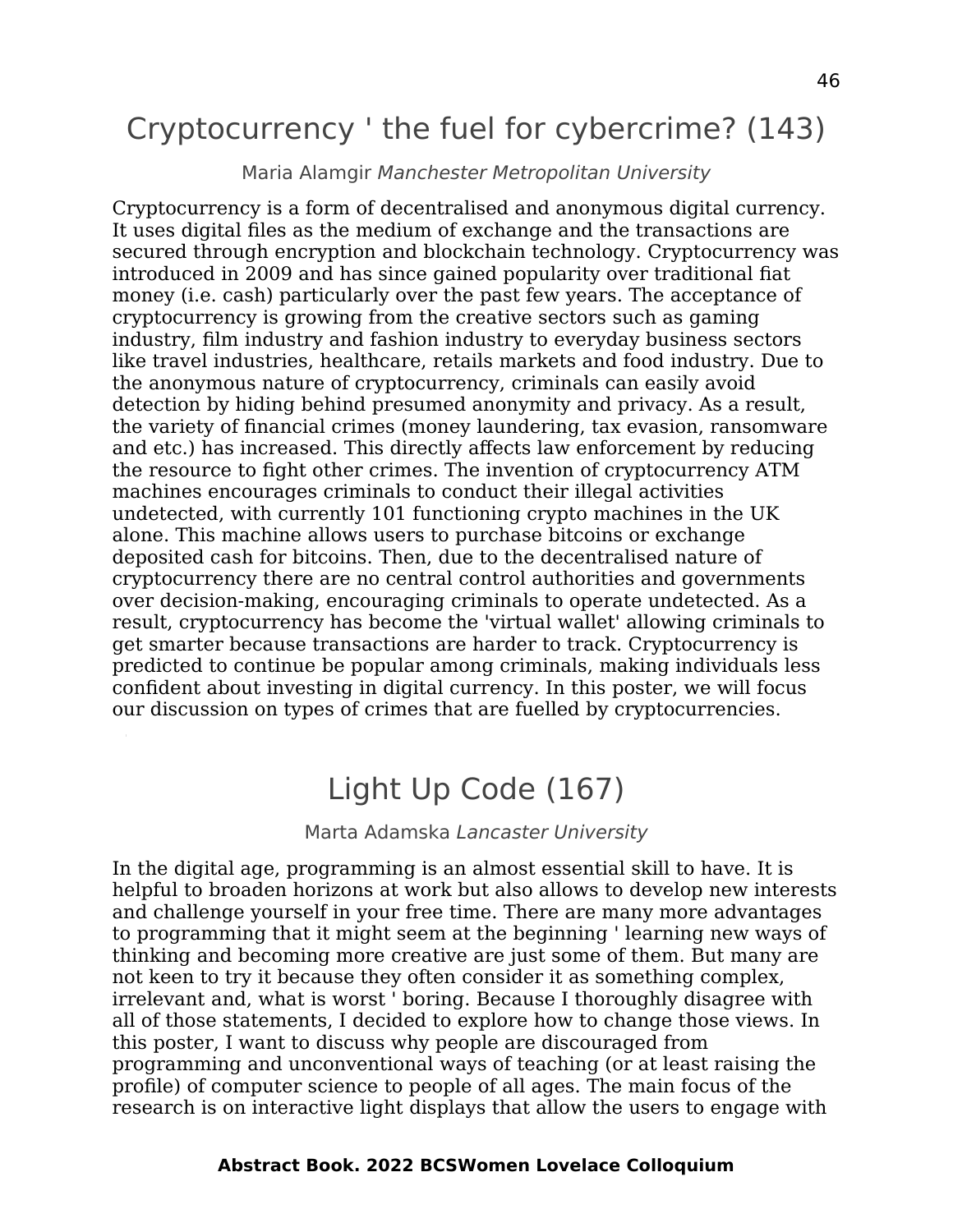multiple activities. I would also like to introduce the idea of controlling such displays with blocks of code. This might be an engaging and appealing way of exposing people to creative programming and might be considered an artistic experience. Finally, I would like to verify if these methods work and if more people are willing to try and incorporate programming into their daily lives.

## CSI or CS-AI? Using Machine Learning to classify blood spatters. (106)

#### Molly Ives University of Bath

There are a huge number of elements that feed into crime scene investigation, including dusting for fingerprints, searching for gunshot residue and bullet casing, and analysing any bodily fluids left at the scene. Crime Scene Examiners (CSEs) have historically failed to be called to key crime scenes, resulting in cases taking far longer to investigate than necessary. In fact, Saulsbury et al reported in 1994 that some of the main factors for CSEs not being called to a crime scene were: the weather (17%), availability of officers (16%) and time constraints (3%). With developments in modern technology, it is clear that many areas within crime scene investigation can be streamlined, thus requiring fewer CSEs and saving valuable time. In particular, this poster will look at automatic blood spatter analysis. Blood spatters are left at a scene due to a victim being injured, usually by a gunshot or a blunt force, causing the blood to spatter. The way in which the blood is distributed on a wall or other surface can tell us a lot about the events of the crime. For example, experts can analyse the size, shape, distribution and location of the bloodstains to approximate what caused the wounds, from which direction the victim was wounded and distance from the wall or surface, among other useful attributes. This poster will detail the research and progress of my final year dissertation, regarding the development of a Machine Learning algorithm to investigate how accurately we can classify images of blood spatters.

### AI can help us eliminate bias in sports! ... or can it? (127)

Nika Karsanova Aberystwyth University

Sports like figure skating suffer the most from human bias since routines cannot be judged using quantifiable measures of distance, time, or length. Instead, final rankings are determined by the subjective qualities of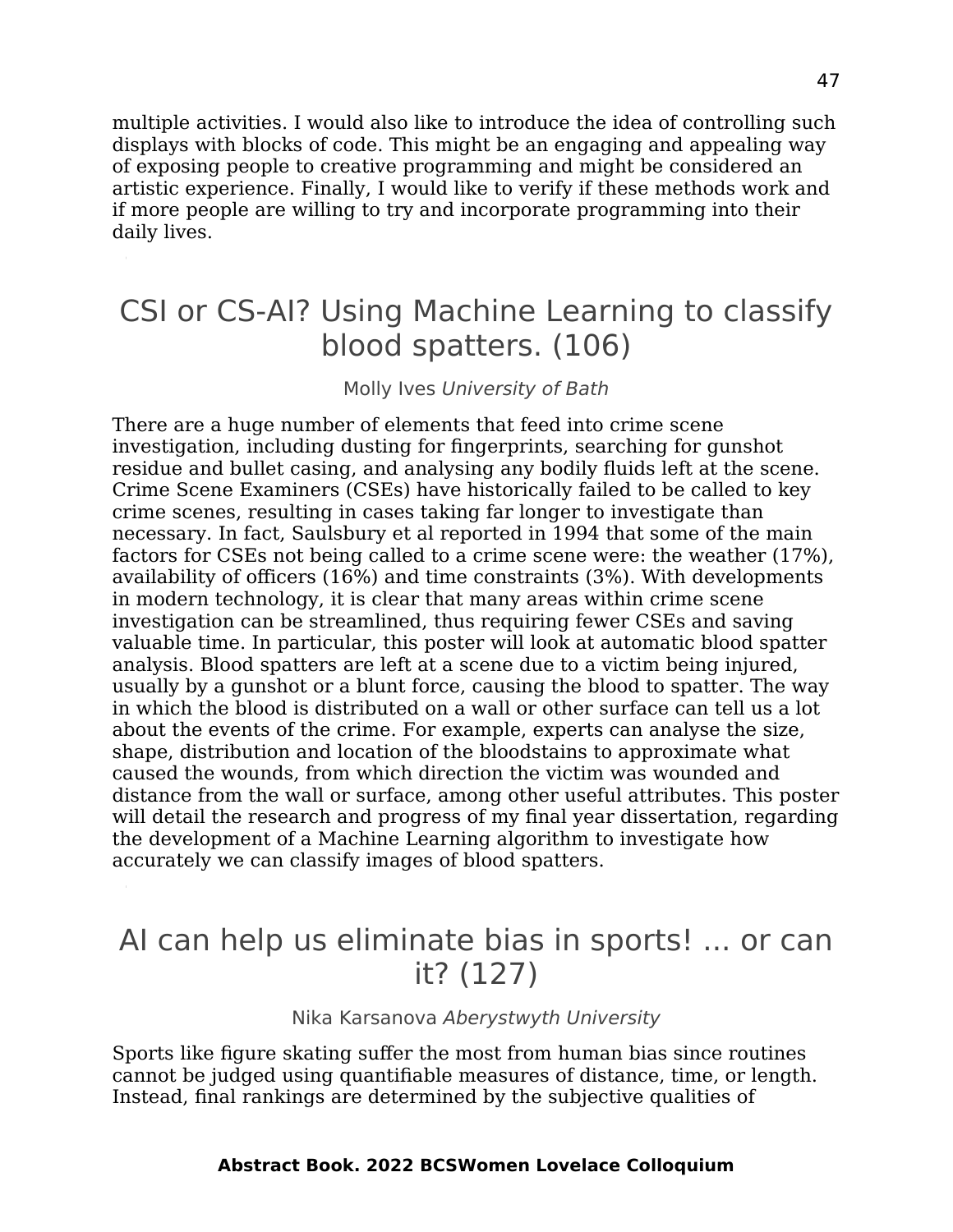presentation, and interpretation, as well as the execution of performed elements. As a result, it is common for scores to vary depending on factors such as the skater's nationality. Bias can be observed further through favouritism of one participant over the others, neglect and manipulation of rules, bribes, politics, and corruption. To combat existing bias, there is a lot of discussion about using machine learning and computer vision for the evaluation of athletes' performances. Modern AI techniques already assisted in the judging of gymnastics at the Tokyo Olympics. And, they also help companies out there analyse broadcast footage of basketball games to gather statistics on the players' skills. In figure skating, by using methods like image and video analysis, pose estimation, and rule-based machine learning, systems can be developed to grade the execution of technical content such as jumping passes, step sequences, and spins. If these are successful, they could be expanded further to score the artistic side of skating through the analysis of program music, transitions, composition, and more. This poster will tackle the issues that could be solved by the successful integration of new technologies into the judging process. It will also talk about the problems they can introduce and argue whether AI is really the next big thing in sports judging.

### Is XR Revolutionizing the World of Sports? (156)

#### Rabia Khawar Manchester Metropolitan University

Extended Reality (XR) is the combination of Augmented Reality (AR), Virtual Reality (VR) and Mixed Reality (MR) experience combine together. It's a state-of-the-art technology that blurs the line between the real and digital world and extends them to the user's background and beyond to create more personalised and engaging visual experience. Users can experience XR by using headset, glasses or even smartphones. The XR market is growing fast in many business areas, for example medical, military and tourism sectors, but the gaming and sports sector are the main driver of this new technology. XR fits really well for a dynamic sector such as sports. In sports like badminton and tennis, for example, it is now an indispensable element to determine whether the ball bounces on or off the court. This is known as Hawk-Eye and it allows us to have more information on the trajectory of the ball. The same system is used in other sports, such as football and volleyball. Fans can now follow their favourite team even more closely by using XR to get closer to the team and have a 360-degree experience. Juventus in collaboration with Oculus, has created Juventus VR, where fans can find themselves next to players while they train, play the match, or even celebrate in the locker room. During these difficult times for sport XR can be used not only as an alternative but can be the key player to make fan's experience more engaging and interactive.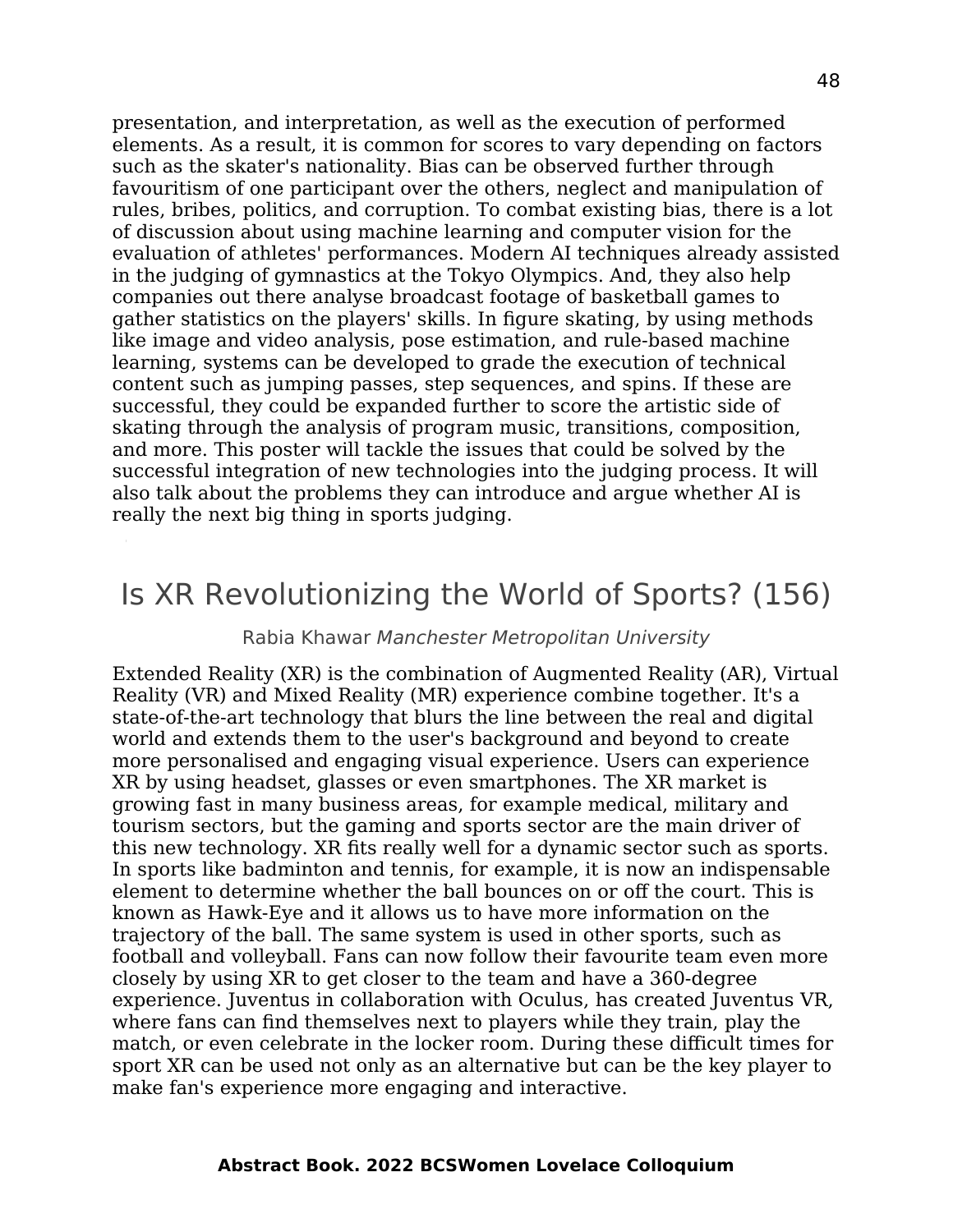### Travel Swiper | Swiping Your Way to Safe Solo Female Travelling (177)

#### Radina Kraeva University of Strathclyde

The overbearing and constant concerns over safety during solo travelling are unique to the female perspective. And this is doesn't influenced by how experiences a solo traveller may be. Based on a 2020 Solo Female Travel Trends report, 73% of solo female travellers worry about their safety. Experience travelling solo reduces this fear from 79% among women who have travelled solo less than 5 times to 64% for those who have travelled more than 10 times on their own. Women are also the driving force of the solo travel boom based on the Agoda Solo Travel Trends Survey from 2018. Safety is also one of the main barriers stopping women from going on solo trips. The lack of credible sources on real safety data per destination and the general trend of the travel industry's marketing strategies to advertise a destination to look safer than it actually is are predominant concerns for solo female travellers. This poster aims to showcase a User Experience (UX) research study inspecting the creation of a disruptive travel itinerary crossplatform mobile application using Tinder's swiping methodology having the female solo traveller perspective as the main pain-point. Furthermore integrating a community aspect of a peer-reviewing system for rating the safety of visited locations. Aiming to create a data-driven solution that enables female solo travellers to take control over their own narrative.

## Towards Continuous Security Testing and Verification (152)

Sara Elkehya University of Liverpool

With the onset of the pandemic and shifts towards remote working models, came a rise in the number of enterprises adopting the DevOps methodology to minimise delivery times of new features. However, there also came an increase in the number of cyberattacks which have rightfully raised questions about application security. A Continuous Delivery Pipeline (CDP) forms a significant part of modern DevOps and comprises the automation of the building, testing, and deployment stages of the software delivery process. In recent years, the area of implementing security practices within the DevOps process, termed 'DevSecOps', has gained attention, concentrating on addressing security related concerns and testing within the CDP. Current research within this area predominantly focuses on the integration of static code analysis and dynamic testing methods, presenting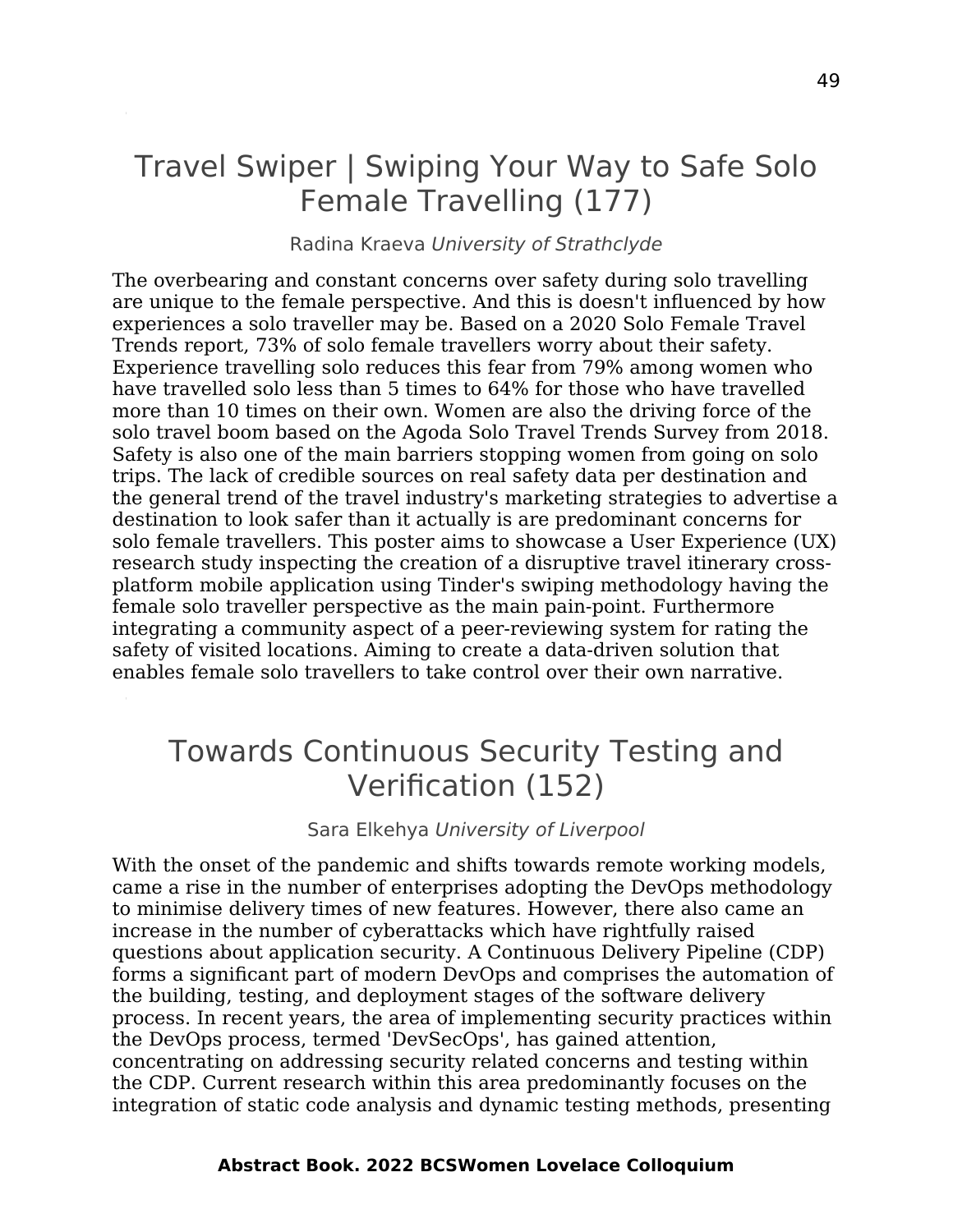a gap for interactive testing methods. This thesis will address this imbalance by adding quantitative research within this area and evaluating the impact of integrating these approaches into a CDP. Two pipelines are presented, integrating technologies for interactive testing approaches and the former testing approaches respectively. An empirical analysis is conducted on the generated results and the overheads introduced into each pipeline. The paper will then go on to address the issues with introducing external technologies into a CDP, and present a framework for verifying the integrity of assets throughout the delivery process to provide strong attestations for organisations and their developers. The intended purpose of this research is to provide guidelines for developers to make informed decisions for securing their continuous delivery process.

### Delivery Routing and Trailer Loading System For An Inverness Based Haulage Company (125)

#### Sarah Cleland University of Stirling

The day-to-day planning of a haulage company encompasses two complex tasks ' routing and loading. The routing aspect is a Travelling Salesperson Problem (TSP) which requires choosing destinations in a logical order to produce the lowest travelling cost. The loading part is a Knapsack Problem which is constrained by the law and limits of the space and weight allowed of the trailer. A computer-aided approach can identify near optimal solutions. The two problems interlink as the trailer must be loaded in a logical order for the route ' once the drive arrives at their delivery point, it can be time consuming to have to dig around in the trailer to find what is being delivered. The problem is also amplified when considering the priority attached to the delivery ' certain delivery points are only open between certain times, and some require them first thing in the morning. These problems are all delicately balanced with the tricky Highland geography of small roads that are unsuitable for HGVs which requires even more consideration. Narrow roads, low bridges and weight limits on small roads and bridges potentially reduces the available routes. The size of trailer or vehicle can be changed to a smaller one, but this will reduce the volume of goods that can be transported that day.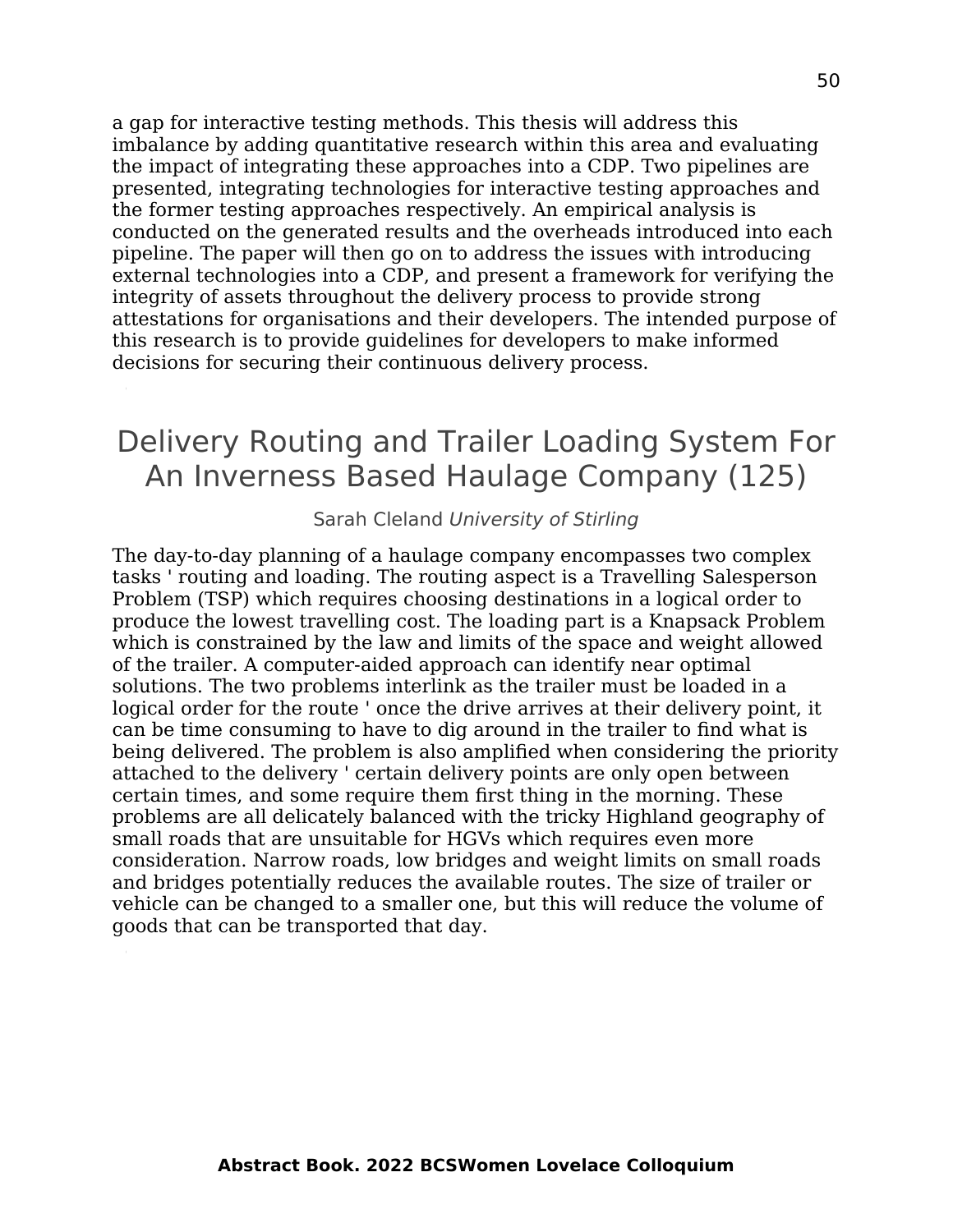### Slime Mold: Its unique properties and potential in problem solving (178)

#### Sophie Janssens Aberystwyth University

Nature inspired algorithms are a family of algorithms that take mechanisms found in nature and apply them to solving problems. Biological systems, physical systems and chemical systems are all examples of nature inspired algorithms. Swarm Intelligence is a popular subset of biological systems, with algorithms based on the behaviour of bees, ants, and fireflies. While many algorithms are based on biological systems some take inspiration from physical and chemical systems, such as the Gao-Liu-Peng algorithm for maximal flow, which models the flow of electrical charge. In this poster, I will investigate the eukaryotic slime mold, its unique intriguing behaviours, and its potential in nature inspired algorithms. Despite its misleading name, it is in fact not a mold, but classified as a protist, a taxonomic group used to describe everything that is not animal, plant, or fungus. They live freely as single cells; however, also aggregate to form reproductive multicellular structures. Slime mold exhibits fascinating behaviours which have already inspired a few algorithms for solving several problems, from Traveling Salesman Problem (TSP) to classical engineering problems. It has the incredible ability to find efficient solutions in complex environments. Slime mold has been observed solving mazes, mimicking transportation networks, and selecting the healthiest most advantageous food, all without the use of a brain or nervous system. It has been seen solving a TSP based on the Tokyo rail system, in which major cities were represented as food. The solution that the slime produced was remarkably similar to the current rail system, is found to be even more efficient. In this poster I will investigate the eukaryotic slime mold, its unique interesting behaviours, and potential in nature inspired algorithms. Despite its misleading name, it is in fact not a mold, but classified as a protists, a taxonomic group used to describe everything that is not animal plant or fungus, everything we don't understand. They live freely as single cells, however, also aggregate to form reproductive multicellular structures. Slime mold exhibits fascinating behaviours which have already inspired a few algorithms for solving several problems, from TSP to classical engineering problems. It has the incredible ability to find efficient solutions in complex environments. Slime mold has been observed solving mazes, mimicking transportation networks and selecting the healthiest most advantages food, all without the use of a brain or nervous system. It has been seen solving TSP, based on the Tokyo rail system with major cities represented as food. The model that was discovered is a more efficient system then the current implementation.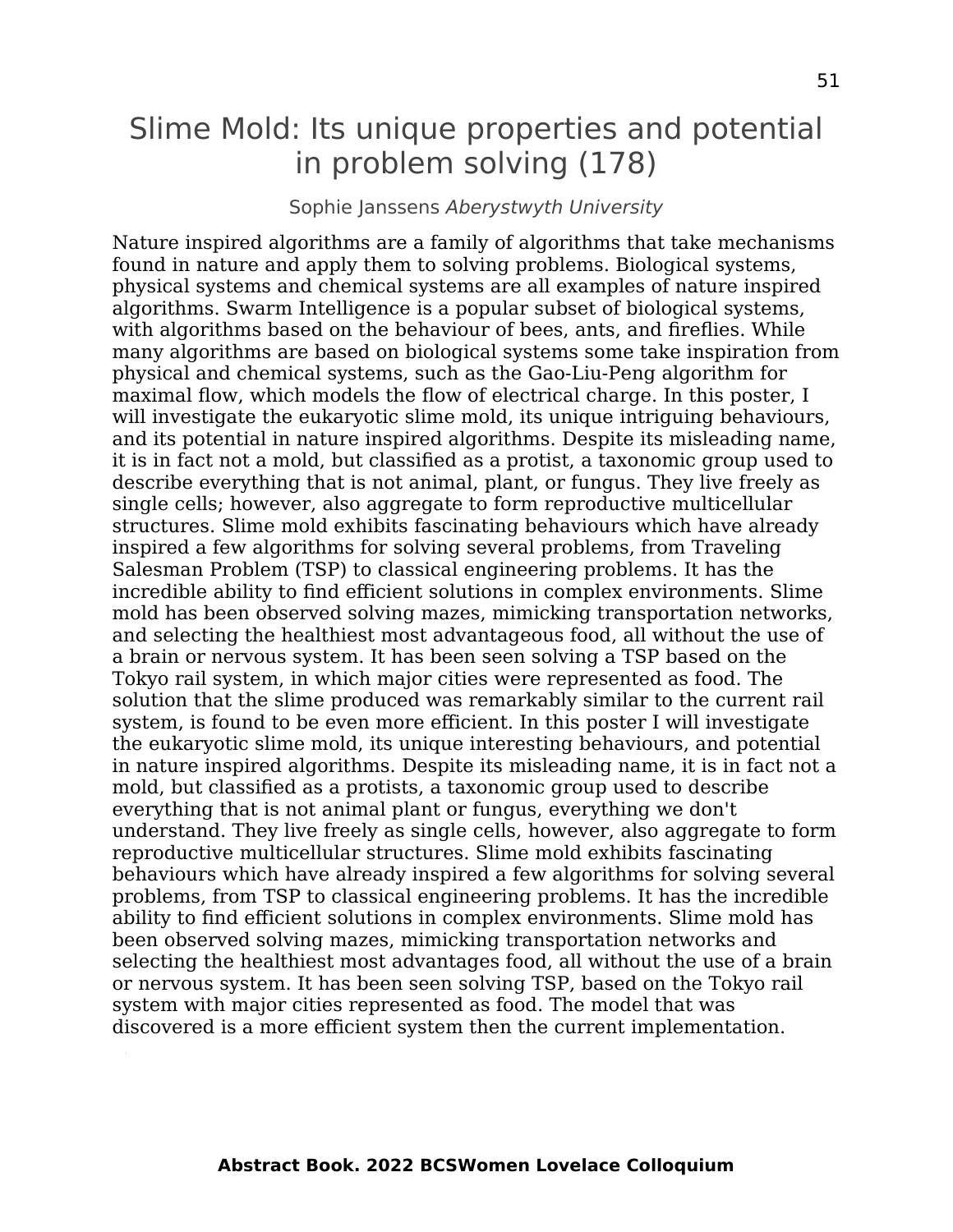## 'Nothing is stopping them BUT nothing is aimed at them' (147)

#### Syeda Moontaha Ferdous Canterbury Christ Church University

Have you ever wondered what's stopping women from joining the IT industry? Why there is a preconceived perception it's for awkward males? Through surveys, polls, and discussions I will get into the root of finding what the real problem is and how it can be tackled and altered. Even though many initiatives have been launched, it is clear that nothing has vastly changed. As a result, the poster will detail how I plan to raise awareness of this topic and find methods on how to make IT a fun, interactive, and exciting subject for all genders. This could be through creating a website that caters to everyone's needs so there is no unconscious bias or highlighting more female role models in this industry. It is very well known that a picture is worth a thousand words, so, I will use this as the basis for my poster. In my opinion, nothing is impossible if we all work together and spread the word.

## <span id="page-51-0"></span>MSc (or final year for integrated masters courses)

## "I'd Blush If I Could": verbal abuse of AI-based voice assistants (134)

Alys Byrde Birmingham City University

Verbal abuse of AI-based voice assistants: coding servility as female Voice assistants are AI-based software that can interpret human speech and respond conversationally to provide content and services. The way people interface with technology is in the process of changing from text to voice. As human'computer interaction becomes increasingly hands-free, the research firm Gartner predicts that many people will have more conversations with digital assistants than with their spouse. Voice assistants are programmed to sustain more human-like interaction. Alexa, Cortana and Siri all have female-gendered names and have female-default voices. At least 5% of interactions with voice assistants are unambiguously sexually explicit. Initially, programmed responses to harassment were evasive or playful. If you called Siri a 'slut' she would respond with 'I'd blush if I could.' Sexual requests from men met with more flirtatious responses than those from women, coding Siri as heterosexual. I look at how voice assistants'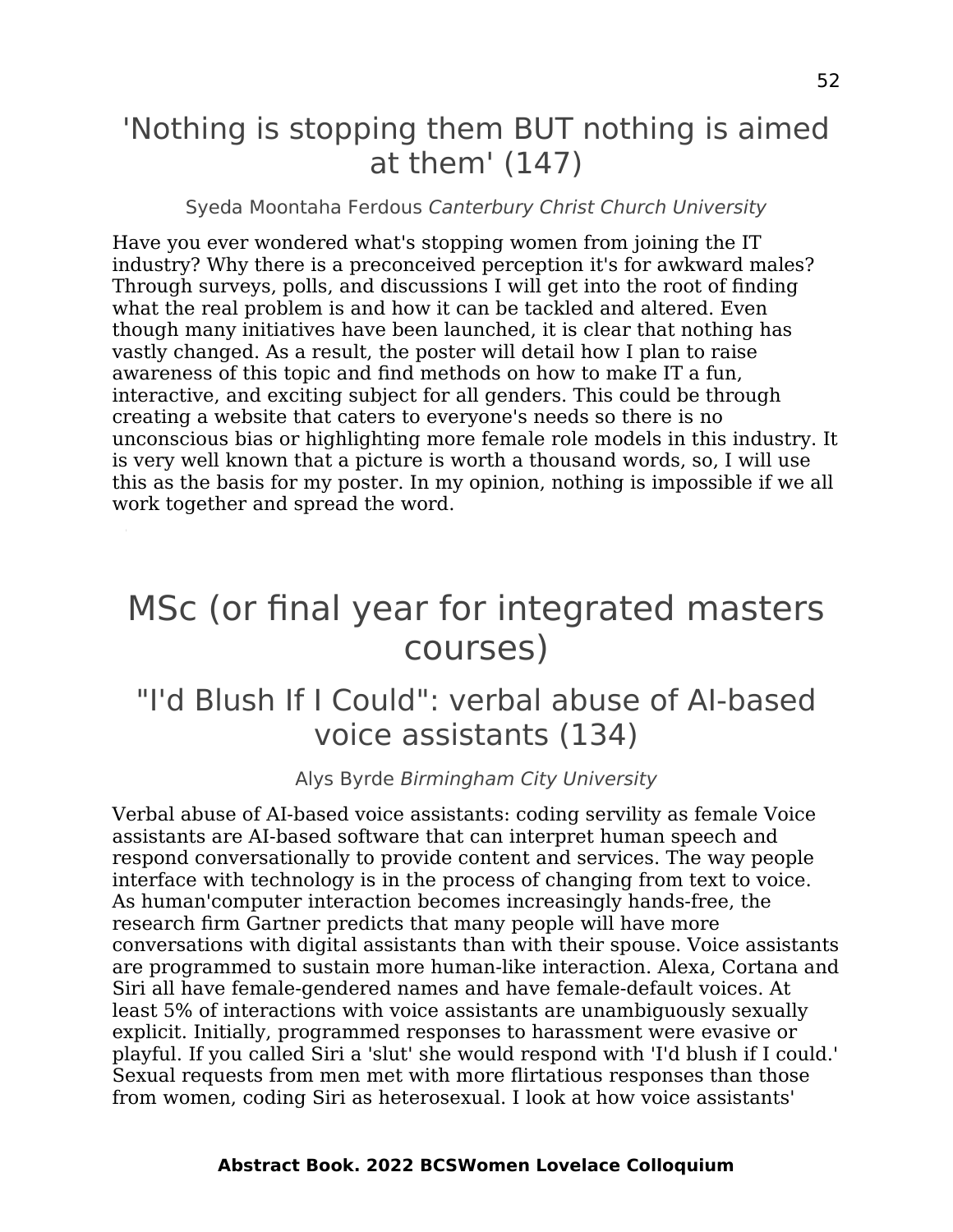responses to sexual harassment have been reprogrammed in response to public objections in the wake of the #MeToo movement and revisit the contention in some academic literature that people prefer a female voice. I explore how the gendered stereotype of obliging docile female assistants does not just reflect gender bias but could be responsible for reinforcing and spreading sexist tropes. Finally, I consider how as AI becomes more skilled in prosody the expectation of matched emotional response could lead to technology impersonating women establishing gender norms for emotional expression by human women.

### Federated learning for advertisement timing (174)

#### Andreea Zaharia University of Cambridge

The timing of advertisements affects both the user experience and the effectiveness of the ads. In a setup where advertisements are served via push notifications, timing can quickly become a decisive factor. We propose a novel approach to ad serving, based on in-browser federated learning, for predicting the optimal advertisement opportunities from past-behaviour modelling, while preserving the users' privacy. Valid advertisement opportunities have to respect constraints imposed by system preferences and permissions. Out of these valid opportunities, the best ones are those that maximise the likelihood of the user positively interacting with the ad, while minimising user disruption and hence improving the user experience. This poster presents a lightweight machine learning model run on a custom federated infrastructure that enables learning from users' interaction data and their past engagement with ad notifications, without any data collection or privacy invasion. By training the model locally and securely aggregating the parameters, the users' data never leave their devices. This project constitutes both a research and an engineering effort, aiming to deploy a prototype of this custom federated learning model in the Brave Browser. Brave is an open-source privacy-focused browser based on Chromium, with its own advertisement serving system based on push notifications. The prototype implementation, written in C++ to integrate the codebase of Brave, heavily relies on the Flower federated learning framework. Flower scales to a large number of distributed heterogeneous clients, which makes it suitable for production applications and large-scale deployment to real users.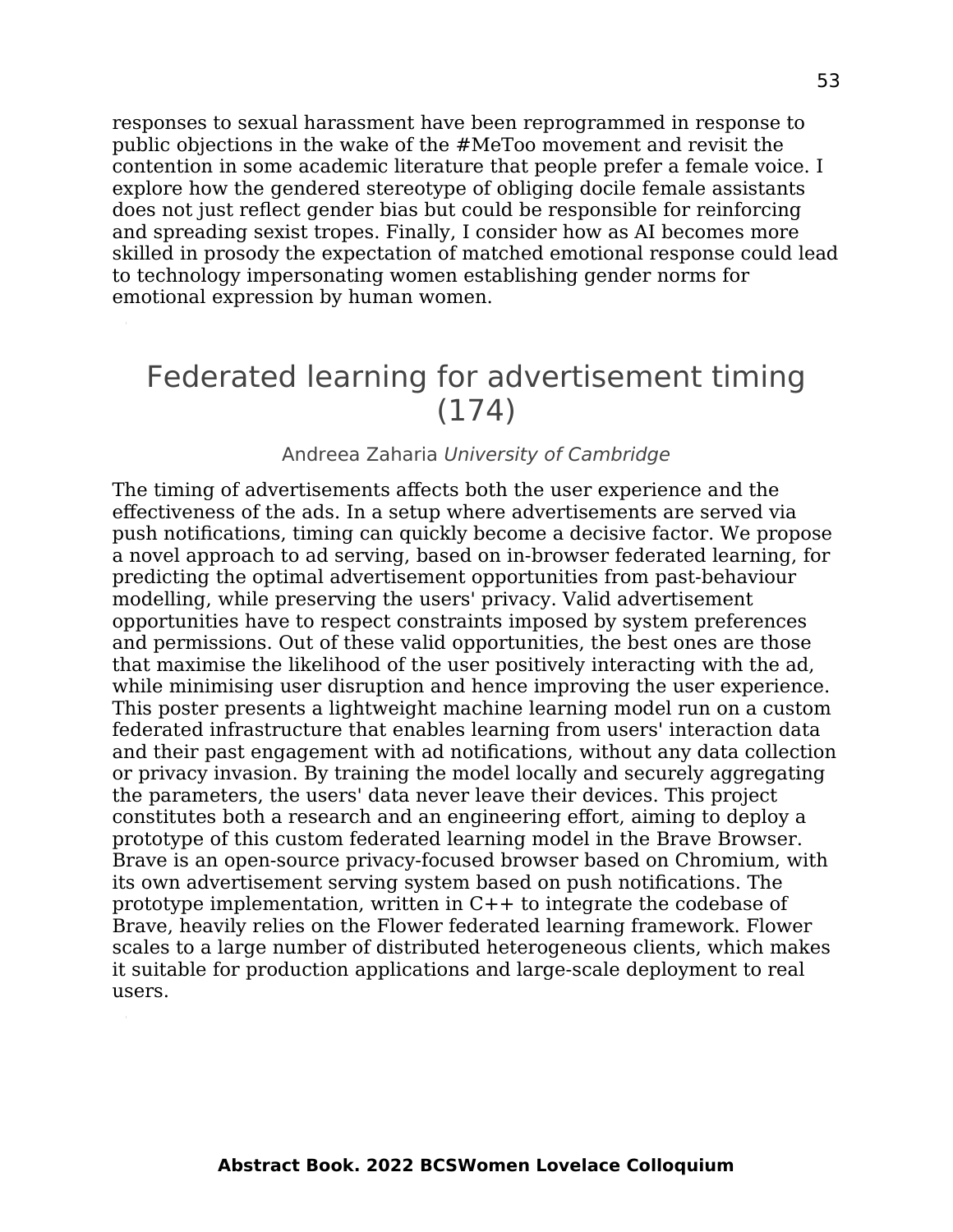### CoVacSenti ' a Sentiment Analysis System for the COVID-19 Vaccine Based on Twitter (117)

#### Anna Weir Cardiff University

The British COVID-19 pandemic management strategy is based primarily on vaccination. However, initial uptake was slower than expected and, as of November 2021, 21.3% of the population remain unvaccinated. An understanding of attitudes towards COVID vaccination and the factors that influence public opinion is essential in improving ongoing booster jab schemes. This project created CoVacSenti ' a sentiment analysis program to determine the British population's attitudes towards COVID vaccination using Twitter data. Tweets across 19 months of the pandemic were processed using a Multinomial Na've Bayes algorithm with 79.4% accuracy. The impacts of pandemic milestones on daily sentiments were analysed using a Fisher's Exact test, and a dashboard was created to display results. CoVacSenti determined that 55.6% of all tweets regarding COVID vaccination were negative, but the proportion of positive and negative tweets varied over time. The start and end of lockdowns and the vaccine rollout to the 40+ age band were pivotal events that caused significant changes in sentiment. Additionally, sentiments towards the AstraZeneca vaccine were more negative than those towards other brands offered in the UK. These findings are applicable to modern pandemic management and reflect the need for sentiment analysis algorithms to be specific to their contexts due to the polarity of key phrases and inaccurate conclusions that may be drawn from summarising findings over time. This project created CoVacSenti ' a sentiment analysis program to determine the attitudes of the British population towards COVID vaccination using Twitter data. Tweets across 19 months of the pandemic were processed using a Multinomial Na've Bayes algorithm with 79.4% accuracy. The impacts of pandemic milestones on daily sentiments were analysed using a Fisher's Exact test, and a dashboard was created to display results. The results showed that 55.6% of all tweets were negative, but the proportion of positive and negative tweets varied over time. Sentiments towards the AstraZeneca vaccine were lower than all other types of vaccine offered in the UK. The start and end of lockdowns and the vaccine rollout to the 40+ age band were pivotal events that caused significant changes in daily sentiment. These findings are applicable to modern pandemic management and reflect the need for sentiment analysis algorithms to be specific to their contexts due to the polarity of key phrases and inaccurate conclusions that may be drawn from summarising findings over time.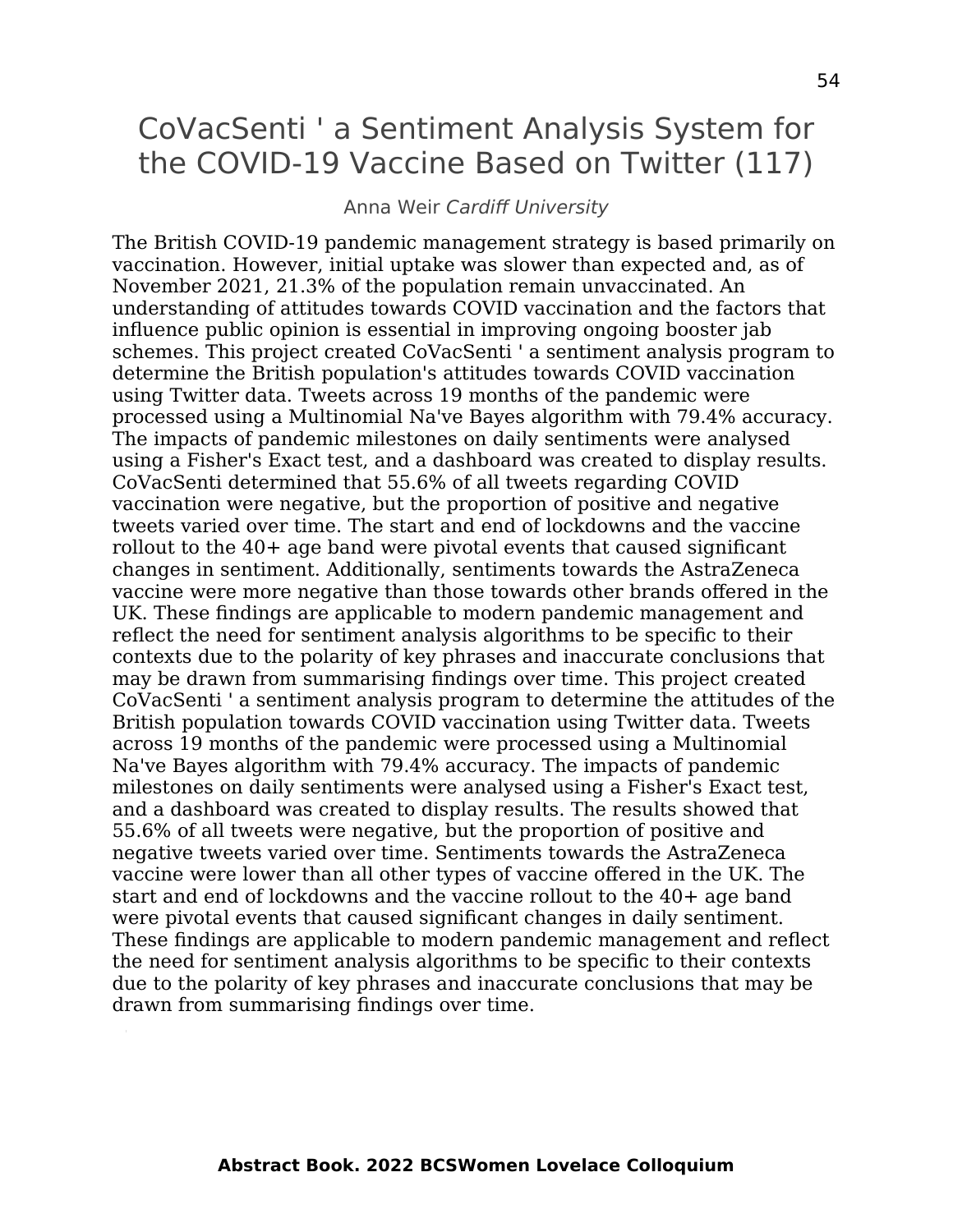## The Battle for Normal- or how computational propaganda is shaping our lives (157)

Caroline Platts Cardiff Metropolitan University

Computational propaganda (CP) is defined by the Oxford Internet Institute (2019) as 'digital misinformation and manipulation' which uses 'algorithms, automation, and human curation to purposefully manage and distribute misleading information over social media'. By using bots to automate activity on social media platforms what trends, what is amplified, and who is trolled, can be manipulated. Different from previous forms of propaganda in its scale and pervasiveness, it has a measurable effect on democratic discourse and processes. The rate and reach of this 'seeded' activity is new. Micro-targeting is a successful CP strategy, involving segmenting and studying selected parts of a population. Topics that these groups find salient are then surreptitiously inserted into other similar individual's social media. Many disciplines are reporting the pernicious effects of CP and identify a research gap ' there is a need for a multi-disciplinary and societal response to this ' a social-data science response. This research aims to explore through secondary data some of the effects and scale of CP. Then, by modelling the segmenting, ethnographic and focus group methods employed by political technologists, consider could micro-targeting be used for good? Could evidence about computational propaganda be distilled and succinctly presented in different ways, to targeted groups, to increase critical awareness of it? Are there statistics or topics which will mobilise, repel, or galvanise social media users? What would achieve 'cut through' to motivate people to resist this? Answers to these questions, would be a step towards addressing the research gap of providing a social-data science response.

### Taking an agile design sprint approach to UX for an innovative menopause health tracking app (109)

Claire Mann Nottingham Trent University

How we do know our ideas for the functionality of a piece of technology, in particular an app, are what our users are really looking for? Understanding user needs is vital to good technology design and uptake. However good user design engagement can be costly and time consuming and often the process does not engage with user experience until a product prototype has been developed for review. By contrast design sprint theory is an agile process to understand user experience both broadly and at depth in a short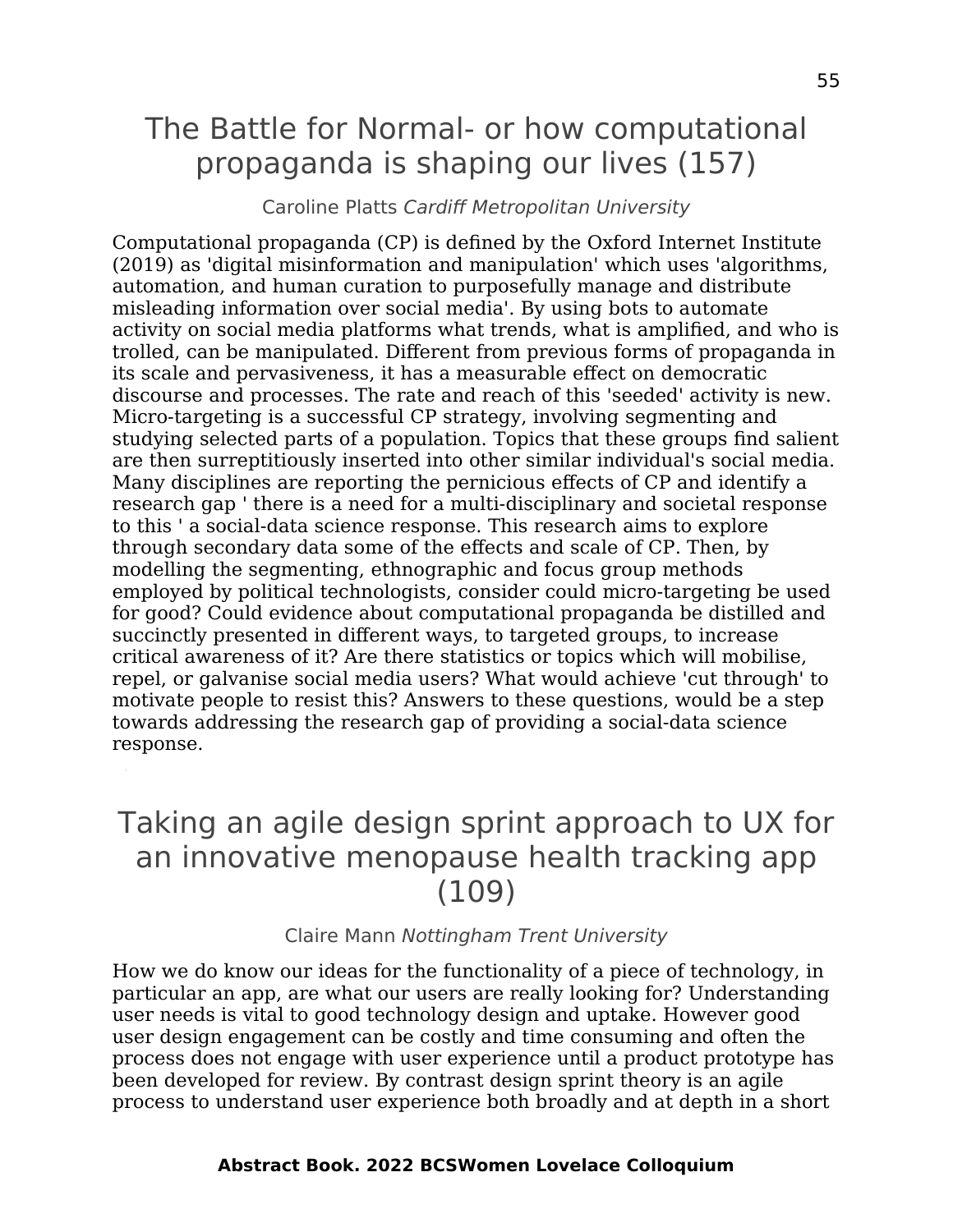timescale before preparing and testing a product prototype. This process engages the user at the heart of technology development which gives the product the best chance for success. The design sprint 5 phase framework allows for agile, team-based development with the users iteratively engaged at multiple time points in a short time span. It is an opportunity to focus on critical business questions from the perspective of the users. This work presents a design sprint process used to inform development of a health tracking app targeting women in menopause. The poster outlines the ways UX impacted on each stage of development from design through to prototype and testing. Finally, the outcomes of a UX design sprint are demonstrated as a fully tested prototype centered around and driven by user experiences. The iterative review of the design sprint process demonstrates how it is an effective framework to understand user experience and inform technology design.

### Unlearning Bias - Automatic Removal of Domain Information From Neural Networks (121)

#### Darcy Murphy University of Manchester

In medical machine learning, models trained on one dataset often have much poorer performance on a new dataset. This severely limits the possibility of training models for general use as assistive diagnostic tools. When using a neural network, one approach to this problem is called 'unlearning', where we train a secondary network that is used to penalise the main network for retaining information about which dataset an example is from. Unlearning has the potential to train models with a more robust and clinically relevant set of features, and has given significant performance increases when applied to MRI and ECG data. The performance increases are particularly notable when looking at a completely novel dataset which the model didn't see during training. Unlearning has been described as a 'de-biasing' technique, and this is where caution needs to be applied. There are many sources of bias, some more obvious than others, and a one-sizefits-all approach will never be sufficient. For example, if there are two datasets of ECG recordings, and one is a gender balanced mix of healthy examples and one is mostly men with heart disease, the model may learn a spurious association between how men's hearts generally look and how heart disease looks, leading to underdiagnosis of women. Unlearning can help prevent a model from learning this spurious correlation, but won't be able to fix the issue of mislabelled examples stemming from women being systematically underdiagnosed with heart disease.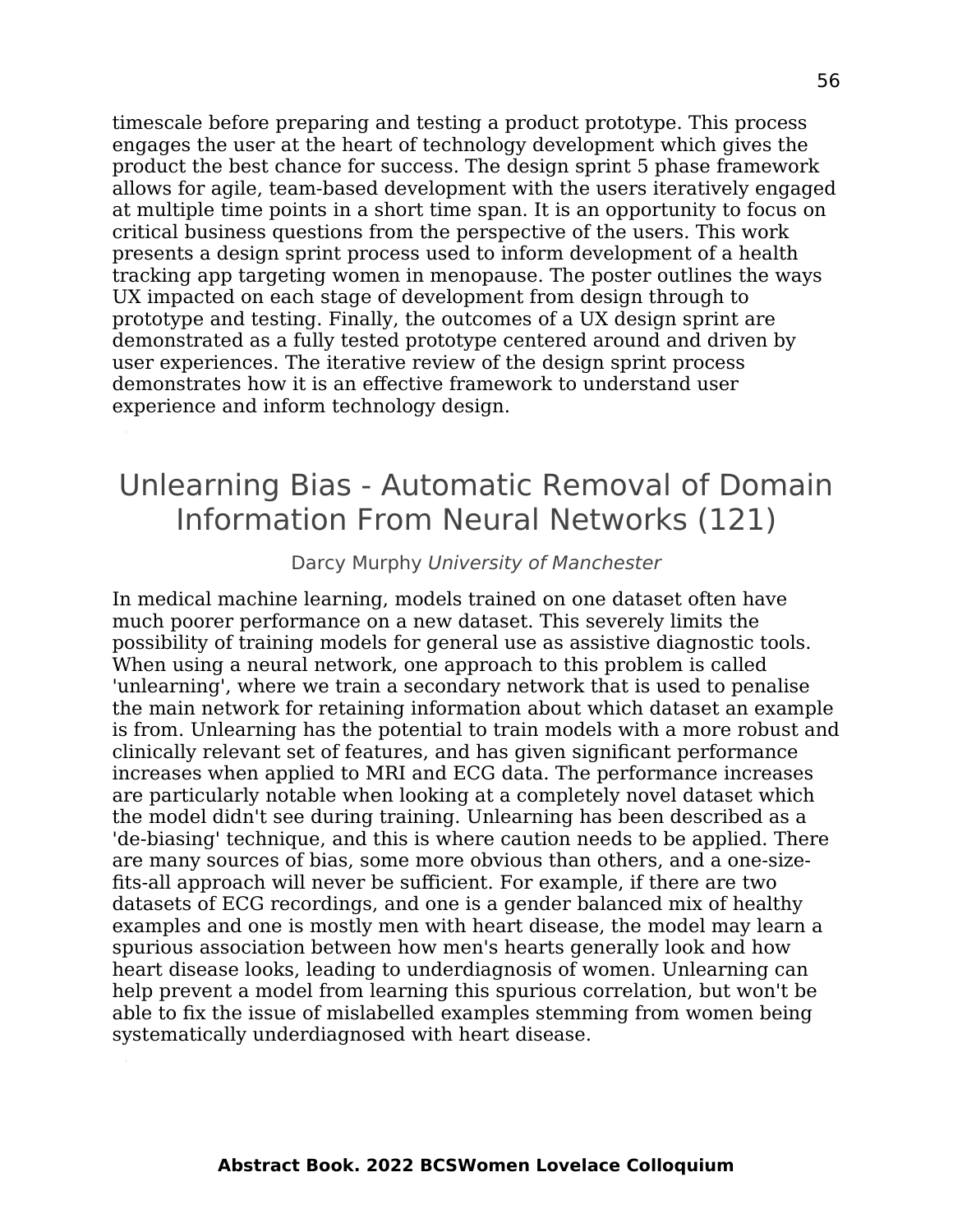## Friend from a far (171)

#### Dunya Lakmanaarachchi University of Edinburgh

The onset of Covid affected all sectors of lives globally, one such being expats living abroad taking care of loved ones back home. In 2020 terms, this was over 250 million people across the globe, mostly originating from Asia living in the US and Europe. As the pandemic continues to affect these countries socially and economically, expats have the continuous struggle to take care of loved ones, from a distance. Their needs range from finding inaccessible food or affordable medicine from the capital and shipping to a remote city, to getting an uninterrupted power supply or a security system installed back home, where the needs are technologically constrained or logistically complicated. The key execution challenge here is the time difference, limiting effective communication and personal time to search, call and arrange things back home, without interrupting day-to-day work with the added financial pressure of running multiple households on top. My idea Friend from a far is a virtual assistant, a Programmable Personal Assistant, who takes care of these needs remotely by following user instructions/decisions, making the relevant calls, and short-listing/ordering the relevant goods/services back home. Virtual Assistants have been in the industry for over quarter century, gaining new skills continuously, such as improvised language processing, self-learning and decision making. Primarily deployed by platforms/suppliers to assist human consumers/users, Friend from a far extends this interaction, by deploying a Programmable Personal Assistant, to represent users to deal with human or platform suppliers, through delegated (pre-configured) communication, decisionmaking and purchasing responsibilities.

## Introducing Social Robotics with Adaptive Personality (172)

#### Katherine Strachan Durham University

Until recently, comprehensive social robotics were a distant dream of a science fictional future. However, with the advent of Attention, and complex language models such as BERT and GPT3, the aim of designing and creating an intuitive, comprehensive social robotics system has been propelled into the reaches of reality. With the unfortunate onslaught of the COVID-19 global pandemic, socialisation and interaction has become something precious and sought by many as we endure isolating conditions. Social robotics presents a solution to protecting mental health during times of hardship, by providing interaction that we instinctively, as humans, crave. This poster aims to present a social robot with an adaptive personality to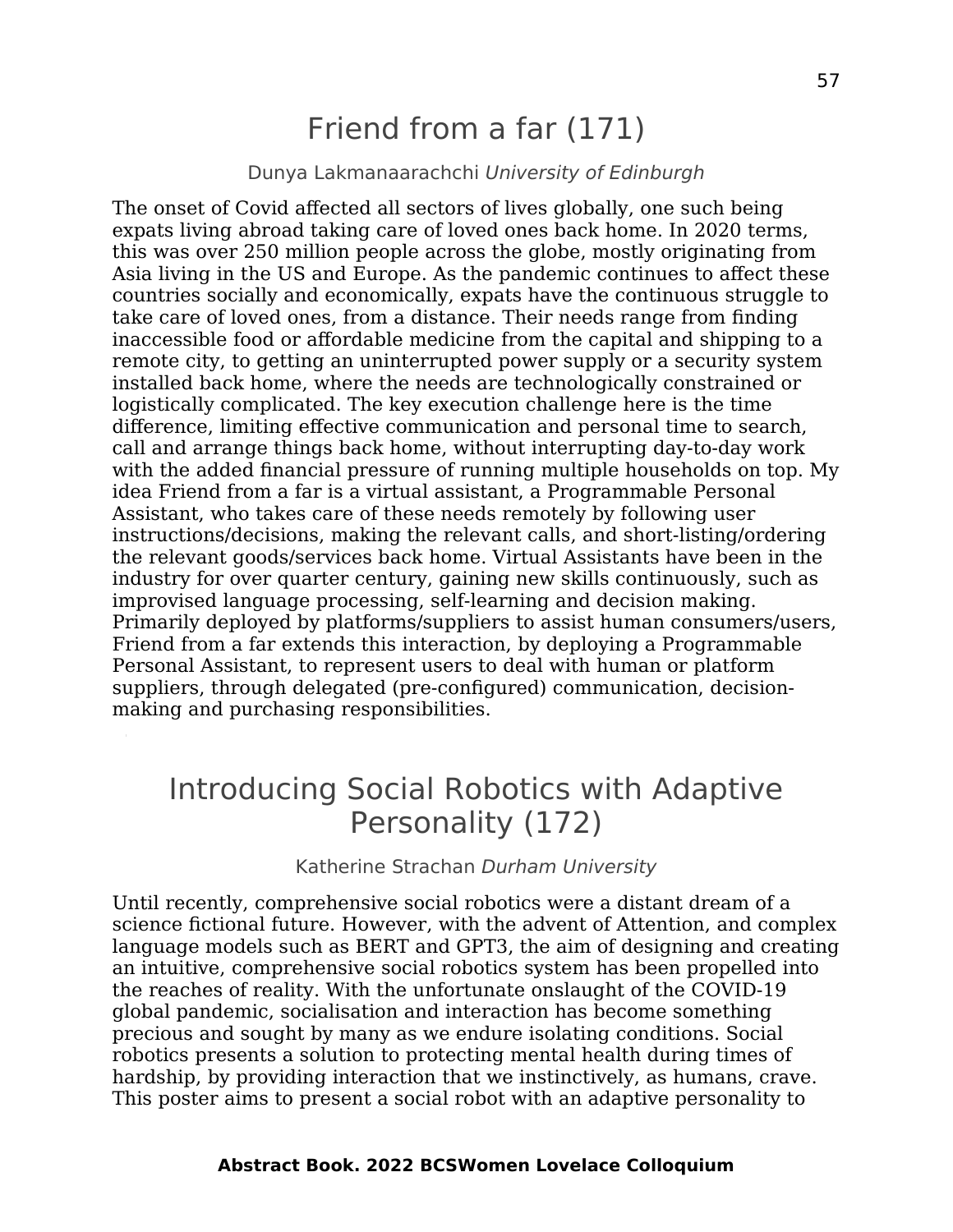match its conversational partner, with the goal of providing human-like company to aid with the mental health of the user. By using sentiment analysis, question generation, and fine-tuned dialog models such as GPT3, the robot in this study aims to curve its interests in the direction of the user's own, to provide a friendly, interactive interface for conversation. With these techniques, further work may be done to expand these concepts to those who suffer from isolation in everyday life, whether due to mental health, disability or age, as examples.

### Space Tech- The Next Generation (How to get where no one has gone before) (169)

#### Prabha, Thirthahalli Venkatesh Lancaster University

Every year thousands of satellites are launched into space and every year we learn more about our final frontier. It's only a matter of time before we send people to explore new worlds and create new bases for humanity. But how great would it be to bring along little helpers on these space missions? It's time to think about artificial intelligence in space. Building new structures, underground mining, sample collection, communication, detecting space debris, navigation or even basic human assistance - the use for smart robots in space in unbounded. Current literature presents several examples for this. CIMON-2, the multi-talented astronaut assistant deployed on the International Space Station can follow voice commands for navigation and task completion. ClearSpace-1 is set to launch in 2025 to start clearing up a ton of debris in Low Earth orbit. Archinaut is developing a self-assembling manufacturing unit in space. NASA has an open challenge for detection and classification of comets from spacecraft images. Based on my interests in space tech and takeaways from the Data Science master's , this poster will outline my project to explore and design one possible fullyfunctional autonomous future in space using artificial intelligence and smart agents.

### Can a machine vary its recommendations as a user's interests evolves? (176)

Syeda Ayela Gilani University of Strathclyde

Covid-19 has forced most of the world to introduce technology into their work. As the digitization continues, more and more data is being reeled in. Data that is being collected but not peeled enough to extract its maximum fruit. That is where machine learning and data science are being used in

#### **Abstract Book. 2022 BCSWomen Lovelace Colloquium**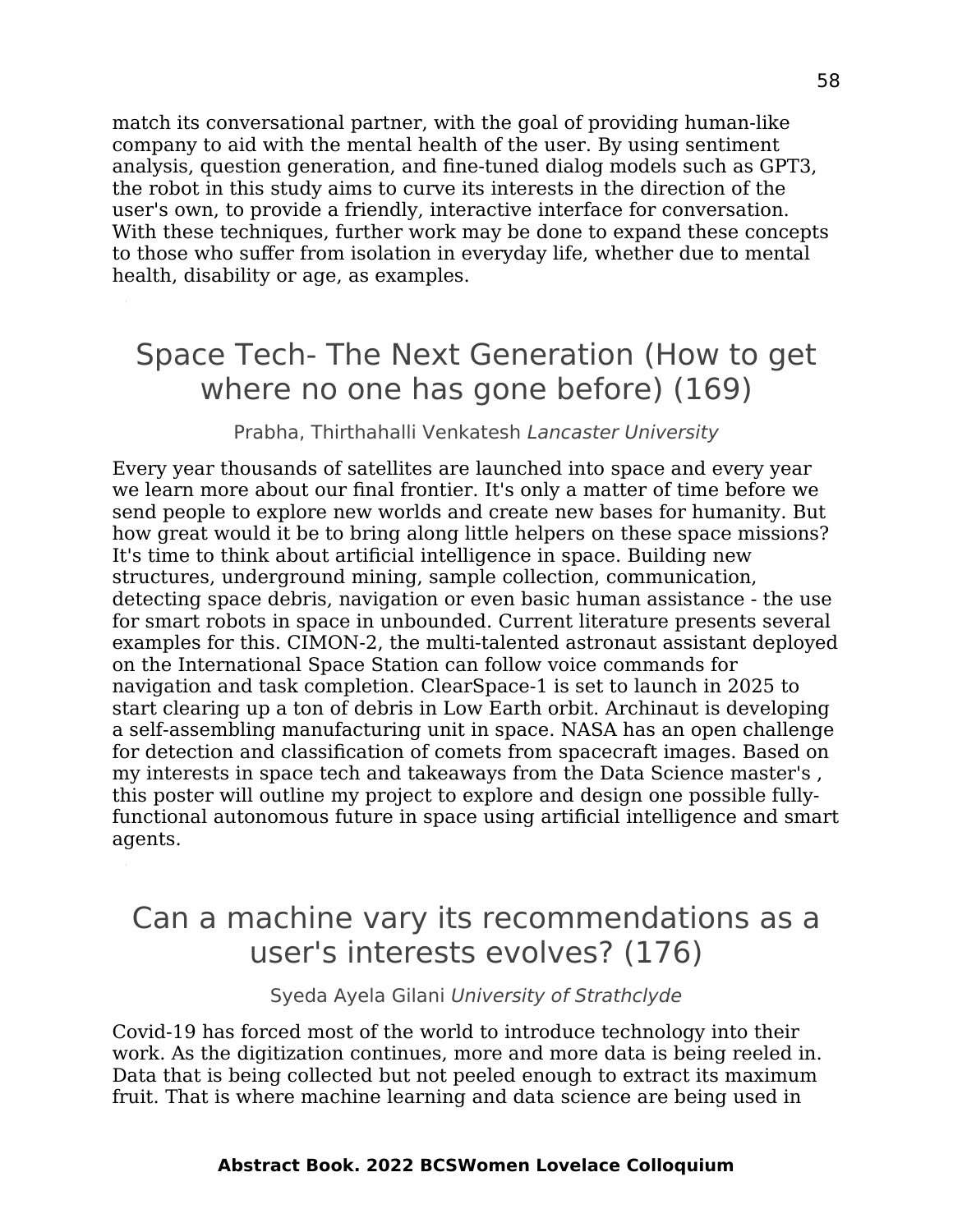building ground-breaking technological changes. One such important technology is the use of recommender systems. Organizations want to give their clients what they want or could want and help them make decisions in minimal time. These organizations have loads of documents that clients search through to find what they need. Considering the amount of click throughs that a user needs to go through, this is a very time-taking task. This is where companies can deploy recommender systems within their search systems that returns top results as the documents the user would be looking for. Models can be trained on existing data and then tested and retrained continuously to perfect the trained model. Techniques such as the ones under NLP or precisely BERT can have very good results in bringing out the full potential of these recommender systems. However, it must be taken into consideration that the model shouldn't be very dependent on the data or it may become biased to a user, not only limiting user's thought process but also swerving them away from a data object when their interests evolve. This project will explore various machine learning models for recommender systems while swerving around the pot-holes that limit creativity.' ' '

### Analyzing sentiments in health and care records using Artificial Intelligence (175)

#### Tahnia Sabah University Of Strathclyde

Several countries struggle to provide proper mental and physical healthcare to its residents due to insufficient infrastructure. We don't have a lack of data in health care. Thanks to electronic records these days, we have enormous number of records of patients both written or electronically saved. We can analyze this data and help carers and professionals to make decisions about a patient's care. Help them make decision about what treatments they might need and how their lifestyle impacts their health. This can also help patients to have a guidance regarding making lifestyle choices so they can have a better-quality life. This project will mostly be useful for recurring patients or chronically ill patients and mental health related issues where timely check up on the patient is crucial and via the use of AI, we can automate this. This also has use at care homes. Carer and professionals can save time and utilize that time of providing better care for the patients. The system will pre analyze the heath records using machine learning and then by detecting patterns, key words or sentiment in health record we can classify the patients in categories using CNN. By building simple models to predict what actions should be taken based on the patterns found in each patient's health record. The aim of this project is to make proper utilization of the health care records and help professionals to make quicker and more efficient decisions.